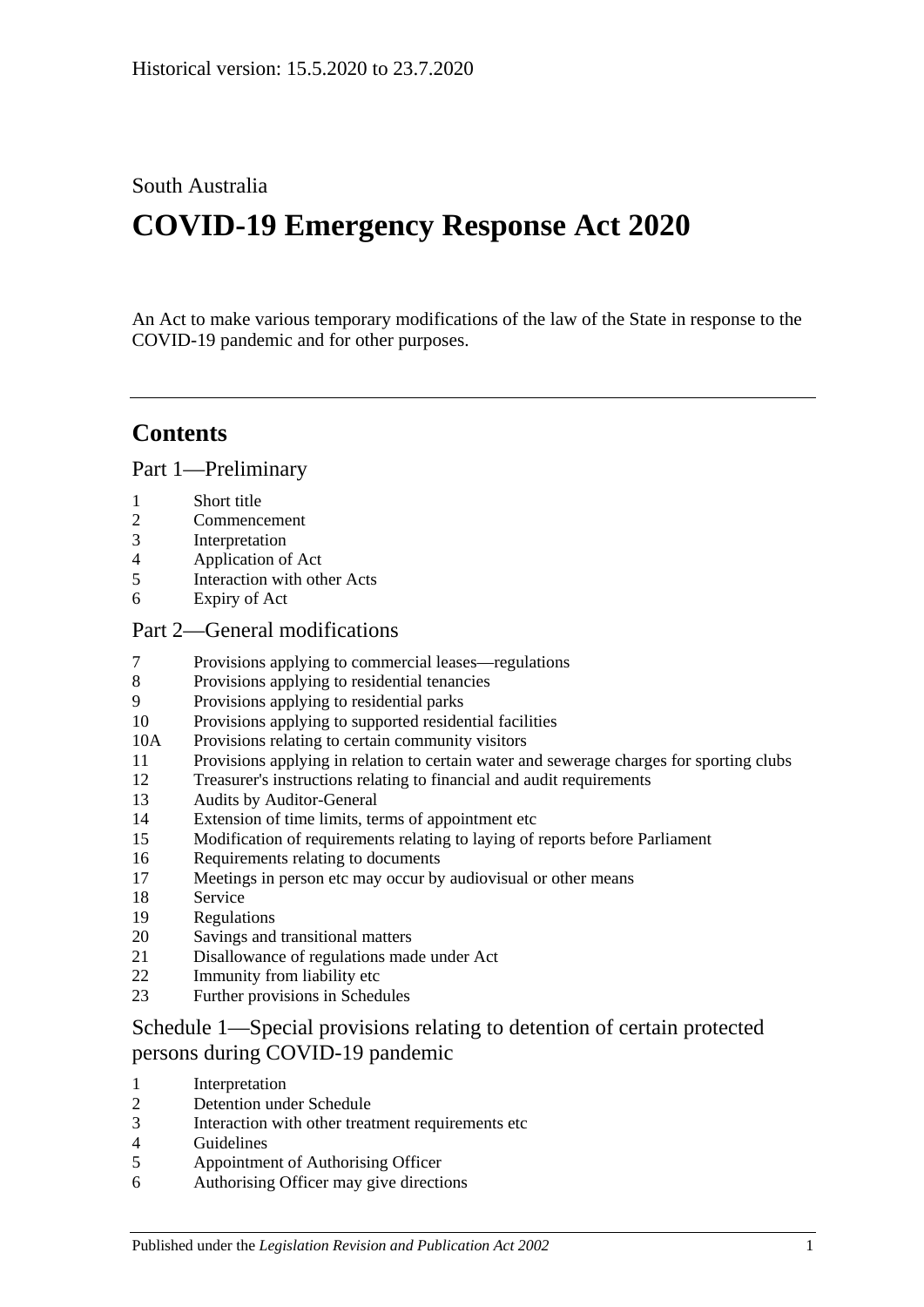- 7 [Delegation](#page-23-1)
- 8 [Authorised officers](#page-24-0)
- 9 [Powers of authorised officers to detain protected person etc](#page-24-1)
- 10 [Additional powers of guardians during COVID-19 pandemic](#page-25-0)
- 11 [Certain persons at prescribed premises may detain protected persons during COVID-19](#page-25-1)  [pandemic](#page-25-1)
- 12 [Detention of protected persons where no guardian](#page-26-0)
- 13 [Duration of detention period](#page-26-1)
- 14 [Extension of detention period and other orders by Tribunal](#page-27-0)
- 15 [Periodic review of detention by Authorising Officer](#page-27-1)
- 16 [Review by Authorising Officer on application of aggrieved person](#page-27-2)
- 17 [Review of decisions by Tribunal](#page-28-0)
- 18 [Tribunal may give advice, direction or approval](#page-28-1)
- 19 [Offence to remove protected person from place of detention etc](#page-28-2)
- Schedule [2—Temporary modification of particular State laws](#page-29-0)

Part AA1—*Aboriginal Lands Parliamentary Standing Committee Act 2003*

AA1 Modification of *[Aboriginal Lands Parliamentary Standing Committee Act](#page-29-1) 2003*

#### Part A1—*Bail Act 1985*

A1 [Modification of](#page-29-2) *Bail Act 1985*

Part B1—*Development Act 1993*

- B1 Modification of *[Development Act](#page-30-0) 1993*
- Part 1—*Emergency Management Act 2004*
- 1 Modification of *[Emergency Management Act](#page-30-1) 2004*
- Part 2—*Environment Protection Act 1993*
- 2 Modification of *[Environment Protection Act](#page-33-0) 1993*

Part 2A—*National Electricity (South Australia) Act 1996*

2A Modification of *[National Electricity \(South Australia\) Act](#page-33-1) 1996*

#### Part 3—*Parliamentary Committees Act 1991*

3 Modification of *[Parliamentary Committees Act](#page-34-0) 1991*

#### Part 3A—*Planning, Development and Infrastructure Act 2016*

3A Modification of *[Planning, Development and Infrastructure Act](#page-36-0) 2016*

Part 4—*Public Finance and Audit Act 1987*

- 4 Modification of *[Public Finance and Audit Act](#page-36-1) 1987*
- Part 5—*South Australian Public Health Act 2011*
- 5 Modification of *[South Australian Public Health Act](#page-36-2) 2011*

[Legislative history](#page-38-0)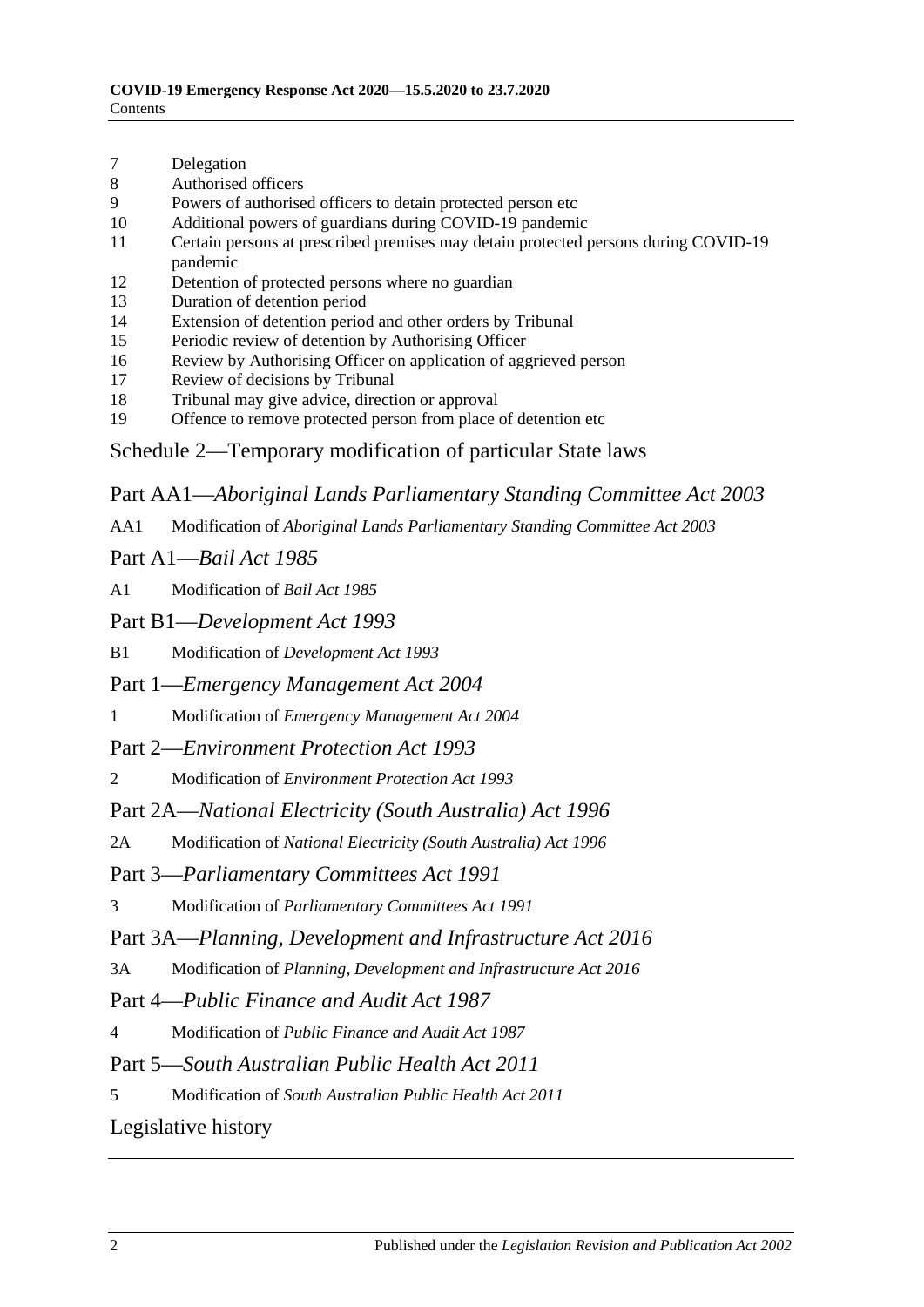### <span id="page-2-0"></span>**The Parliament of South Australia enacts as follows:**

## **Part 1—Preliminary**

#### <span id="page-2-1"></span>**1—Short title**

This Act may be cited as the *COVID-19 Emergency Response Act 2020*.

#### <span id="page-2-2"></span>**2—Commencement**

- (1) Subject to this section, this Act comes into operation on the day on which it is assented to by the Governor.
- (2) Sections 7 to [9](#page-9-0) (inclusive) will be taken to have come into operation on 30 March 2020.

## <span id="page-2-3"></span>**3—Interpretation**

In this Act, unless the contrary intention appears—

*instrument* includes any document that affects legal rights or obligations;

*relevant declaration* means a declaration under Part 4 Division 3 of the *[Emergency](http://www.legislation.sa.gov.au/index.aspx?action=legref&type=act&legtitle=Emergency%20Management%20Act%202004)  [Management Act](http://www.legislation.sa.gov.au/index.aspx?action=legref&type=act&legtitle=Emergency%20Management%20Act%202004) 2004*.

## <span id="page-2-4"></span>**4—Application of Act**

It is the intention of the Parliament that this Act apply within the State and outside the State to the full extent of the extraterritorial legislative capacity of the Parliament.

## <span id="page-2-5"></span>**5—Interaction with other Acts**

Except as is provided in this Act, this Act is in addition to and does not limit, or derogate from, the provisions of any other Act or law.

## <span id="page-2-6"></span>**6—Expiry of Act**

- <span id="page-2-7"></span>(1) The Minister—
	- (a) may, by notice in the Gazette, fix a day, or days, on which particular provisions of—
		- (i) [Part](#page-3-0) 2; or
		- (ii) [Schedule](#page-20-3) 1; or
		- (iii) [Schedule](#page-29-0) 2,

will expire; and

- <span id="page-2-8"></span>(b) must, by notice in the Gazette, fix a day on which—
	- (i) all provisions of [Part](#page-3-0) 2 (other than [section](#page-12-0) 7, section  $10A(5)$  and [\(6\)](#page-12-1) and [section](#page-19-0) 20); and
	- (ii) all provisions of [Schedule](#page-20-3) 1; and
	- (iii) all provisions of [Schedule](#page-29-0) 2,

will expire (if they have not previously expired in accordance with [paragraph](#page-2-7) (a)); and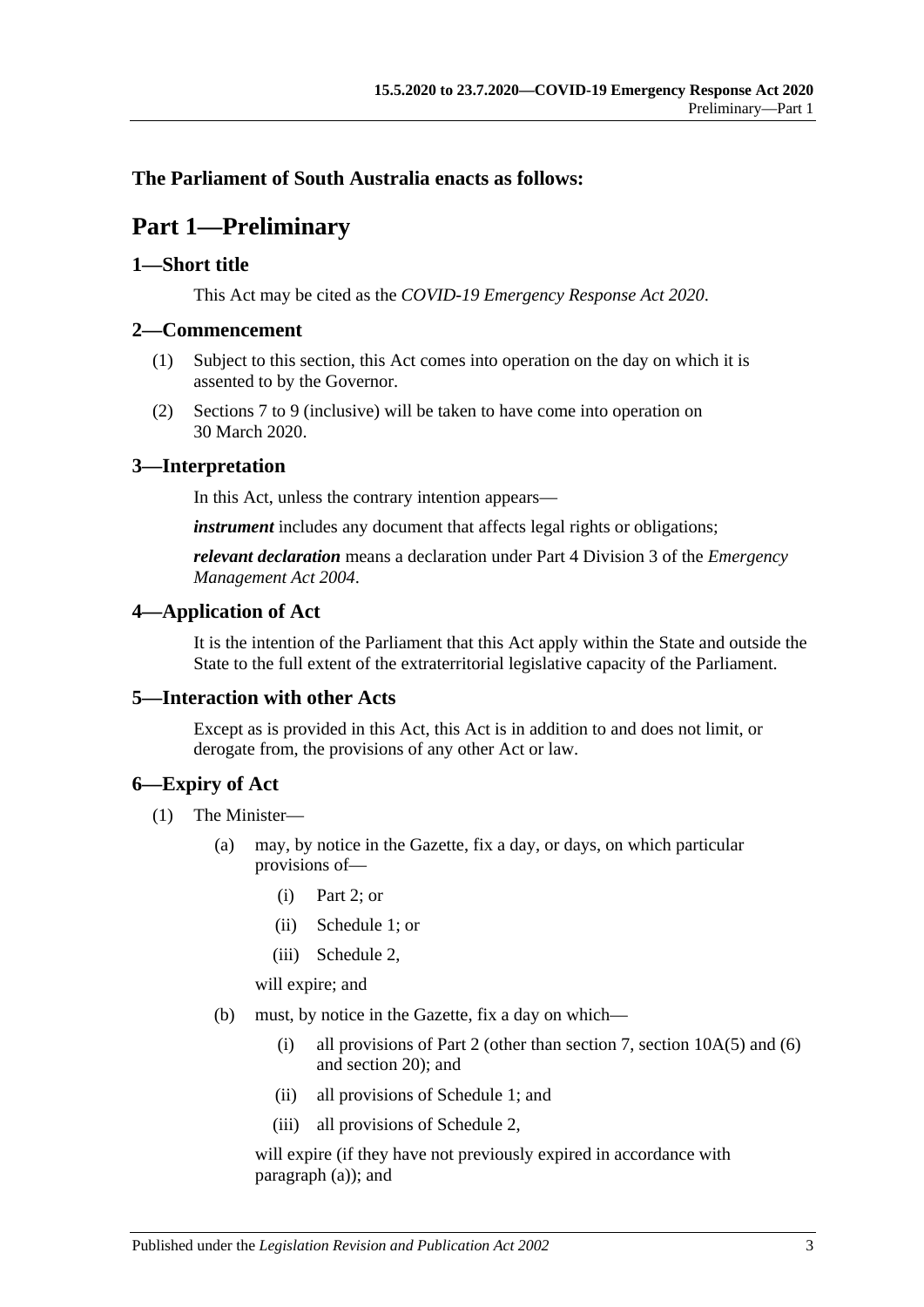- (c) may, by notice in the Gazette, fix a day on which this Act will finally expire.
- (2) The day fixed by the Minister for the purposes of [subsection](#page-2-8) (1)(b) must be—
	- (a) the day on which all relevant declarations relating to the outbreak of the human disease named COVID-19 within South Australia have ceased (provided that the Minister is satisfied that there is no present intention to make a further such declaration); or
	- (b) the day falling 6 months after the commencement of this section,

whichever is the earlier.

- (2a) Section 7 and the regulations made under that section will expire on 30 September 2020.
- (3) For the avoidance of doubt (and without derogating from section 16 of the *[Acts](http://www.legislation.sa.gov.au/index.aspx?action=legref&type=act&legtitle=Acts%20Interpretation%20Act%201915)  [Interpretation Act](http://www.legislation.sa.gov.au/index.aspx?action=legref&type=act&legtitle=Acts%20Interpretation%20Act%201915) 1915*), the expiry of a provision of this Act under this section does not affect the validity or operation of anything done in accordance with the provision before that expiry.

**Note—**

This means, for example, that a contract executed in accordance with any modified requirements under [section](#page-17-0) 16 would remain validly executed even after the expiry of that section.

## <span id="page-3-0"></span>**Part 2—General modifications**

#### <span id="page-3-2"></span><span id="page-3-1"></span>**7—Provisions applying to commercial leases—regulations**

- (1) The Governor may make such regulations as are necessary or expedient for the purposes of mitigating the adverse impacts on a party to, or any other person with an interest in, a commercial lease resulting from the COVID-19 pandemic.
- (2) Without limiting the generality of [subsection](#page-3-2) (1), the regulations may provide for the following:
	- (a) the types or classes of commercial leases to which the regulations may apply;
	- (b) the types of disputes in relation to a commercial lease to which the regulations will apply;
	- (c) modification of the operation of this section or a relevant Act;
	- (d) modification of the operation of a relevant Act consequent on the regulations made under this section;
	- (e) modifying the provisions of a commercial lease or related agreement;
	- (f) the provision of rent relief for a lessee under a commercial lease;
	- (g) exempting a lessee, or a class of lessees, from the operation of a provision of an Act, commercial lease or related agreement;
	- (h) prohibiting or limiting the ability of a lessor to take specified action or seek specified orders or issue proceedings in court under the provisions of a commercial lease or related agreement, or any Act or law;
	- (i) prohibiting or restricting the ability of a lessor to terminate a commercial lease;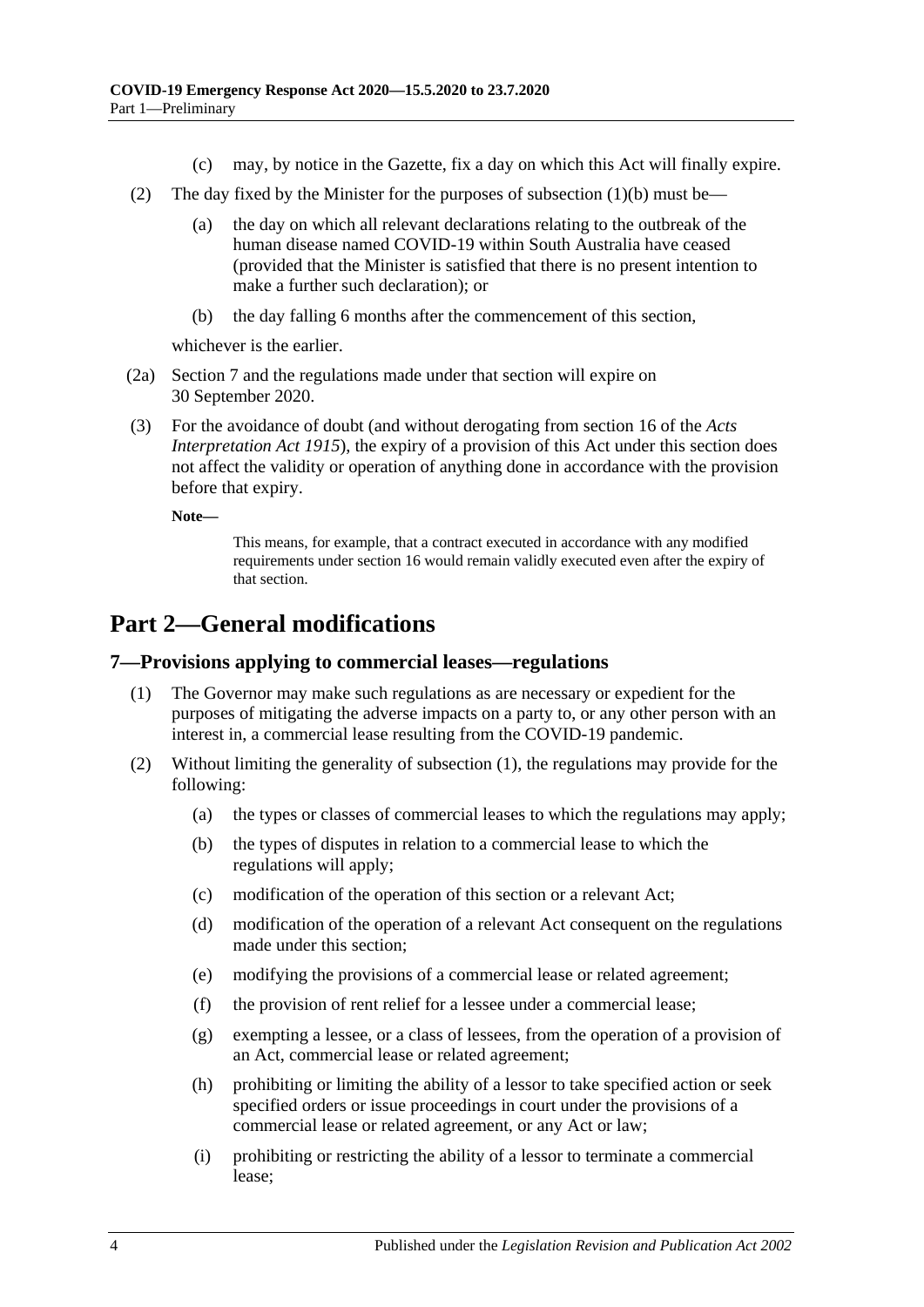- (j) the circumstances in which a lessor may terminate a commercial lease;
- (k) prohibiting, limiting or modifying the exercise or enforcement of the rights of a lessor under a commercial lease or other agreement or under any other Act or law or the common law;
- (l) the circumstances in which a person will be taken to be suffering financial hardship as a result of the COVID-19 pandemic;
- (m) requiring the parties to a commercial lease or any other person with an interest in a commercial lease to have regard to particular matters or principles, or a prescribed standard, code or other document, in negotiating or disputing a matter under or in relation to the commercial lease;
- (n) provision for the regulations to be deemed to form part of a commercial lease;
- (o) imposing obligations on a party to a commercial lease, or any other person with an interest in a commercial lease, including—
	- (i) requiring them to negotiate and agree on modifications to terms and conditions of the commercial lease or a related agreement having regard to specified matters; and
	- (ii) requiring a party to a lease or other person with an interest in a commercial lease to pay a specified amount or give a specified benefit to another party to the lease or person with an interest in a commercial lease;
- <span id="page-4-0"></span>(p) a requirement that parties to a commercial lease or any other persons with an interest in a commercial lease who are in dispute in relation to the commercial lease participate in mediation arranged by the Commissioner or a court;
- (q) the conduct of a mediation referred to in [paragraph](#page-4-0) (p), including a requirement for the Commissioner to issue a certificate in respect of the mediation setting out specified matters in relation to the mediation;
- (r) conferring jurisdiction on a court to hear and determine disputes between the parties to a commercial lease or any other persons with an interest in a commercial lease;
- (s) the circumstances in which a party to a commercial lease or any other person with an interest in a commercial lease may or may not apply to a court for determination of a dispute relating to a commercial lease;
- (t) a requirement that a party to a commercial lease or any other person with an interest in a commercial lease who are in dispute in relation to the commercial lease to have a mediation certificate before commencing proceedings in a court in relation to the dispute;
- (u) the orders that a court may make in relation to a dispute relating to a commercial lease;
- (v) a requirement that the Commissioner or a court have regard to particular matters or principles, or a prescribed standard, code or other document, in mediating, conciliating, hearing or deciding a matter or proceeding relating to a commercial lease or a dispute between parties to a commercial lease or any other person with an interest in a commercial lease;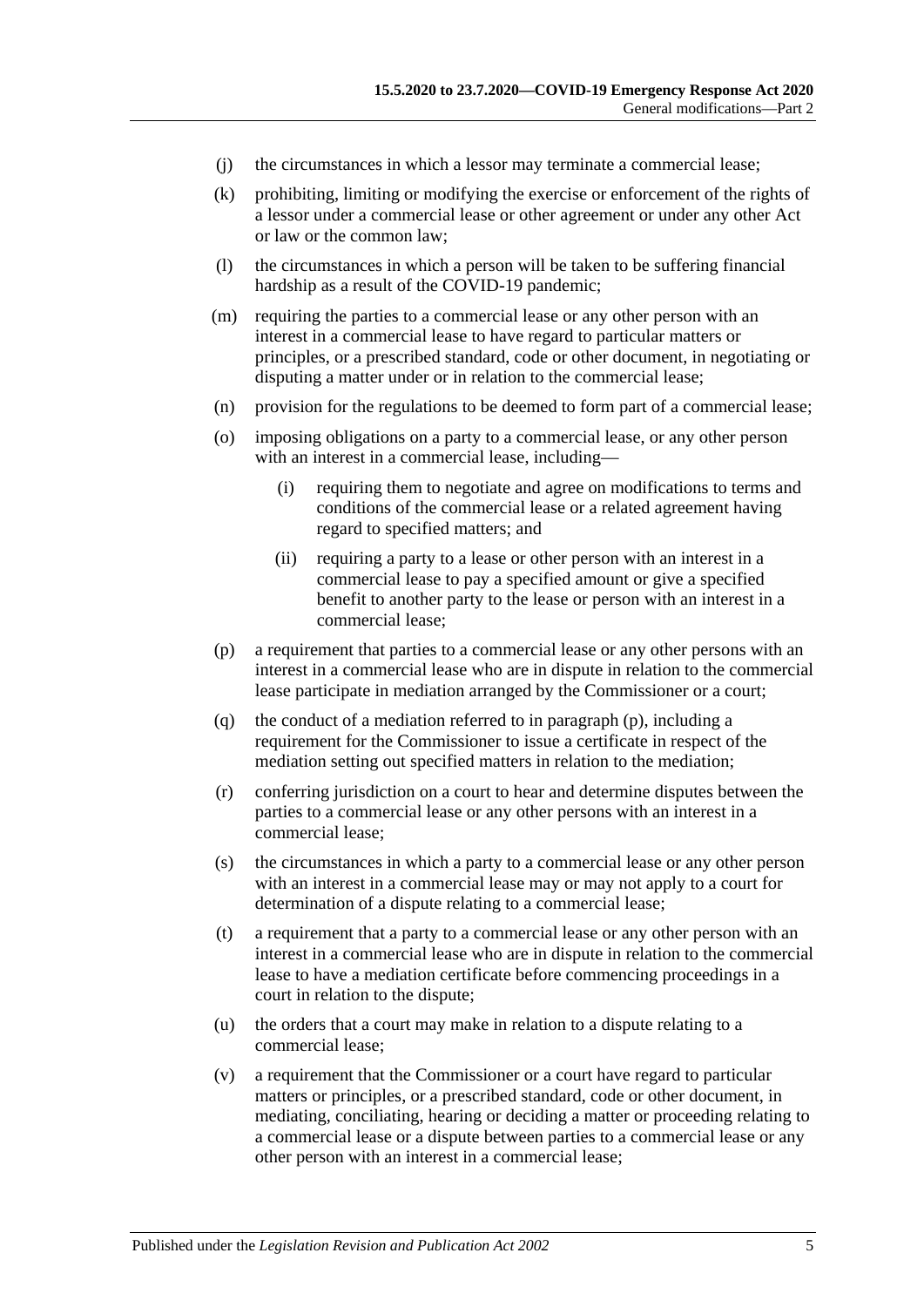- (w) provisions of a saving or transitional nature consequent on the enactment of this section or the making of any regulation under this section;
- (x) fines, not exceeding \$10 000, for offences against the regulations;
- (y) expiation fees, not exceeding \$5 000, for offences against the regulations;
- (z) facilitation of proof of the commission of offences and other evidentiary matters;
- (za) any other matter regulating the parties to a commercial lease or any other person with an interest in a commercial lease or the provisions of a commercial lease or related agreement.
- (3) Regulations made under this section may have retrospective effect to a day not earlier than 30 March 2020 and, to avoid doubt, any regulation that has retrospective effect to a particular day will be taken to have always had effect on or after that day.
- (4) The regulations may—
	- (a) be of general or limited application; and
	- (b) make different provision according to the circumstances or entities to which they are expressed to apply; and
	- (c) apply or incorporate, wholly or partially and with or without modification, a code, standard, policy or other document prepared or published by the Minister or another specified person or body; and
	- (d) provide that any matter or thing is to be determined, dispensed with, regulated or prohibited according to the discretion of the Minister, the Commissioner or any other specified body or person.
- (5) If a code, standard or other document is referred to or incorporated in the regulations—
	- (a) a copy of the code, standard or other document must—
		- (i) be kept available for public inspection, without charge and during ordinary office hours, at an office or offices specified in the regulations; or
		- (ii) be made available on a website determined by the Minister or Commissioner that is accessible to the public; and
	- (b) evidence of the contents of the code, standard or other document may be given in any legal proceedings by production of a document apparently certified by the Minister to be a true copy of the code, standard or other document.
- (6) Regulations made under this section do not limit or derogate from the ability of the Governor to make regulations under [section](#page-17-3) 19.
- (7) In this section—

*business* means an undertaking (whether or not carried on with a view to profit) involving the manufacture, sale or supply of goods or services;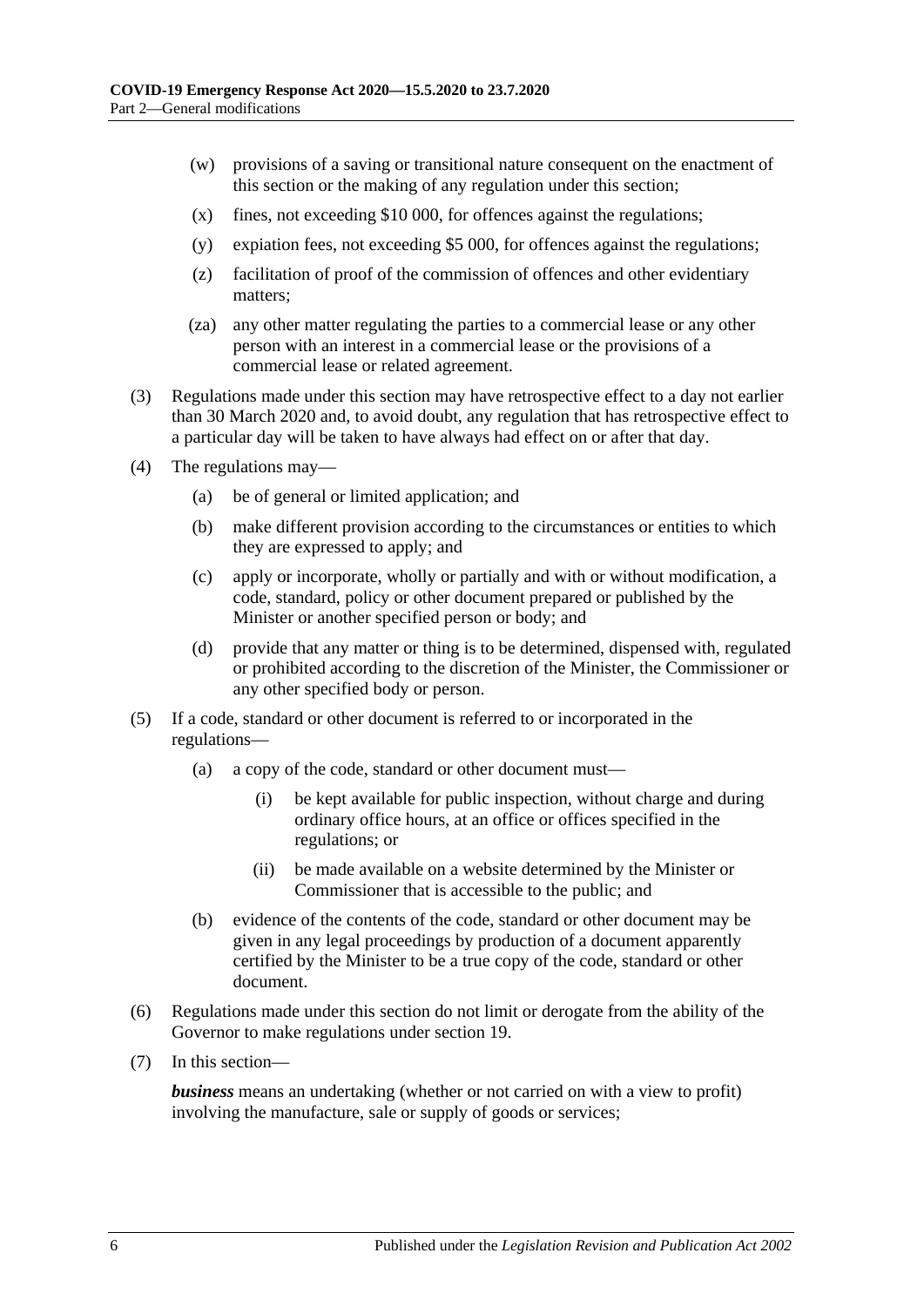*commercial lease* means—

- (a) a retail shop lease within the meaning of the *[Retail and Commercial Leases](http://www.legislation.sa.gov.au/index.aspx?action=legref&type=act&legtitle=Retail%20and%20Commercial%20Leases%20Act%201995)  Act [1995](http://www.legislation.sa.gov.au/index.aspx?action=legref&type=act&legtitle=Retail%20and%20Commercial%20Leases%20Act%201995)*; or
- (b) a lease under the *[Landlord and Tenant Act](http://www.legislation.sa.gov.au/index.aspx?action=legref&type=act&legtitle=Landlord%20and%20Tenant%20Act%201936) 1936*, including a retail shop lease to which Part 4 of that Act applies; or
- (c) any other agreement under which a person grants or agrees to grant another person for value a right to occupy premises for carrying on a business—
	- (i) whether or not the right is a right of exclusive occupation; and
	- (ii) whether the agreement is expressed or implied; and
	- (iii) whether the agreement is oral or in writing, or partly oral and partly in writing,

but does not include—

- (d) a lease under the *[Pastoral Land Management and Conservation Act](http://www.legislation.sa.gov.au/index.aspx?action=legref&type=act&legtitle=Pastoral%20Land%20Management%20and%20Conservation%20Act%201989) 1989*; or
- (e) a lease under the *[Crown Land Management Act](http://www.legislation.sa.gov.au/index.aspx?action=legref&type=act&legtitle=Crown%20Land%20Management%20Act%202009) 2009*;

*Commissioner* means the person holding or acting in the office of Small Business Commissioner;

*lessee* means the person who has the right to occupy premises under a commercial lease;

*lessor* means the person who grants the right to occupy under a commercial lease;

*party*, to a commercial lease, means the lessor or the lessee under the commercial lease;

*relevant Act* means—

- (a) the *[Real Property Act](http://www.legislation.sa.gov.au/index.aspx?action=legref&type=act&legtitle=Real%20Property%20Act%201886) 1886*; and
- (b) the *[Retail and Commercial Leases Act](http://www.legislation.sa.gov.au/index.aspx?action=legref&type=act&legtitle=Retail%20and%20Commercial%20Leases%20Act%201995) 1995*; and
- (c) the *[Landlord and Tenant Act](http://www.legislation.sa.gov.au/index.aspx?action=legref&type=act&legtitle=Landlord%20and%20Tenant%20Act%201936) 1936*; and
- (d) any other Act in so far as it relates to or affects lessees and lessors in the State.

#### <span id="page-6-0"></span>**8—Provisions applying to residential tenancies**

- (1) Subject to this section, the operation of the *[Residential Tenancies Act](http://www.legislation.sa.gov.au/index.aspx?action=legref&type=act&legtitle=Residential%20Tenancies%20Act%201995) 1995* is modified as follows:
	- (a) the terms of any residential tenancy agreement will be taken to be modified to such extent necessary to give effect to the modifications made by this section;
	- (b) the landlord must not increase the rent payable under a residential tenancy agreement (whether under section 55 of that Act or otherwise);
	- *(c) except where exceptional circumstances exist, an inspection of premises under that Act may only occur by means of audiovisual or other electronic means that do not involve the landlord or an agent of the landlord physically entering the premises (and the tenant must take such steps as are reasonably necessary to enable such an inspection to occur);*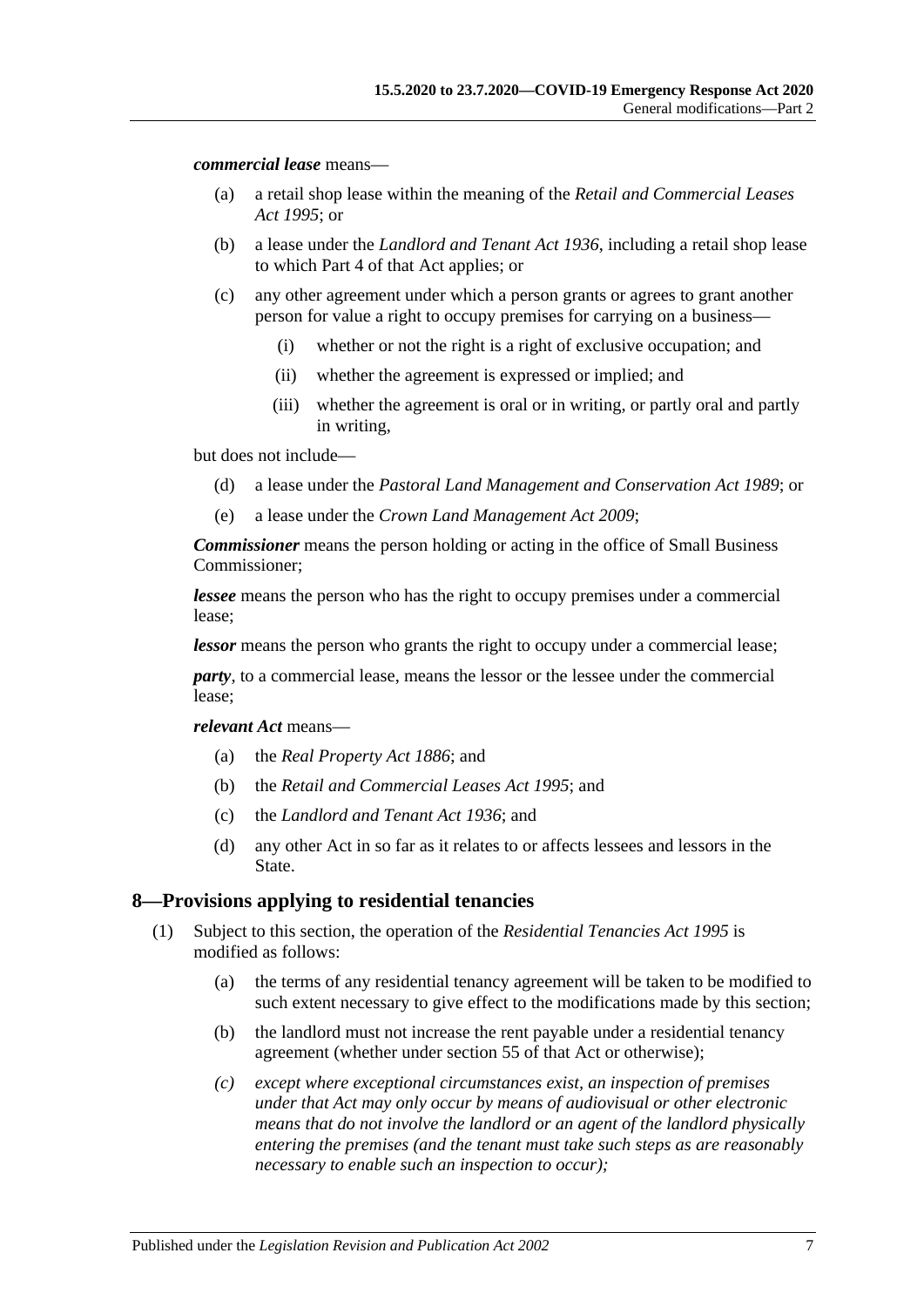*Note***—**

*Section 8(1)(c) has expired.*

- (d) despite any other provision of that Act, or any other Act or law, an act or omission of the tenant required under the laws of the State in response to the COVID-19 pandemic will be taken not to amount to a breach of a residential tenancy agreement or otherwise amount to grounds for termination of the agreement;
- (e) a tenant may have repairs carried out on the premises (in accordance with any agreement with the landlord relating to such repairs) without seeking prior approval (and section  $68(3)(e)$  and  $(5)$  of that Act will be taken to apply to costs or compensation incurred by or owing to the tenant accordingly);
- (f) section 78A of that Act will be taken not to apply in respect of—
	- (i) a breach of a residential tenancy agreement consisting of a failure to pay rent where the tenant is suffering financial hardship as a result of the COVID-19 pandemic; or
	- (ii) any act or omission of the tenant required under the laws of the State in response to the COVID-19 pandemic;
- (g) a residential tenancy cannot be terminated under that Act solely on the grounds of a breach of a residential tenancy agreement consisting of a failure to pay rent where the tenant is suffering financial hardship as a result of the COVID-19 pandemic;
- (h) the Tribunal cannot terminate a residential tenancy or make an order for possession of the premises in respect of a breach of a residential tenancy agreement consisting of a failure to pay rent where the tenant is suffering financial hardship as a result of the COVID-19 pandemic;
- <span id="page-7-0"></span>(i) on an application under section 89 of that Act relating to financial hardship suffered as a result of the COVID-19 pandemic, the Tribunal may, instead of or in addition to an order terminating the agreement, make such orders as the Tribunal thinks fit;
- (j) on an application under section 89 of that Act, as modified by [paragraph](#page-7-0) (i), the Tribunal must have particular regard to the circumstances of the COVID-19 pandemic (including the need to ameliorate the effects of the pandemic in the State and the need to avoid homelessness during such a public health emergency);
- (k) despite any other Act or law, the Tribunal may, on application or otherwise in proceedings under that Act, make any order it considers appropriate in the circumstances of the COVID-19 pandemic (including an order that specified costs associated with the termination of a residential tenancy agreement be reduced or waived);
- (l) the Tribunal, on an application under section 93 of that Act (whether the application was made before or after the commencement of this section)—
	- (i) must have regard to the circumstances of the COVID-19 pandemic (including the need to ameliorate the effects of the pandemic in the State and the need to avoid homelessness during such a public health emergency); and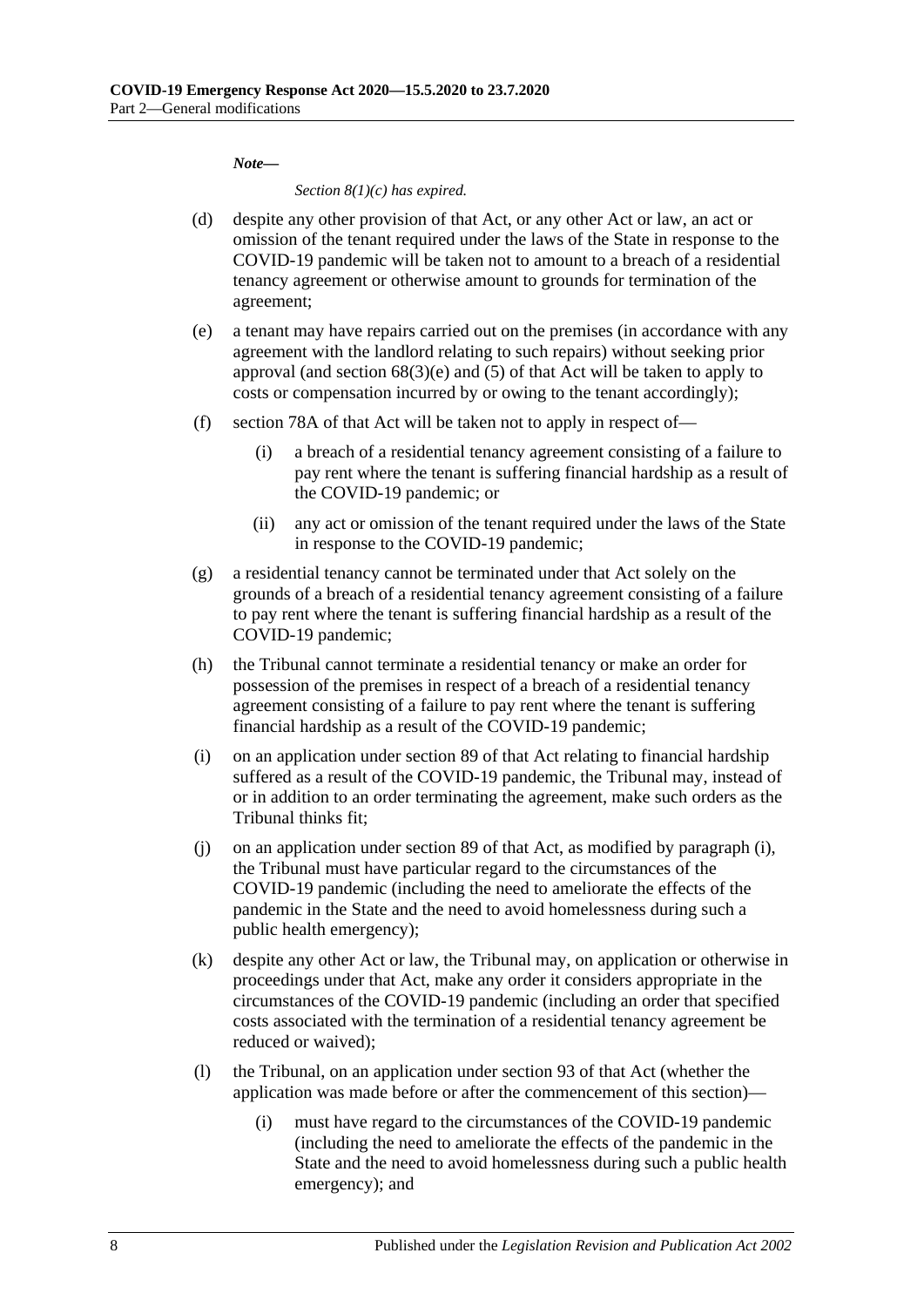- (ii) may, in a case where a tenant is suffering financial hardship as a result of the COVID-19 pandemic, despite section 93(4)(a), suspend the operation of an order under that section for such period, and on such conditions, as the Tribunal thinks fit; and
- (iii) may, in a case where a tenant is suffering financial hardship as a result of the COVID-19 pandemic, despite section 93(4a), modify a residential tenancy agreement during such a period of suspended operation so as to reduce the tenant's immediate financial obligations under the agreement;
- (m) the Tribunal may, in relation to an order made under section  $93(4)(a)$  of that Act before the commencement of this section, on an application by a tenant or landlord, further suspend the operation of the order for possession if the tenant is suffering financial hardship as a result of the COVID-19 pandemic;
- (n) the preceding paragraphs will be taken to apply in relation to a rooming house agreement under that Act (where a reference in a preceding paragraph to a provision of that Act will be taken to be a reference to a provision of a corresponding kind under Part 7 of that Act);
- (o) despite any other Act or law, the Tribunal must not make an order requiring interest to be paid on an amount payable by a tenant under a residential tenancy agreement;
- (p) despite a provision of any other Act or law, an order of the Tribunal contemplated by a preceding paragraph may have retrospective effect;
- (q) section 99(4) of that Act does not apply in circumstances where the tenant, or another person lawfully residing in the premises, is self-isolating because they have, or may have, COVID-19;
- (r) section 115 of that Act will be taken not to apply to an agreement or arrangement required by this section or otherwise required to give effect to this section;
- (s) the following matters must not be recorded on a residential tenancies database:
	- (i) a matter consisting of, or relating to, a failure to pay rent due where the tenant is suffering financial hardship as a result of the COVID-19 pandemic;
	- (ii) any other matter that the Tribunal orders not to be so recorded;
	- (iii) any other matter prescribed by the regulations.
- (2) A purported termination or other action in contravention of the *[Residential Tenancies](http://www.legislation.sa.gov.au/index.aspx?action=legref&type=act&legtitle=Residential%20Tenancies%20Act%201995)  Act [1995](http://www.legislation.sa.gov.au/index.aspx?action=legref&type=act&legtitle=Residential%20Tenancies%20Act%201995)* (as modified by this section) will be taken to be void and of no effect.
- (3) A provision of the *[Residential Tenancies Act](http://www.legislation.sa.gov.au/index.aspx?action=legref&type=act&legtitle=Residential%20Tenancies%20Act%201995) 1995* not referred to in a preceding subsection will be taken to be modified to the extent necessary to give effect to the modifications set out in this section.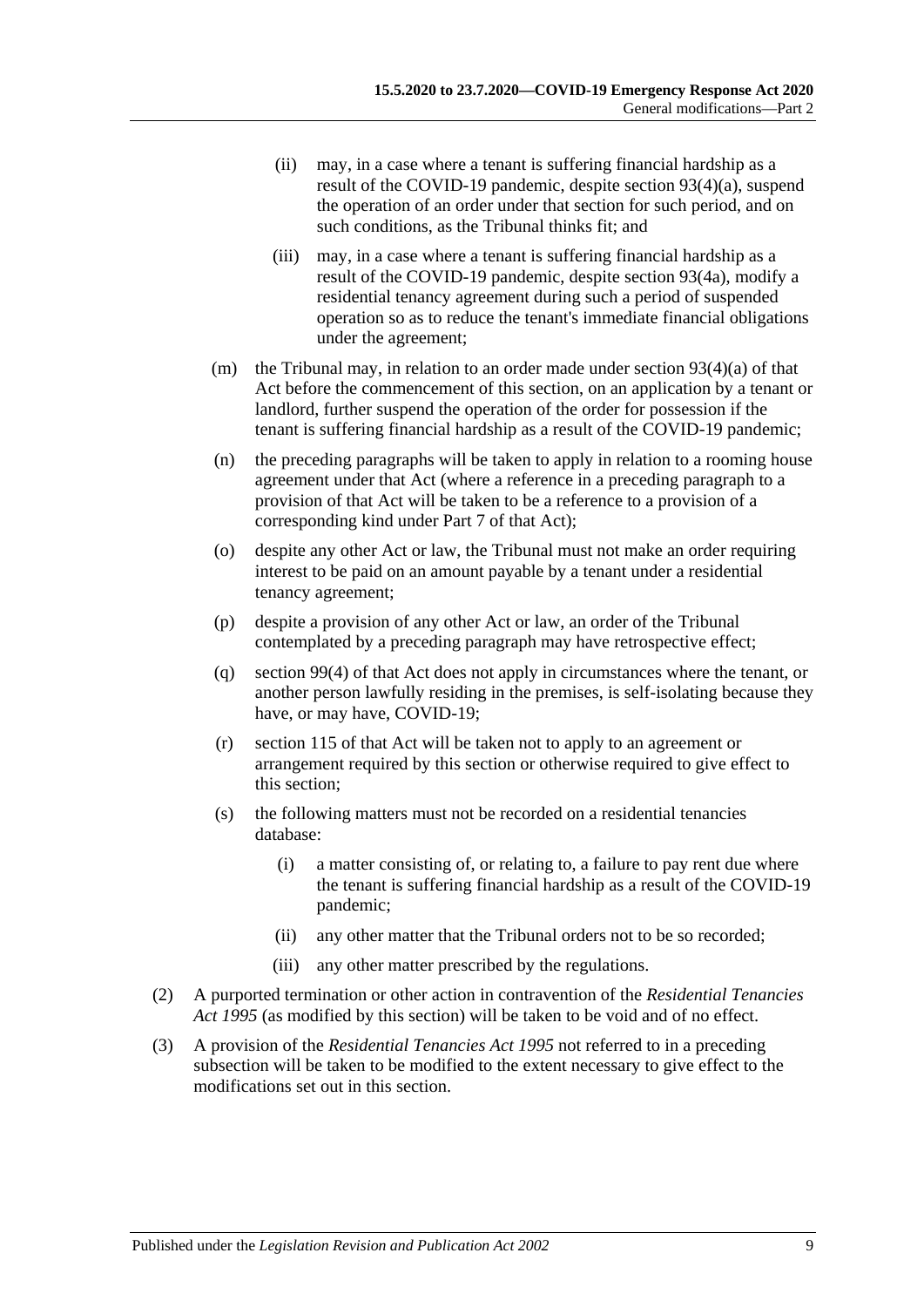- <span id="page-9-1"></span>(4) The Tribunal may, on application by a landlord or tenant under a residential tenancy agreement (whether or not the agreement is still in force), make such of the following orders as the Tribunal thinks fit:
	- (a) an order modifying or suspending any prescribed order of the Tribunal made during the prescribed period in relation to a residential tenancy period;
	- (b) an order confirming, varying or quashing any prescribed action done, or purportedly done, by a landlord under the *[Residential Tenancies Act](http://www.legislation.sa.gov.au/index.aspx?action=legref&type=act&legtitle=Residential%20Tenancies%20Act%201995) 1995* in respect of a residential tenancy agreement during the prescribed period;
	- (c) any other order the Tribunal thinks appropriate to address the consequences of the retrospective commencement of this section.
- (5) An application under [subsection](#page-9-1) (4) must be made within 28 days after the commencement of this section (or such longer period as the Tribunal may allow).
- (6) In making orders under this section, the Tribunal must have regard to the intended effect of the operation of this section as it relates to matters of the relevant kind.
- (7) Section 111 of the *[Residential Tenancies Act](http://www.legislation.sa.gov.au/index.aspx?action=legref&type=act&legtitle=Residential%20Tenancies%20Act%201995) 1995* applies in relation to orders under this section.
- (8) To avoid doubt, the jurisdiction conferred by this section comes within the original jurisdiction of the Tribunal.
- (9) Subject to any regulations under [section](#page-19-0) 20, an order of the Tribunal under this section will be taken to be revoked on the day on which this section expires.
- (10) In this section, a reference to the payment of rent will be taken to include a reference to the payment of an amount relating to water supply and usage.
- (11) A term or phrase used in this section will, unless the contrary intention appears, have the same meaning as in the *[Residential Tenancies Act](http://www.legislation.sa.gov.au/index.aspx?action=legref&type=act&legtitle=Residential%20Tenancies%20Act%201995) 1995*.
- (12) In this section—

*prescribed order* means an order of the Tribunal made, or having effect, during the prescribed period;

*prescribed action*, by a landlord, means an action taken by the landlord that would, if it occurred after the commencement of this section, contravene the *[Residential](http://www.legislation.sa.gov.au/index.aspx?action=legref&type=act&legtitle=Residential%20Tenancies%20Act%201995)  [Tenancies Act](http://www.legislation.sa.gov.au/index.aspx?action=legref&type=act&legtitle=Residential%20Tenancies%20Act%201995) 1995* (as modified by this section);

*prescribed period* means the period commencing on 30 March 2020 and ending on the day on which this Act comes into operation.

## <span id="page-9-0"></span>**9—Provisions applying to residential parks**

- (1) The operation of the *[Residential Parks Act](http://www.legislation.sa.gov.au/index.aspx?action=legref&type=act&legtitle=Residential%20Parks%20Act%202007) 2007* is modified such that the modifications made by [section](#page-6-0) 8 to the *[Residential Tenancies Act](http://www.legislation.sa.gov.au/index.aspx?action=legref&type=act&legtitle=Residential%20Tenancies%20Act%201995) 1995* (including, to avoid doubt, the provisions of [section](#page-6-0) 8 relating to the Tribunal) apply in relation to the *[Residential Parks Act](http://www.legislation.sa.gov.au/index.aspx?action=legref&type=act&legtitle=Residential%20Parks%20Act%202007) 2007* as if a reference in that section to a residential tenancy agreement were a reference to a residential park tenancy agreement, residential park site agreement or residential park agreement (as the case requires).
- (2) A purported termination or other action in contravention of the *[Residential Parks](http://www.legislation.sa.gov.au/index.aspx?action=legref&type=act&legtitle=Residential%20Parks%20Act%202007)  Act [2007](http://www.legislation.sa.gov.au/index.aspx?action=legref&type=act&legtitle=Residential%20Parks%20Act%202007)* (as modified by this section) will be taken to be void and of no effect.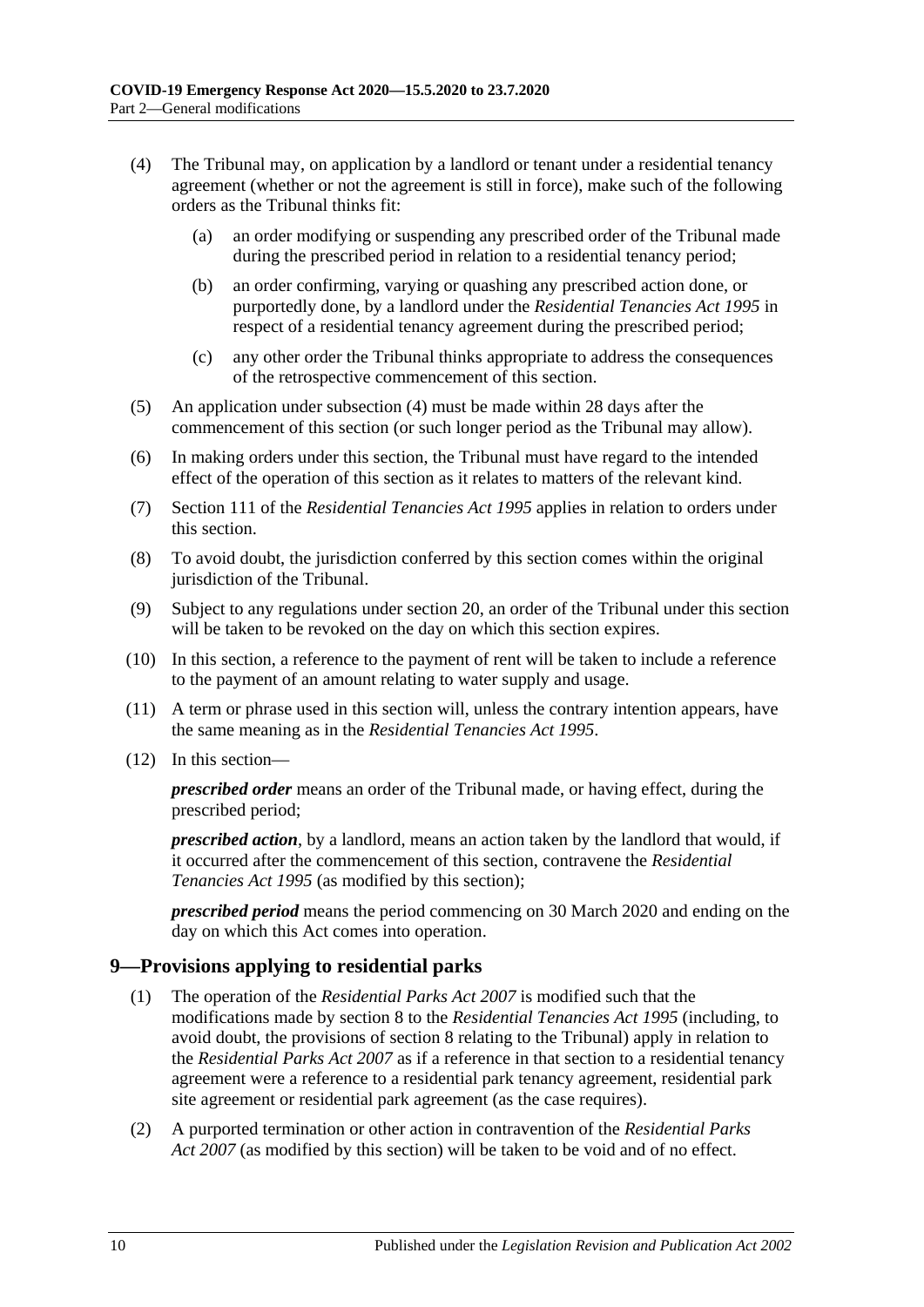(3) A term or phrase used in this section will, unless the contrary intention appears, have the same meaning as in the *[Residential Parks Act](http://www.legislation.sa.gov.au/index.aspx?action=legref&type=act&legtitle=Residential%20Parks%20Act%202007) 2007*.

#### <span id="page-10-0"></span>**10—Provisions applying to supported residential facilities**

- <span id="page-10-1"></span>(1) Subject to this section, the operation of the *[Supported Residential Facilities Act](http://www.legislation.sa.gov.au/index.aspx?action=legref&type=act&legtitle=Supported%20Residential%20Facilities%20Act%201992) 1992* is modified as follows:
	- (a) a proprietor cannot take any other action under that Act for the purpose of terminating a resident contract, where—
		- (i) the grounds for termination are a failure of the resident to pay fees and charges under the resident contract; and
		- (ii) the resident is suffering financial hardship as a result of the COVID-19 pandemic;
	- (b) a proprietor cannot increase fees and charges payable in relation to a resident contract;
	- (c) a resident will be taken not to have breached a term of a resident contract or other agreement by complying with a direction or law relating to the COVID-19 pandemic that applies to or regulates residents of supported residential facilities;
	- (d) a proprietor must not give a notice to a resident under section 39 of that Act that purports to be notice of a proposed termination on grounds of failure to pay fees or charges if the resident is suffering financial hardship as a result of the COVID-19 pandemic;
	- (e) a proprietor cannot make an application under section 43 of that Act in relation to a dispute consisting of a failure to pay fees and charges if the resident is suffering financial hardship as a result of the COVID-19 pandemic (and, to avoid doubt, a licensing authority cannot make orders under that section on an application relating to any other kind of dispute that purports to terminate a resident contract or otherwise require payment of fees and charges in relation to such a resident);
	- (f) the Tribunal must not, on a review under section 44 of that Act, make an order that purports to terminate a resident contract or otherwise require a resident to pay fees and charges to the proprietor if the resident is suffering financial hardship as a result of the COVID-19 pandemic;
	- (g) the operation of section 47 of that Act is modified such that—
		- (i) a visit or attendance by a person will only fall within the ambit of that section if it complies with any direction or law applying to or regulating such visits or attendances; and
		- (ii) a person does not commit an offence under section 47(2) if the person is acting in accordance with a direction or law referred to in [subparagraph](#page-10-1) (i);
	- (h) section 50 of that Act will be taken not to apply to an agreement or arrangement required by this section or otherwise required to give effect to this section;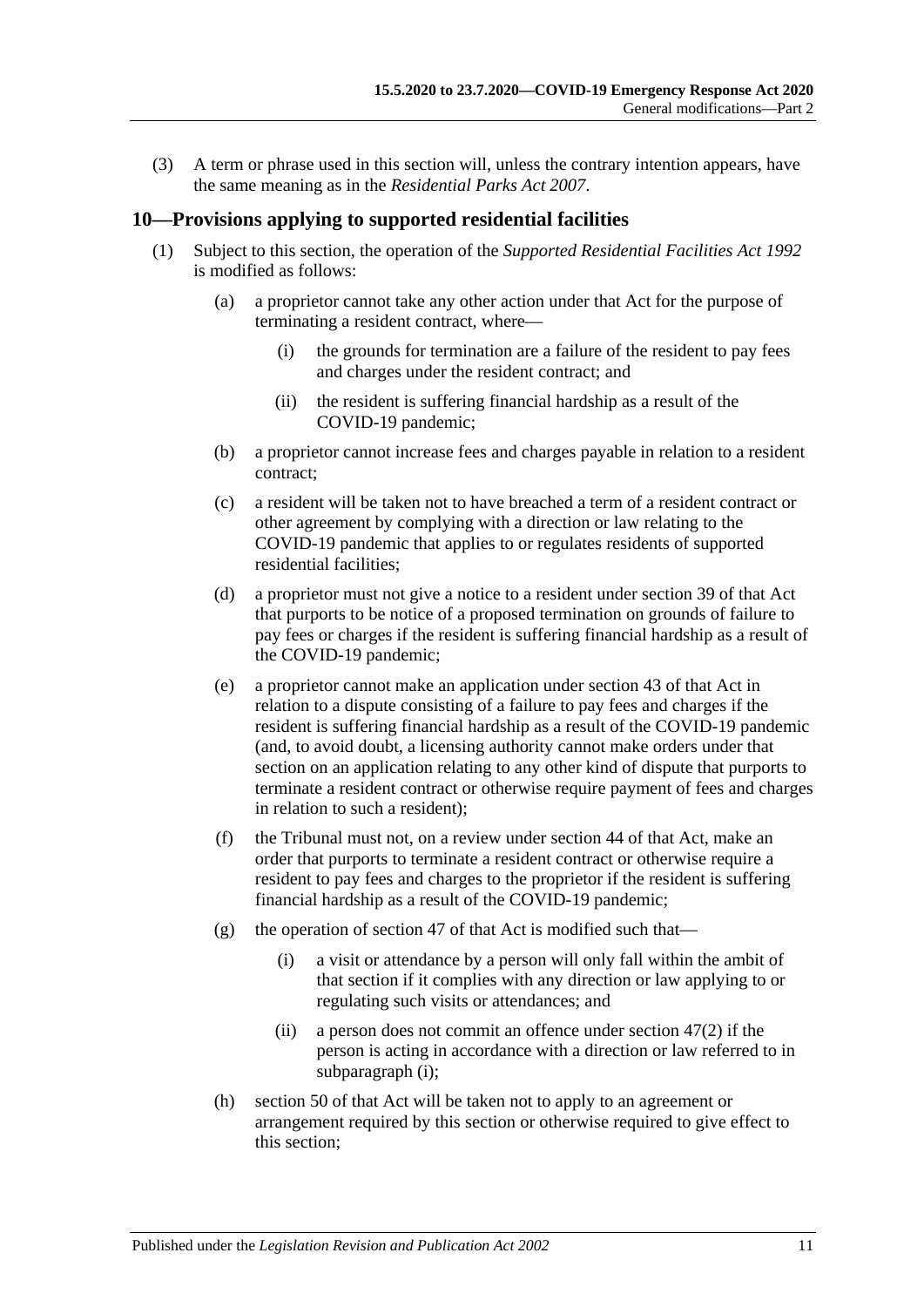*(i) except where exceptional circumstances exist, an inspection of a supported residential facility under that Act may only occur by means of audiovisual or other electronic means that do not involve an authorised officer physically entering the premises (and the proprietor and residents must take such steps as are reasonably necessary to enable such an inspection to occur);*

*Note***—**

*Section 10(1)(i) has expired.*

- (j) a proprietor will be taken not to commit an offence against that Act, or breach a term of a licence or resident contract or other agreement, to the extent that an act or omission of the proprietor is reasonably required to give effect to the modification made by this section, or by any direction or law relating to the COVID-19 pandemic that applies to or regulates supported residential facilities;
- (k) the Tribunal or a licensing authority, in performing a function or exercising a power under that Act, must have regard to the circumstances of the COVID-19 pandemic (including the need to ameliorate the effects of the pandemic in the State and the need to avoid homelessness during such a public health emergency).
- (2) For the purposes of this section, a reference to fees and charges payable in relation to a resident contract will be taken to include a reference to any costs (however described) payable by a resident under the resident contract (whether for accommodation, personal care services or otherwise).
- (3) A term or phrase used in this section will, unless the contrary intention appears, have the same meaning as in the *[Supported Residential Facilities Act](http://www.legislation.sa.gov.au/index.aspx?action=legref&type=act&legtitle=Supported%20Residential%20Facilities%20Act%201992) 1992*.

#### <span id="page-11-1"></span><span id="page-11-0"></span>**10A—Provisions relating to certain community visitors**

- (1) A community visitor may perform a function or exercise a power under a prescribed law to visit and inspect premises, or visit a patient, resident or other person contemplated by the prescribed law, by means of audiovisual or other electronic means that do not involve the community visitor physically entering the premises and, in relation to such visits and inspections—
	- (a) a requirement under the prescribed law that the community visitor physically attend and inspect premises (however described)—
		- (i) if it is reasonably practicable to comply with the requirement by audiovisual or other electronic means—will be taken to be modified to the extent necessary to give effect to this subsection; or
		- (ii) if it is not reasonably practicable to comply with the requirement by audiovisual or other electronic means—will be taken to be suspended until the expiry of this section); and
	- (b) a requirement under the prescribed law that such visits or inspections be conducted by more than 1 community visitor will be taken to be modified so that the visit or inspection may be conducted by a single community visitor; and
	- (c) a reference in the prescribed law that contemplates a community visitor visiting or otherwise being on premises is to be construed accordingly.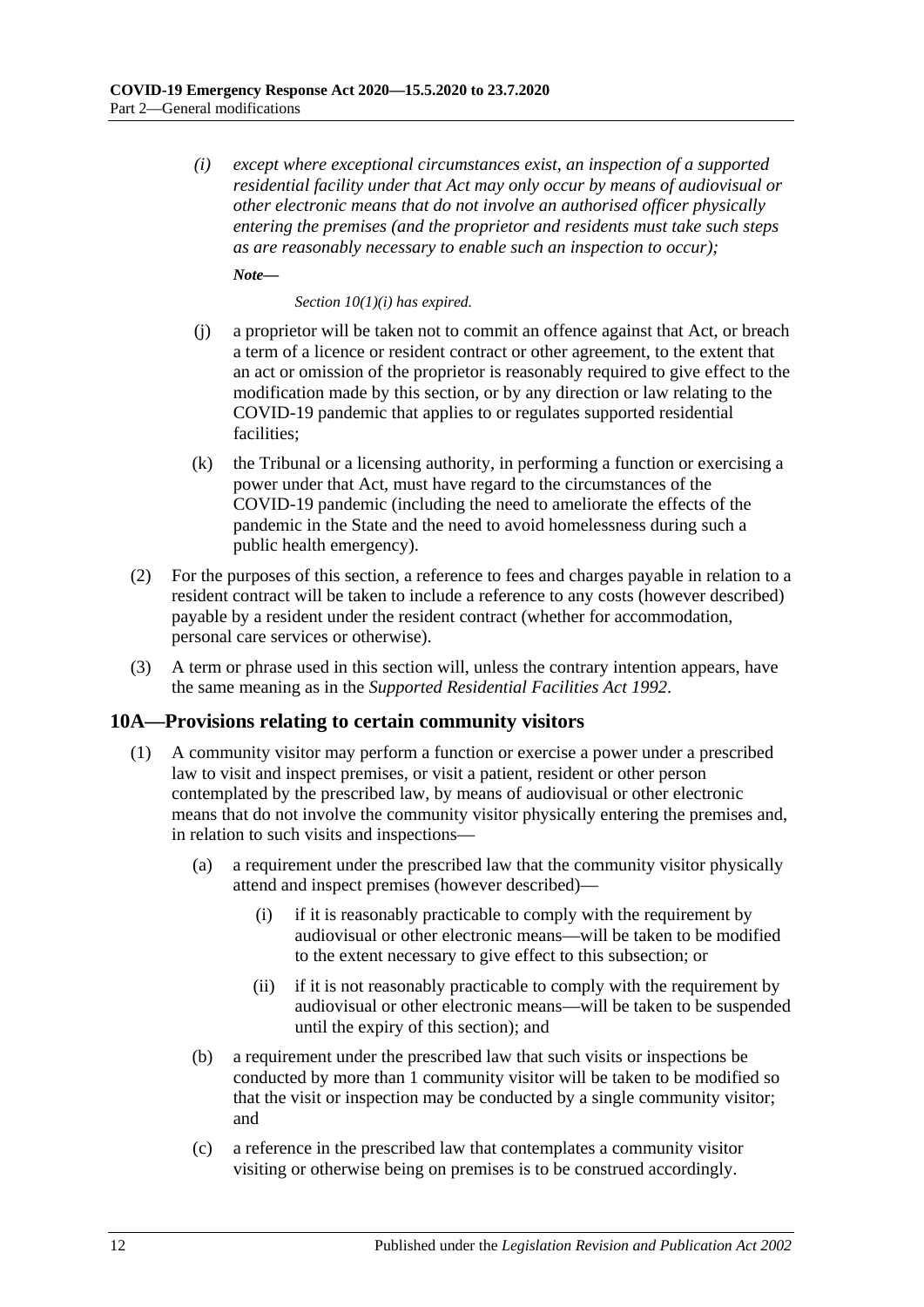- <span id="page-12-2"></span>(2) A community visitor may, in relation to a visit or inspection referred to in [subsection](#page-11-1) (1), give such directions as the community visitor considers reasonably necessary to enable the visit or inspection to occur, including—
	- (a) directions requiring a person, or person of a class—
		- (i) to take reasonable steps to facilitate the visit or inspection (including by making equipment of a specified kind available for use in the course of the visit or inspection); or
		- (ii) to grant access to specified parts of the premises, or such parts of the premises as may reasonably be accessed using the relevant audiovisual or other means; or
	- (b) directions requiring a person, or person of a class, to provide the community visitor with access to a specified patient or resident of the premises, or patients or residents of a specified class, and for an appropriate area within the premises to be made available to enable confidential communication with the community visitor.
- (3) A person must not, without reasonable excuse, refuse or fail to comply with a direction under [subsection](#page-12-2) (2).

Maximum penalty: \$5 000.

- (4) Nothing in this section limits any functions or powers that a community visitor has under a prescribed law in relation to a visit or inspection.
- <span id="page-12-0"></span>(5) A community visitor must ensure that the following information is reported on a publicly accessible website and updated on at least a monthly basis:
	- (a) the number of visits or inspections by the community visitor that have occurred by audiovisual or other electronic means in accordance with this section;
	- (b) the name and location of any premises subject to such a visit or inspection;
	- (c) the date on which, and time at which, each such visit or inspection occurred;
	- (d) the reasons why each such visit or inspection occurred by audiovisual or other electronic means in accordance with this section;
	- (e) if a visit or inspection by audiovisual or other electronic means in accordance with this section was not possible for any reason—the reasons why such a visit or inspection was not possible.
- <span id="page-12-1"></span>(6) A report under [subsection](#page-12-0) (5)—
	- (a) must identify, by reference to [paragraphs](#page-13-1) (a) to [\(d\)](#page-13-2) of the definition of *community visitor* in [subsection](#page-13-3) (7), which category of community visitor the report relates to; and
	- (b) must, in a case where the report relates to a category of community visitor referred to in [paragraph](#page-13-1) (a), [\(b\)](#page-13-4) or [\(c\)](#page-13-5) of that definition, be made by the Principal Community Visitor (within the meaning of the Act to which that paragraph relates).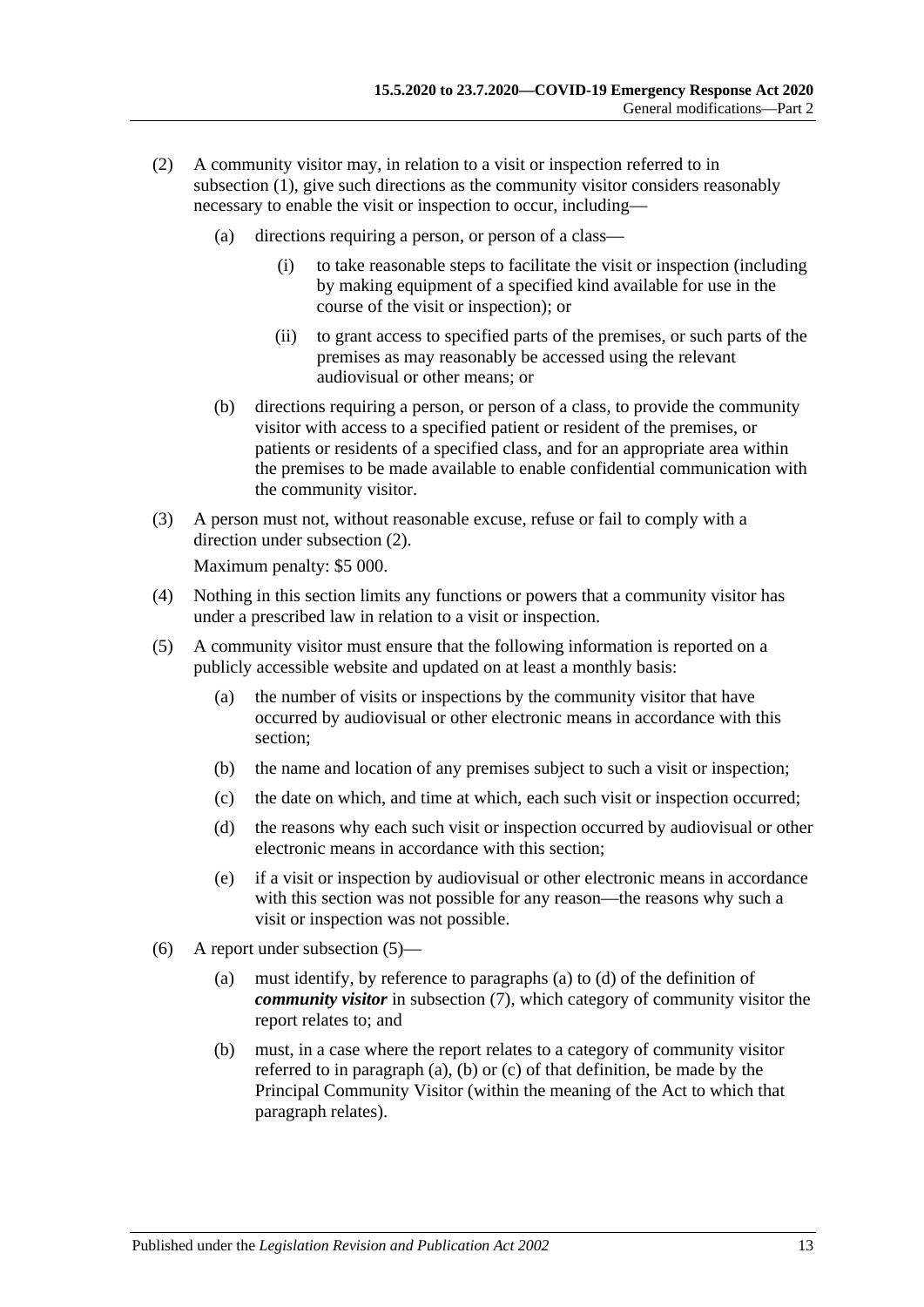<span id="page-13-3"></span><span id="page-13-1"></span>(7) In this section—

<span id="page-13-4"></span>*community visitor* means—

- (a) a community visitor within the meaning of the *[Mental Health Act](http://www.legislation.sa.gov.au/index.aspx?action=legref&type=act&legtitle=Mental%20Health%20Act%202009) 2009*;
- (b) a community visitor within the meaning of the *[Disability Services](http://www.legislation.sa.gov.au/index.aspx?action=legref&type=subordleg&legtitle=Disability%20Services%20(Community%20Visitor%20Scheme)%20Regulations%202013)  [\(Community Visitor Scheme\) Regulations](http://www.legislation.sa.gov.au/index.aspx?action=legref&type=subordleg&legtitle=Disability%20Services%20(Community%20Visitor%20Scheme)%20Regulations%202013) 2013*;
- <span id="page-13-5"></span>(c) a community visitor under the *[COVID-19 Emergency Response \(Schedule](http://www.legislation.sa.gov.au/index.aspx?action=legref&type=subordleg&legtitle=COVID-19%20Emergency%20Response%20(Schedule%201)%20Regulations%202020) 1) [Regulations](http://www.legislation.sa.gov.au/index.aspx?action=legref&type=subordleg&legtitle=COVID-19%20Emergency%20Response%20(Schedule%201)%20Regulations%202020) 2020*;
- (d) the Chief Psychiatrist within the meaning of the *[Mental Health Act](http://www.legislation.sa.gov.au/index.aspx?action=legref&type=act&legtitle=Mental%20Health%20Act%202009) 2009*;

<span id="page-13-2"></span>*prescribed law* means—

- (a) the *[Mental Health Act 2009](http://www.legislation.sa.gov.au/index.aspx?action=legref&type=act&legtitle=Mental%20Health%20Act%202009)*;
- (b) the *[Disability Services \(Community Visitor Scheme\) Regulations](http://www.legislation.sa.gov.au/index.aspx?action=legref&type=subordleg&legtitle=Disability%20Services%20(Community%20Visitor%20Scheme)%20Regulations%202013) 2013*;
- (c) the *[COVID-19 Emergency Response \(Schedule 1\) Regulations](http://www.legislation.sa.gov.au/index.aspx?action=legref&type=subordleg&legtitle=COVID-19%20Emergency%20Response%20(Schedule%201)%20Regulations%202020) 2020*;
- (d) the *[Health Care Act](http://www.legislation.sa.gov.au/index.aspx?action=legref&type=act&legtitle=Health%20Care%20Act%202008) 2008*.

#### <span id="page-13-0"></span>**11—Provisions applying in relation to certain water and sewerage charges for sporting clubs**

- (1) The operation of the *[Water Industry Act](http://www.legislation.sa.gov.au/index.aspx?action=legref&type=act&legtitle=Water%20Industry%20Act%202012) 2012*, the *[Local Government Act](http://www.legislation.sa.gov.au/index.aspx?action=legref&type=act&legtitle=Local%20Government%20Act%201999) 1999* and any other Act or law prescribed by the regulations (being an Act or law relating to the supply of water, sewerage services or storm water management) is modified as follows:
	- (a) the Minister under the relevant Act may, by notice in the Gazette—
		- (i) waive an amount of prescribed costs payable by a specified sporting club, or a sporting club of a specified class (whether incurred before or after the commencement of this section); or
		- (ii) exempt (conditionally or unconditionally) a specified sporting club, or a sporting club of a specified class, from a specified provision of those Acts;
	- (b) the regulations under this Act may modify or suspend the operation of any Act or law relating to the supply of water to, the use of sewerage services by, or the management of storm water by, a specified sporting club or sporting clubs of a specified class;
	- (c) a term of any contract, agreement or other instrument that is inconsistent with the modifications made by this section will, to the extent of that inconsistency, be of no effect.
- (2) In this section—

*prescribed costs* means—

- (a) an amount payable for the supply of water (whether potable or otherwise); or
- (b) an amount payable for the use of sewerage services; or
- (c) an amount payable in relation to storm water management; or
- (d) any other amount of a kind prescribed by the regulations;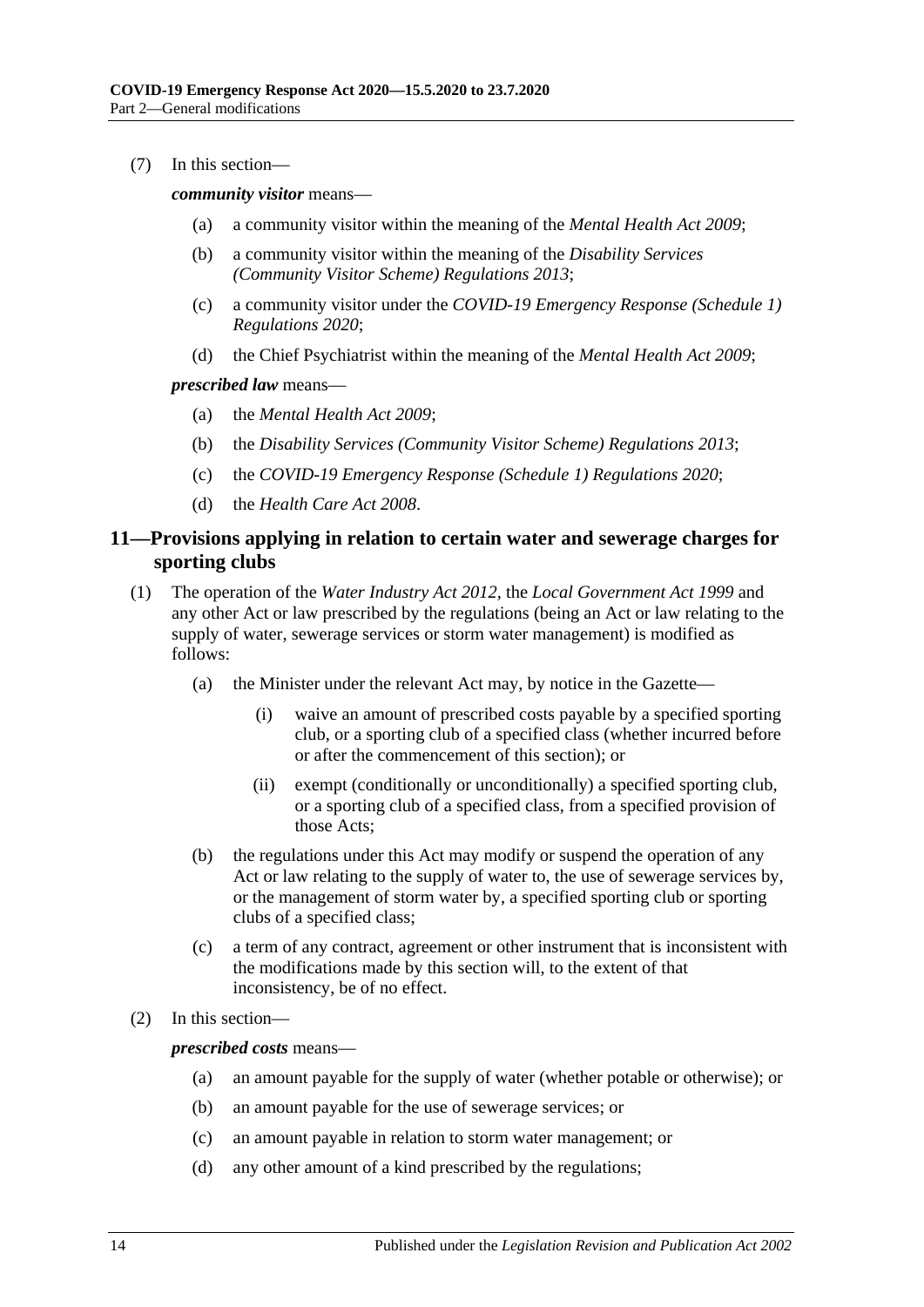*sewerage services* has the same meaning as in the *[Water Industry Act](http://www.legislation.sa.gov.au/index.aspx?action=legref&type=act&legtitle=Water%20Industry%20Act%202012) 2012*.

#### <span id="page-14-2"></span><span id="page-14-0"></span>**12—Treasurer's instructions relating to financial and audit requirements**

- (1) Subject to [subsection](#page-14-1) (2), the Treasurer may, after consultation with the Auditor-General, issue instructions under section 41 of the *[Public Finance and Audit](http://www.legislation.sa.gov.au/index.aspx?action=legref&type=act&legtitle=Public%20Finance%20and%20Audit%20Act%201987)  Act [1987](http://www.legislation.sa.gov.au/index.aspx?action=legref&type=act&legtitle=Public%20Finance%20and%20Audit%20Act%201987)* that suspend or modify—
	- (a) any provisions of that Act, regulations under that Act or any other instructions issued under section 41; or
	- (b) any requirements under another Act or law relating to financial reporting or auditing,

if satisfied that the suspension or modification is necessary as a result of circumstances brought about by the COVID-19 pandemic (or as a result of any measures taken to address the COVID-19 pandemic) or to provide economic stimulus during and after the COVID-19 pandemic.

- <span id="page-14-1"></span>(2) An instruction that modifies or suspends any provision of Part 3 of the *[Public Finance](http://www.legislation.sa.gov.au/index.aspx?action=legref&type=act&legtitle=Public%20Finance%20and%20Audit%20Act%201987)  [and Audit Act](http://www.legislation.sa.gov.au/index.aspx?action=legref&type=act&legtitle=Public%20Finance%20and%20Audit%20Act%201987) 1987* may not be issued pursuant to [subsection](#page-14-2) (1) unless the Auditor-General has certified that the Auditor-General is also satisfied that the suspension or modification is necessary as a result of circumstances brought about by the COVID-19 pandemic (or as a result of any measures taken to address the COVID-19 pandemic) or to provide economic stimulus during and after the COVID-19 pandemic.
- (3) Instructions issued pursuant to this section—
	- (a) may not diminish the powers or protections of the Auditor-General under any Act or law; but
	- (b) may, for example (and without limitation), modify or suspend—
		- (i) requirements under another Act or law relating to annual or other reports where such reports include any financial reporting or are subject to auditing requirements; or
		- (ii) requirements relating to a financial reporting framework or the time at which any auditing is to occur or the time at which or manner in which any financial information or reports are to be provided to any person or body or are to be published or otherwise made available.
- (4) Section 41(6) and (7) of the *[Public Finance and Audit Act](http://www.legislation.sa.gov.au/index.aspx?action=legref&type=act&legtitle=Public%20Finance%20and%20Audit%20Act%201987) 1987* do not apply to an instruction issued by the Treasurer pursuant to this section.
- (5) The Auditor-General must prepare a report on instructions issued pursuant to this section and either—
	- (a) annex the report to the Auditor-General's annual report under section 36(1a) of the *[Public Finance](http://www.legislation.sa.gov.au/index.aspx?action=legref&type=act&legtitle=Public%20Finance%20and%20Audit%20Act%201987) and Audit Act 1987*; or
	- (b) deliver the report to the President of the Legislative Council and the Speaker of the House of Assembly.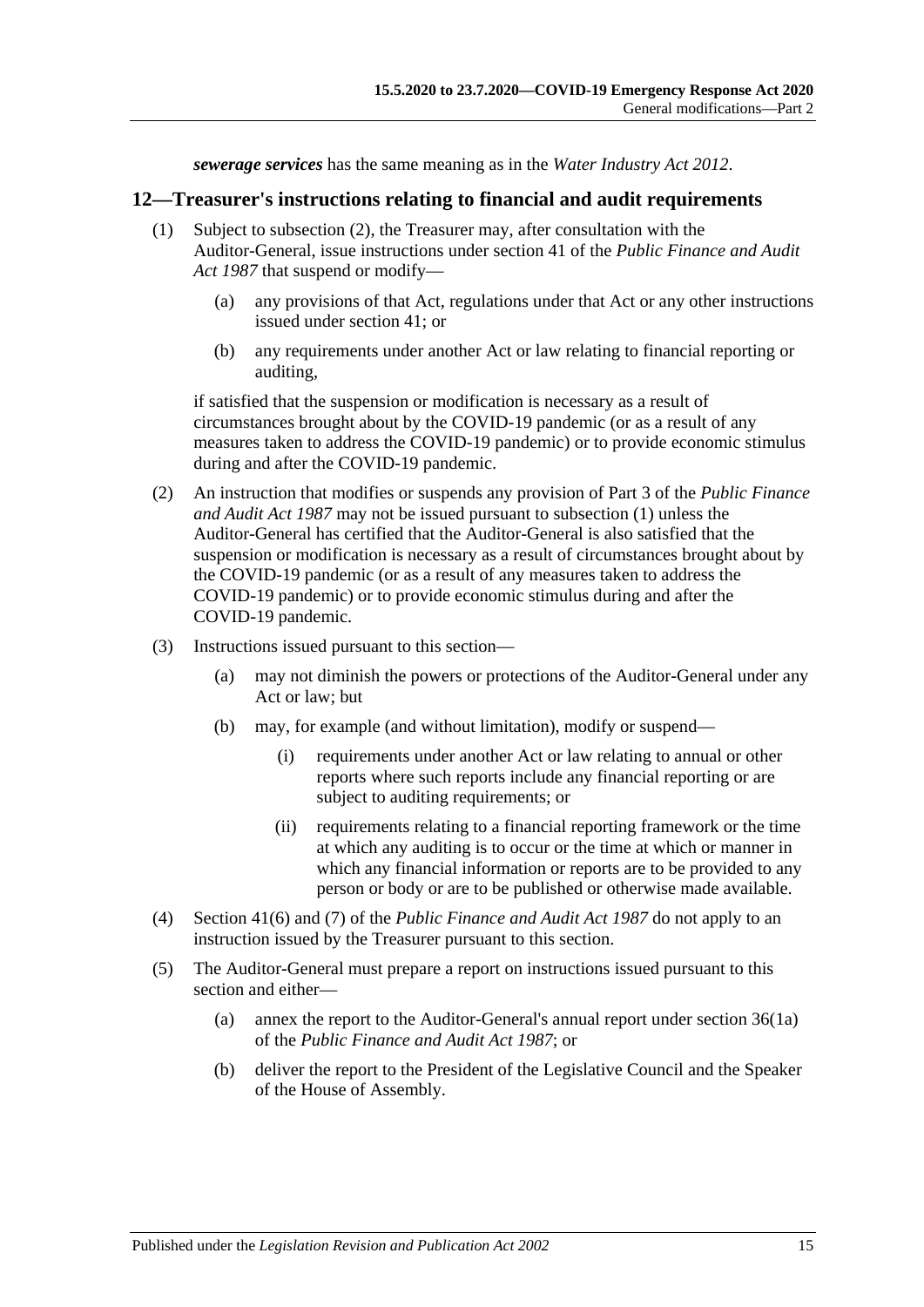- (6) If the President of the Legislative Council or the Speaker of the House of Assembly is absent at the time the Auditor-General delivers to the Parliament a report under this section, the Clerk of the relevant House will receive the report on behalf of the President or the Speaker (as the case may be) and the report will then be taken to have been delivered to the President or the Speaker.
- (7) The President of the Legislative Council and the Speaker of the House of Assembly must, not later than the first sitting day after a report and other documents have been delivered (or are taken to have been delivered) to the President or the Speaker by the Auditor-General under this Part, lay them before their respective Houses.
- <span id="page-15-3"></span>(8) Subject to [subsection](#page-15-2) (9), the Auditor-General must, as soon as is reasonably practicable after a report has been delivered (or is taken to have been delivered) to the President of the Legislative Council and the Speaker of the House of Assembly under this section, publish the report on a website determined by the Auditor-General or in such other manner as the Auditor-General thinks fit.
- <span id="page-15-2"></span>(9) If the day immediately following the day on which the report is delivered (or is taken to have been delivered) is a sitting day for either House of the Parliament, the Auditor-General must not publish the report and other documents in accordance with [subsection](#page-15-3) (8) until the report has been laid before a House of the Parliament.
- (10) On the expiry of this section under [section](#page-2-6) 6 all instructions issued by the Treasurer pursuant to this section are taken to be revoked.

#### <span id="page-15-0"></span>**13—Audits by Auditor-General**

- (1) Subject to any instructions pursuant to [section](#page-14-0) 12, but despite any other Act or law, the Auditor-General may determine to conduct a review, in such manner as the Auditor-General thinks fit, instead of any audit that would (apart from this section) be required to be undertaken by the Auditor-General.
- (2) For the avoidance of doubt—
	- (a) the Auditor-General has, when conducting a review under this section, the same powers as the Auditor-General would have had if an audit were being conducted; and
	- (b) any obligation or duty of a person in connection with the conduct of an audit will be taken to apply equally to the person in connection with the conduct of a review (as if it were an audit) unless the Auditor-General determines otherwise.

#### <span id="page-15-4"></span><span id="page-15-1"></span>**14—Extension of time limits, terms of appointment etc**

- (1) If, in accordance with an Act or law, or an instrument—
	- (a) anything needs to be done at a particular time or within a particular period; or
	- (b) any appointment or circumstance ceases at a particular time or exists for a particular period; or
	- (c) anything would expire or cease at a particular time or at the end of a particular period,

(however expressed), the Governor may, by regulation, postpone that time or extend that period.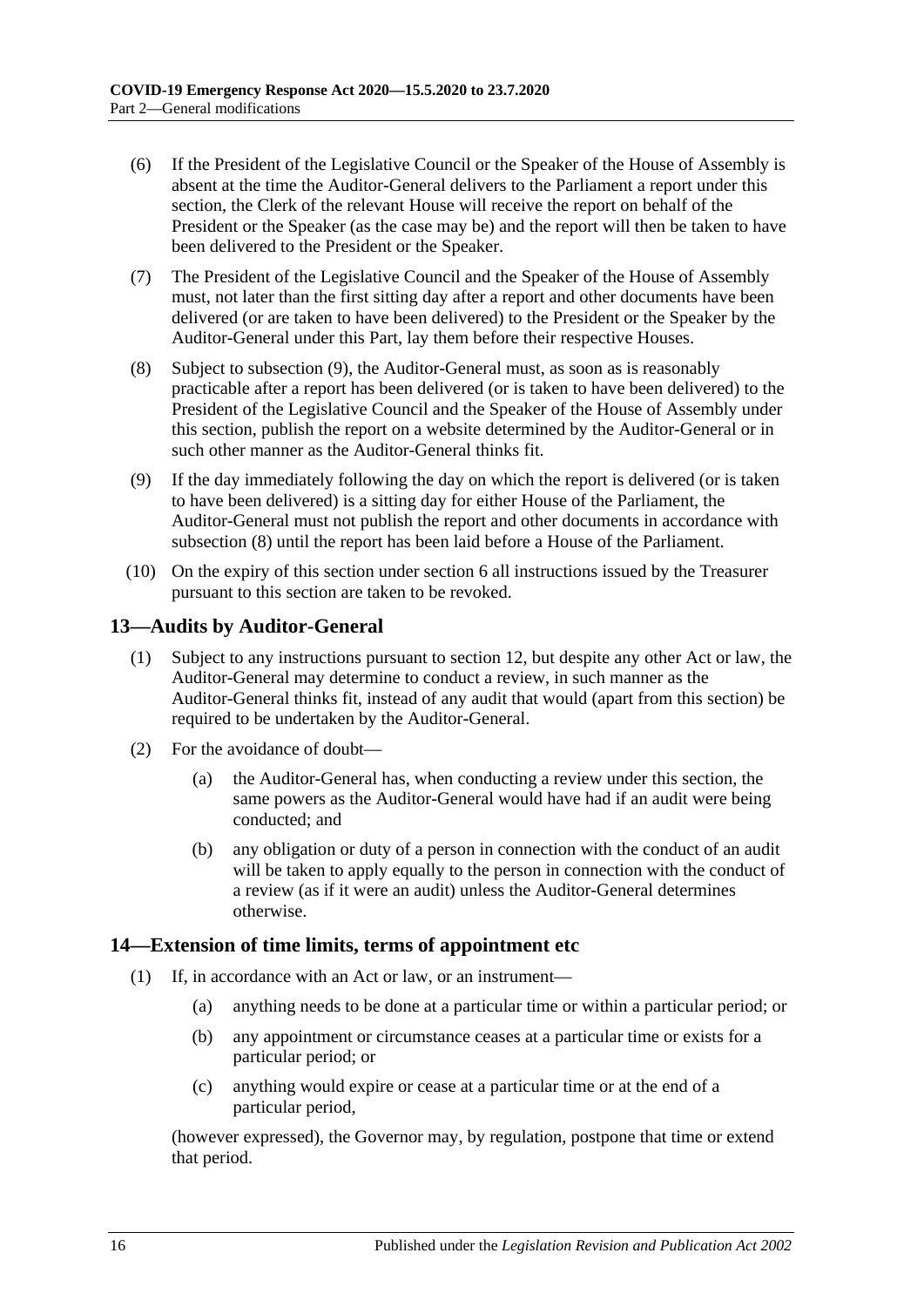- (2) However, the regulations may only—
	- (a) postpone a time at which a particular appointment would cease; or
	- (b) extend a particular appointment; or
	- (c) extend a period, at the end of which a particular appointment would cease,

by a maximum period of 6 months.

- (3) Without limiting [subsection](#page-15-4) (1), a postponement or an extension of a period under this section—
	- (a) may be subject to conditions or other limitations; and
	- (b) may be expressed as applying to a particular requirement under an Act or law or to a class of requirements or otherwise in circumstances described in the regulation; and
	- (c) may have the effect of modifying any Act or law or any instrument.

#### <span id="page-16-0"></span>**15—Modification of requirements relating to laying of reports before Parliament**

- <span id="page-16-1"></span>(1) Despite a provision of this or any other Act, a requirement under an Act that a report or other document (however described) be laid before either or both Houses of Parliament within a specified period will, by force of this section, be modified so that the report or other document is required to be laid before either or both Houses of Parliament (as the case requires) within 7 calendar days after the occurrence of the event that requires the report to be so laid before Parliament.
- <span id="page-16-2"></span>(2) A requirement under [subsection](#page-16-1) (1) will, if the Parliament, or the relevant House of Parliament, is not sitting during the 7 day period, be taken to be satisfied by the report or other document being delivered to the President of the Legislative Council or the Speaker of the House of Assembly.
- <span id="page-16-3"></span>(3) If the President of the Legislative Council or the Speaker of the House of Assembly is absent at the time a report or other document is to be delivered under [subsection](#page-16-2) (2), the Clerk of the relevant House will receive the report on behalf of the President or the Speaker (as the case may be) and the report will then be taken to have been delivered to the President or the Speaker.
- (4) The Clerk of the relevant House or Houses must, as soon as is reasonably practicable after a report or other document is received under [subsection](#page-16-3) (3), cause the report or other document—
	- (a) to be published on a website determined by the Clerk; and
	- (b) to be distributed (whether electronically or by some other means determined by the Clerk) to each member of the relevant House or to each member of Parliament (as the case requires).
- (5) The President of the Legislative Council and the Speaker of the House of Assembly must, not later than the first sitting day after a report or other document has been delivered (or is taken to have been delivered) to the President or the Speaker under this section, lay them before their respective Houses.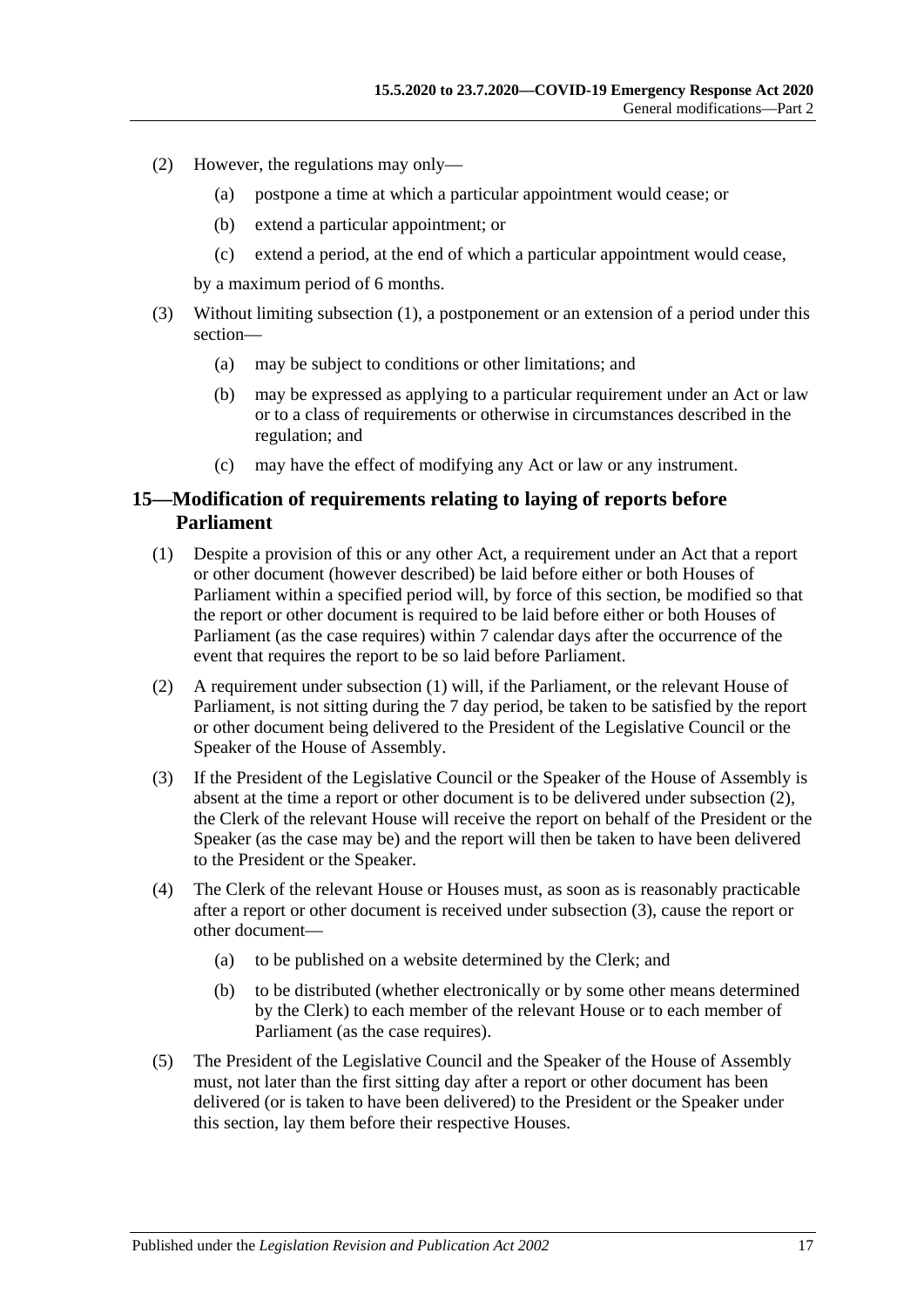#### <span id="page-17-4"></span><span id="page-17-0"></span>**16—Requirements relating to documents**

- (1) The Governor may, by regulation, suspend or modify any requirements under an Act or law, or an instrument, relating to the preparation, signing, witnessing, attestation, certification, stamping or other treatment of any document.
- (2) Without limiting [subsection](#page-17-4) (1), a regulation under this section—
	- (a) may be subject to conditions or other limitations; and
	- (b) may be expressed as applying to a particular requirement under an Act or law or to a class of requirements or otherwise in circumstances described in the regulation; and
	- (c) may have the effect of modifying any Act or law or any instrument.

#### <span id="page-17-1"></span>**17—Meetings in person etc may occur by audiovisual or other means**

- (1) Despite a provision of any other Act or law, a requirement that a meeting occur or that some other transaction take place that requires 2 or more persons to be physically present will be taken to be satisfied if the persons meet, or the transaction takes place, remotely using 1 or more of (including a combination of) the following means of communication:
	- (a) audio visual;
	- (b) audio;
	- (c) any other means of communication prescribed by the regulations for the purposes of this paragraph.
- (2) This section does not apply in circumstances prescribed by the regulations.

#### <span id="page-17-2"></span>**18—Service**

Except where this Act requires otherwise, a notice or other document required or authorised to be given to or served on a person under this Act may—

- (a) be given to the person personally; or
- (b) be left for the person at the person's place of residence or business with someone apparently over the age of 16 years; or
- (c) be posted to the person at the person's last known place of residence or business; or
- (d) be transmitted by fax or email to a fax number or email address provided by the person (in which case the notice or other document will be taken to have been given or served at the time of transmission); or
- (e) if the person is a company or registered body within the meaning of the *Corporations Act 2001* of the Commonwealth, be served in accordance with that Act.

#### <span id="page-17-5"></span><span id="page-17-3"></span>**19—Regulations**

(1) The Governor may make such regulations as are contemplated by, or necessary or expedient for the purposes of, this Act.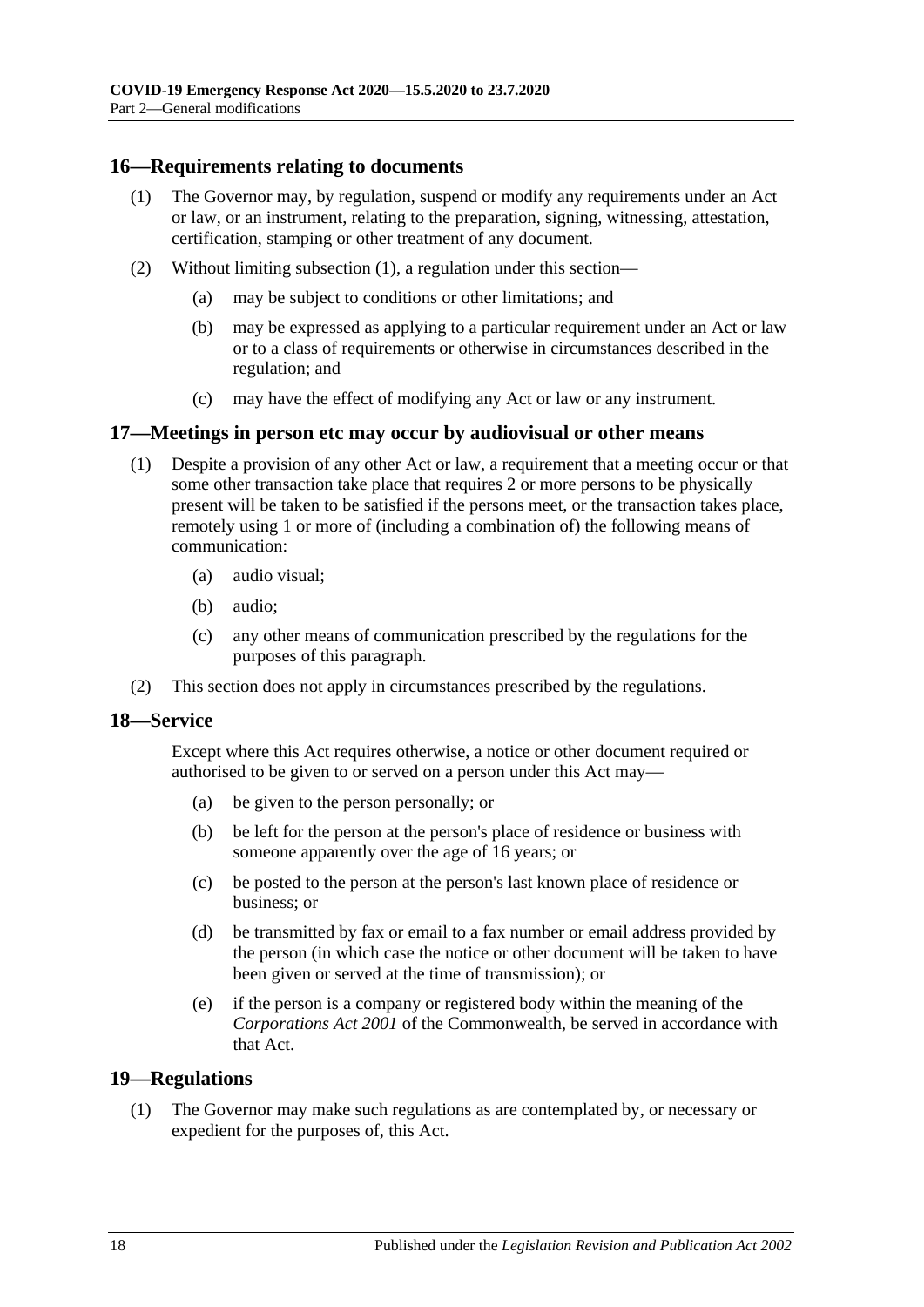- (2) Without limiting the generality of [subsection](#page-17-5) (1), the regulations may provide for—
	- (a) the circumstances in which a person will be taken to be suffering financial hardship as a result of the COVID-19 pandemic for the purposes of a tenancy provision of this Act; and
	- (c) mitigation of adverse impacts on a party to a lease resulting from the COVID-19 pandemic, including by making provision for any measures to regulate the parties to a lease or the provisions of a lease; and
	- (d) modification of the operation of any provisions of this Act or a relevant Act for a purpose related to any circumstances brought about by the COVID-19 pandemic (or measures taken to address the COVID-19 pandemic) or to economic stimulus during and after the COVID-19 pandemic; and
	- (e) provisions making related modifications to any Act or law consequent on the tenancy provisions of this Act; and
	- (f) modification or suspension of the operation of [Schedule](#page-20-3) 1 or any Act or law relating to the matters dealt with in that Schedule; and
	- (g) a scheme for a community visitor or visitors for the purposes of [Schedule](#page-20-3) 1; and
	- (h) the keeping of records, or the making of any reports to the Minister or another specified person or body, in relation to any matter dealt with by this Act; and
	- (i) provisions of a saving or transitional nature consequent on the enactment of this Act or the making of any regulation under this Act; and
	- (j) fines, not exceeding \$10 000, for offences against the regulations; and
	- (k) expiation fees, not exceeding \$5 000, for offences against the regulations; and
	- (l) facilitation of proof of the commission of offences and other evidentiary matters.
- (3) The regulations may—
	- (a) be of general or limited application; and
	- (b) make different provision according to the circumstances or entities to which they are expressed to apply; and
	- (c) apply or incorporate, wholly or partially and with or without modification, a code, standard, policy or other document prepared or published by the Minister or another specified person or body; and
	- (d) provide that any matter or thing is to be determined, dispensed with, regulated or prohibited according to the discretion of the Minister, the State Co-ordinator, the Chief Public Health Officer or any other specified body or person.
- (4) If a code, standard or other document is referred to or incorporated in the regulations—
	- (a) a copy of the code, standard or other document must be kept available for public inspection, without charge and during ordinary office hours, at an office or offices specified in the regulations; and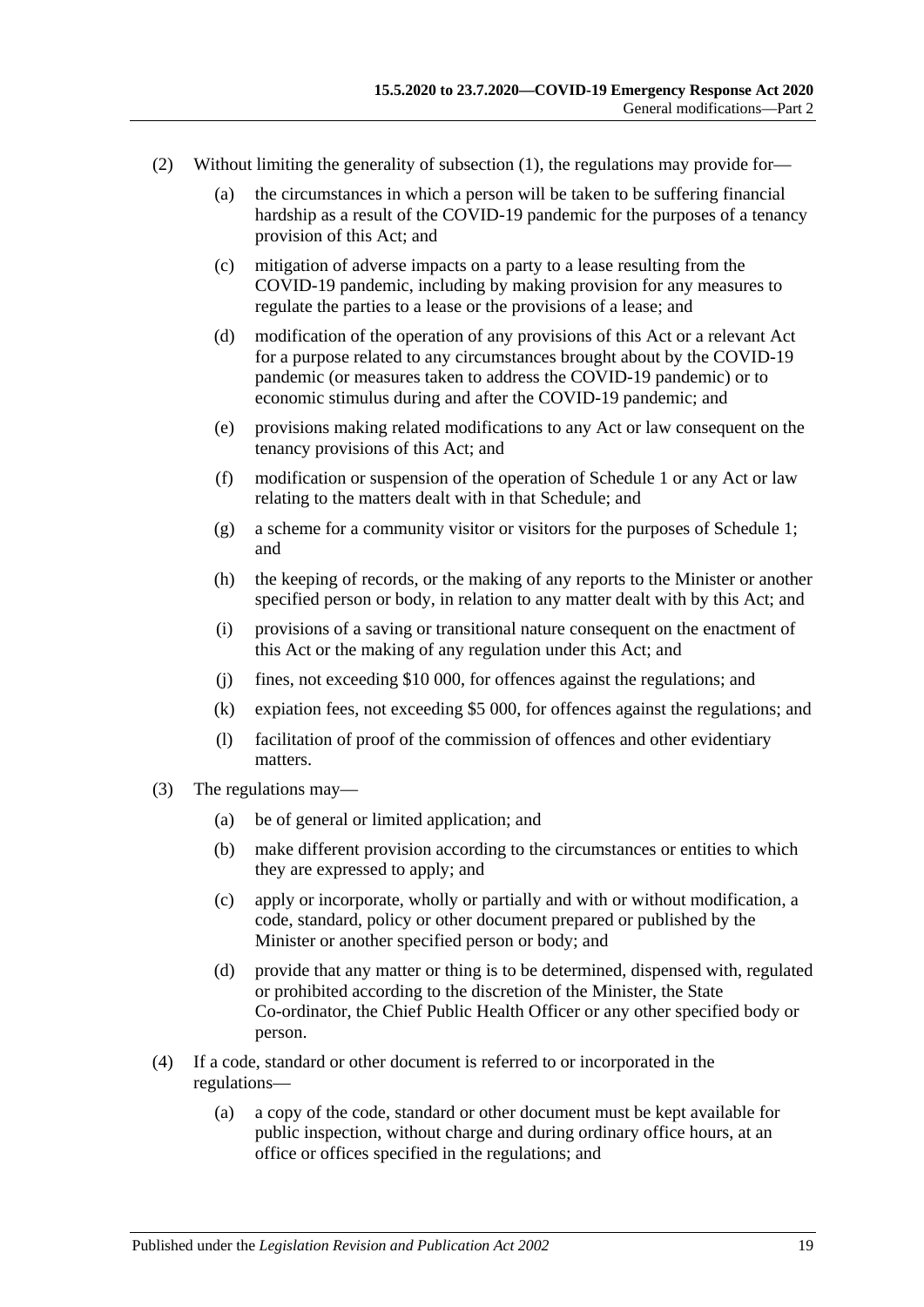- (b) evidence of the contents of the code, standard or other document may be given in any legal proceedings by production of a document apparently certified by the Minister to be a true copy of the code, standard or other document.
- <span id="page-19-1"></span>(5) On the expiry of a provision of this Act under [section](#page-2-6) 6, all regulations made for the purposes of the provision are taken to be revoked.
- (6) In this section—

*relevant Act* means the *[Landlord and Tenant Act](http://www.legislation.sa.gov.au/index.aspx?action=legref&type=act&legtitle=Landlord%20and%20Tenant%20Act%201936) 1936*, the *[Real Property Act](http://www.legislation.sa.gov.au/index.aspx?action=legref&type=act&legtitle=Real%20Property%20Act%201886) 1886*, the *[Residential Parks Act](http://www.legislation.sa.gov.au/index.aspx?action=legref&type=act&legtitle=Residential%20Parks%20Act%202007) 2007*, the *[Residential Tenancies Act](http://www.legislation.sa.gov.au/index.aspx?action=legref&type=act&legtitle=Residential%20Tenancies%20Act%201995) 1995*, the *[Retail and](http://www.legislation.sa.gov.au/index.aspx?action=legref&type=act&legtitle=Retail%20and%20Commercial%20Leases%20Act%201995)  [Commercial Leases Act](http://www.legislation.sa.gov.au/index.aspx?action=legref&type=act&legtitle=Retail%20and%20Commercial%20Leases%20Act%201995) 1995*, the *[Supported Residential Facilities Act](http://www.legislation.sa.gov.au/index.aspx?action=legref&type=act&legtitle=Supported%20Residential%20Facilities%20Act%201992) 1992* or any other Act in so far as it relates to or affects landlords and tenants in the State or other residential leases, licences or agreements;

*tenancy provision* of this Act means sections 8 to [10](#page-10-0) (inclusive).

#### <span id="page-19-0"></span>**20—Savings and transitional matters**

- (1) The Governor may make regulations of a savings or transitional nature consequent on the expiry of any provision of this Act under [section](#page-2-6) 6 (or on the revocation of any regulation in accordance with [section](#page-19-1) 19(5)).
- (2) The regulations may—
	- (a) be of general or limited application; and
	- (b) make different provision according to the circumstances or entities to which they are expressed to apply; and
	- (c) apply or incorporate, wholly or partially and with or without modification, a code, standard, policy or other document prepared or published by the Minister or another specified person or body; and
	- (d) provide that any matter or thing is to be determined, dispensed with, regulated or prohibited according to the discretion of the Minister, the State Co-ordinator, the Chief Public Health Officer or any other specified body or person.
- (3) If a code, standard or other document is referred to or incorporated in the regulations—
	- (a) a copy of the code, standard or other document must be kept available for public inspection, without charge and during ordinary office hours, at an office or offices specified in the regulations; and
	- (b) evidence of the contents of the code, standard or other document may be given in any legal proceedings by production of a document apparently certified by the Minister to be a true copy of the code, standard or other document.

 $(4)$  If—

- (a) a regulation made under [section](#page-15-1) 14 postpones any time or extends any period; and
- (b) the regulation is revoked by operation of [section](#page-19-1) 19(5) before that time or before the expiration of that period,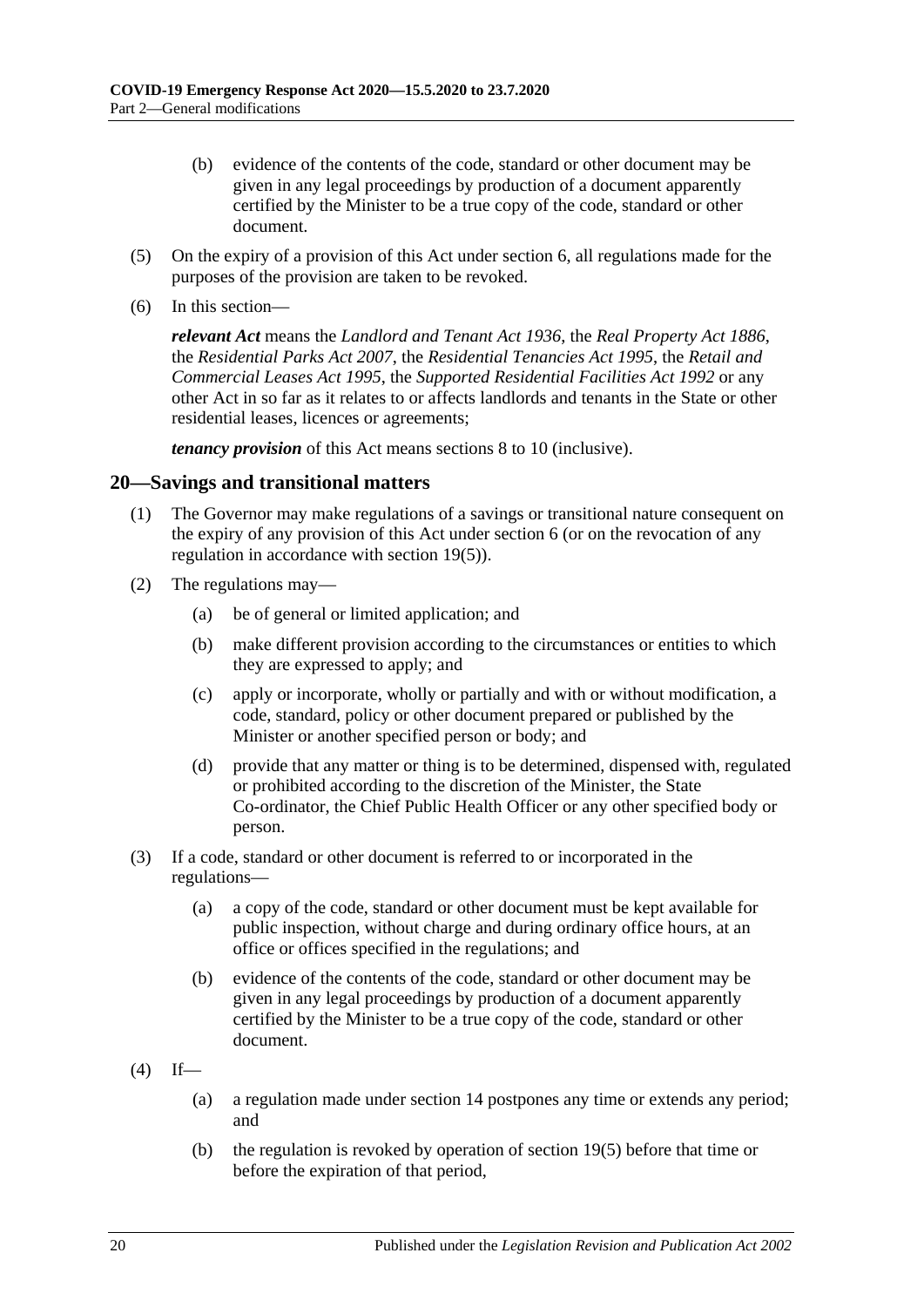the postponement or extension continues to have effect according to its terms (as in force immediately before the revocation).

#### <span id="page-20-5"></span><span id="page-20-0"></span>**21—Disallowance of regulations made under Act**

- (1) Despite section 10(3) of the *[Subordinate Legislation Act](http://www.legislation.sa.gov.au/index.aspx?action=legref&type=act&legtitle=Subordinate%20Legislation%20Act%201978) 1978*, all regulations made under this Act must be laid before each House of Parliament on the next sitting day of that House after the regulations are made.
- (2) Except as is provided under [subsection](#page-20-5) (1), nothing in this section limits the operation of the *[Subordinate Legislation Act](http://www.legislation.sa.gov.au/index.aspx?action=legref&type=act&legtitle=Subordinate%20Legislation%20Act%201978) 1978*.
- (3) Where regulations made under this Act are disallowed, the Governor must not, except in accordance with a resolution of the House that disallowed the regulations, remake those regulations, or make regulations that are of the same effect, within 6 months after the day on which the regulations are disallowed.

#### <span id="page-20-1"></span>**22—Immunity from liability etc**

No civil or criminal liability attaches to the Crown, or to any person acting in good faith, in respect of—

- (a) any acts or omissions in connection with—
	- (i) the exercise or discharge, or purported exercise or discharge, of a power or function under this Act; or
	- (ii) the carrying out, or purported carrying out, of any direction or requirement given or imposed, or purportedly given or imposed, in accordance with this Act; or
- (b) any failure to exercise or discharge a power or function under this Act,

in relation to the outbreak of the human disease named COVID-19 within South Australia.

## <span id="page-20-2"></span>**23—Further provisions in Schedules**

- (1) [Schedule](#page-20-3) 1 has effect according to its terms (despite any other Act or law) until that Schedule expires in accordance with [section](#page-2-6) 6.
- (2) The operation of a law of the State specified in a provision of [Schedule](#page-29-0) 2 is modified as set out in that provision until that provision expires in accordance with [section](#page-2-6) 6.
- (3) In Schedule 3, a provision under a heading referring to the amendment of a specified Act amends the Act so specified.

## <span id="page-20-3"></span>**Schedule 1—Special provisions relating to detention of certain protected persons during COVID-19 pandemic**

## <span id="page-20-4"></span>**1—Interpretation**

(1) In this Schedule—

*Authorising Officer* means the Authorising Officer appointed under [clause](#page-22-2) 5;

*guidelines* means the guidelines published under [clause](#page-22-1) 4, as in force from time to time;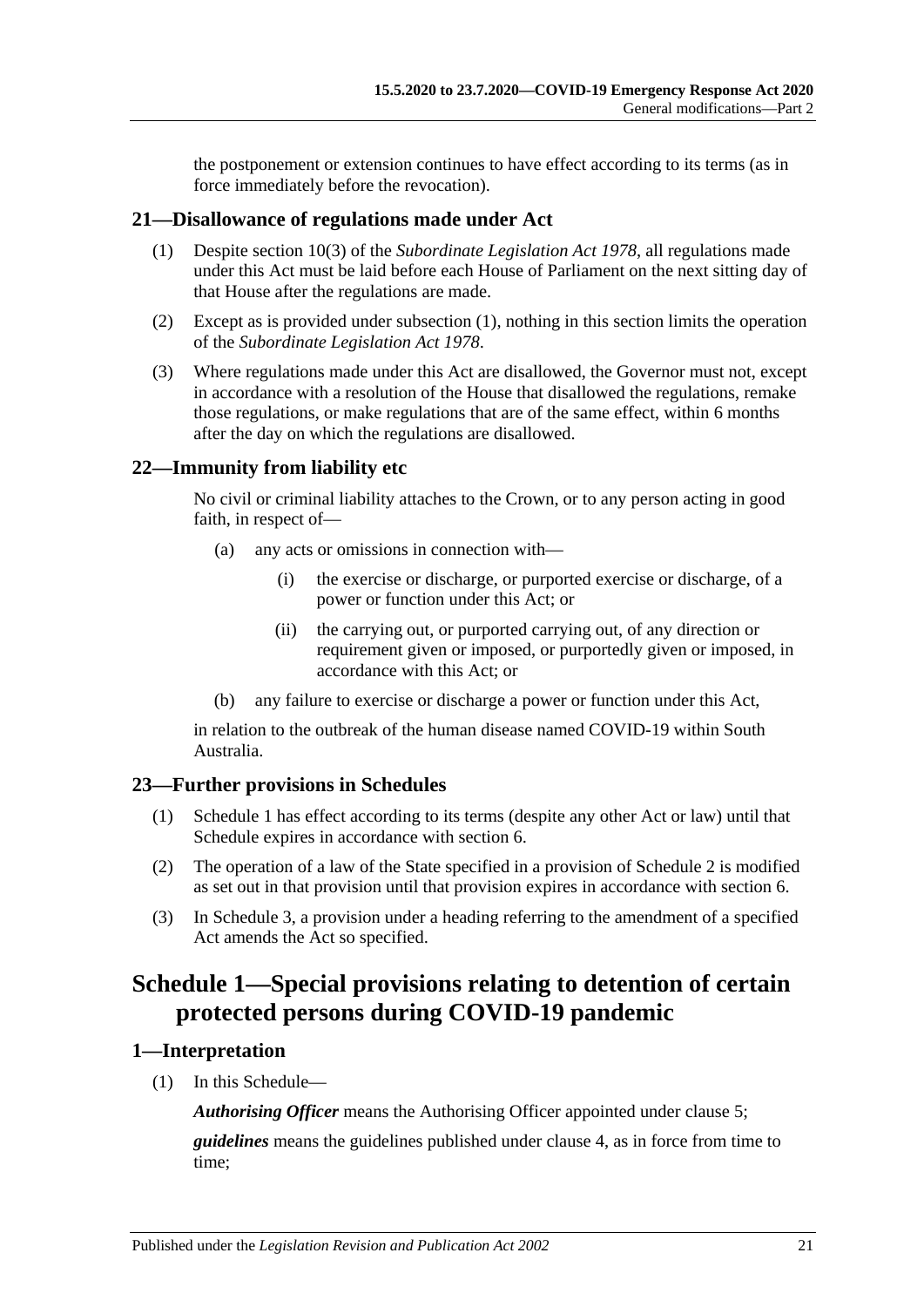*mentally incapacitated person* means a mentally incapacitated person within the meaning of the *[Guardianship and Administration Act](http://www.legislation.sa.gov.au/index.aspx?action=legref&type=act&legtitle=Guardianship%20and%20Administration%20Act%201993) 1993*;

#### *protected person* means—

- (a) a protected person within the meaning of the *[Guardianship and](http://www.legislation.sa.gov.au/index.aspx?action=legref&type=act&legtitle=Guardianship%20and%20Administration%20Act%201993)  [Administration Act](http://www.legislation.sa.gov.au/index.aspx?action=legref&type=act&legtitle=Guardianship%20and%20Administration%20Act%201993) 1993*; or
- (b) a mentally incapacitated person who is a resident of a supported residential facility; or
- (c) a mentally incapacitated person who is a resident in other supported accommodation of a kind prescribed by the regulations;

*supported residential facility* means a supported residential facility under the *[Supported Residential Facilities](http://www.legislation.sa.gov.au/index.aspx?action=legref&type=act&legtitle=Supported%20Residential%20Facilities%20Act%201992) Act 1992*;

*Tribunal* means the South Australian Civil and Administrative Tribunal established under the *[South Australian Civil and Administrative Tribunal Act](http://www.legislation.sa.gov.au/index.aspx?action=legref&type=act&legtitle=South%20Australian%20Civil%20and%20Administrative%20Tribunal%20Act%202013) 2013*.

- (2) For the purposes of this Schedule, a reference to the *guardian* of a person will be taken to include a reference to a person who, under the *[Guardianship and](http://www.legislation.sa.gov.au/index.aspx?action=legref&type=act&legtitle=Guardianship%20and%20Administration%20Act%201993)  [Administration Act](http://www.legislation.sa.gov.au/index.aspx?action=legref&type=act&legtitle=Guardianship%20and%20Administration%20Act%201993) 1993*, has limited guardianship of the person, provided the accommodation arrangements for the protected persons fall within the responsibility of the guardian.
- (3) For the purposes of this Schedule, a reference to the *usual place of residence* of a protected person—
	- (a) will, in the case of a protected person who is the subject of an order under section 32 of the *[Guardianship and Administration Act](http://www.legislation.sa.gov.au/index.aspx?action=legref&type=act&legtitle=Guardianship%20and%20Administration%20Act%201993) 1993* that directs that the protected reside at a specified place, be taken to be a reference to that specified place; and
	- (b) will be taken to include a reference to a place at which the protected person is residing on a temporary basis.

**Note—**

For example, a person may temporarily reside in a hospital or rehabilitation facility.

## <span id="page-21-0"></span>**2—Detention under Schedule**

- (1) Subject to this Schedule, and to any direction of the Authorising Officer or the Tribunal, the detention of a protected person—
	- (a) must comply with the guidelines (including provisions setting out the nature of detention, and any limits on such detention); and
	- (b) may be conditional or unconditional.
- (2) Despite [clause](#page-26-1) 13, or any order of the Tribunal or direction of the Authorising Officer to the contrary, the period during which a protected person can be detained under this clause ceases on the day on which this Schedule expires (and, to avoid doubt, any detention or other restrictions imposed on the protected person under this Schedule must cease no later than that day).
- (3) Any order of the Tribunal, or direction of the Authorising Officer, under this Schedule will be taken to be revoked on the day on which this Schedule expires.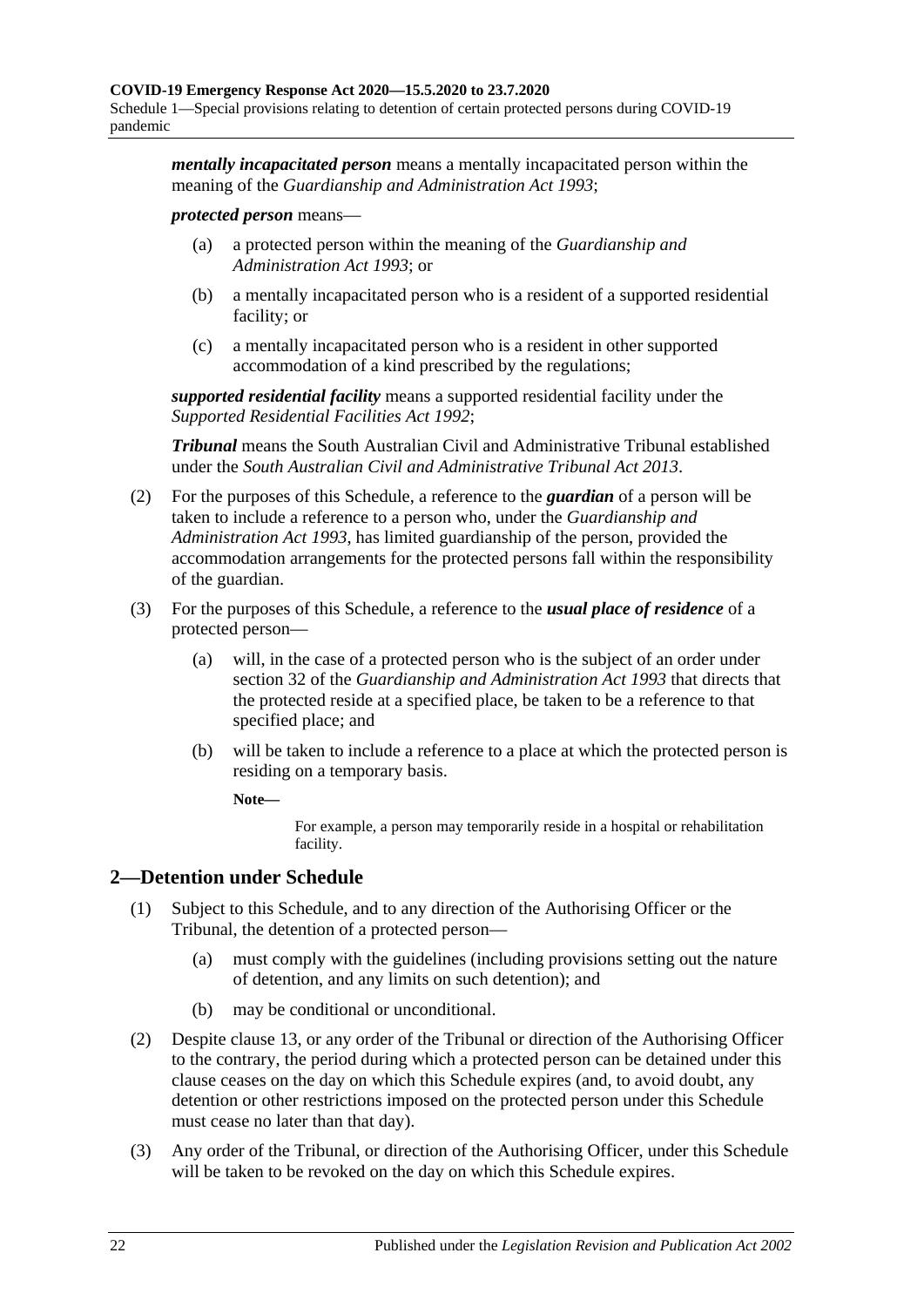#### <span id="page-22-0"></span>**3—Interaction with other treatment requirements etc**

- (1) Nothing in this Schedule prevents a protected person detained under this Schedule from receiving medical treatment at a place other than the place at which they are so detained.
- (2) The exercise of a function or power under this Schedule will be taken not, of itself, to contravene a treatment plan (however described) relating to a protected person.

#### <span id="page-22-1"></span>**4—Guidelines**

- (1) The Minister may, by notice in the Gazette, publish guidelines for the purposes of this Schedule.
- (2) The Minister may, by subsequent notice in the Gazette, vary, substitute or revoke guidelines published under this clause.
- (3) The Minister must publish any guidelines under this clause on a website determined by the Minister.

#### <span id="page-22-2"></span>**5—Appointment of Authorising Officer**

- (1) The Minister may appoint a person as the *Authorising Officer* for the purposes of this Schedule, being a person (who may be a public servant) who, in the opinion of the Minister, has the appropriate qualifications or experience to perform the functions and exercise the powers conferred on the Authorising Officer under this Schedule.
- (2) The Authorising Officer will be appointed on terms and conditions determined by the Minister.
- (3) The Authorising Officer is subject to the direction and control of the Minister.
- (4) The Authorising Officer must, in performing a function or exercising a power under this Schedule, comply with the guidelines (including guidelines relating to the resolution of an actual or perceived conflict of interest in respect of the Authorising Officer's functions and duties under any other Act or law).
- (5) The functions of the Authorising Officer are—
	- (a) to monitor the operation of this Schedule and ensure that the rights of protected persons who are detained under the Schedule are protected; and
	- (b) such other functions as may be conferred on the Authorising Officer by this Schedule or the regulations, or by the Minister.
- (6) The office of the Authorising Officer becomes vacant if the holder—
	- (a) dies; or
	- (b) completes a term of office and is not reappointed; or
	- (c) resigns by written notice to the Minister; or
	- (d) is convicted of—
		- (i) an indictable offence against the law of this State; or
		- (ii) an offence against the law of this State that is punishable by imprisonment for a term of at least 12 months; or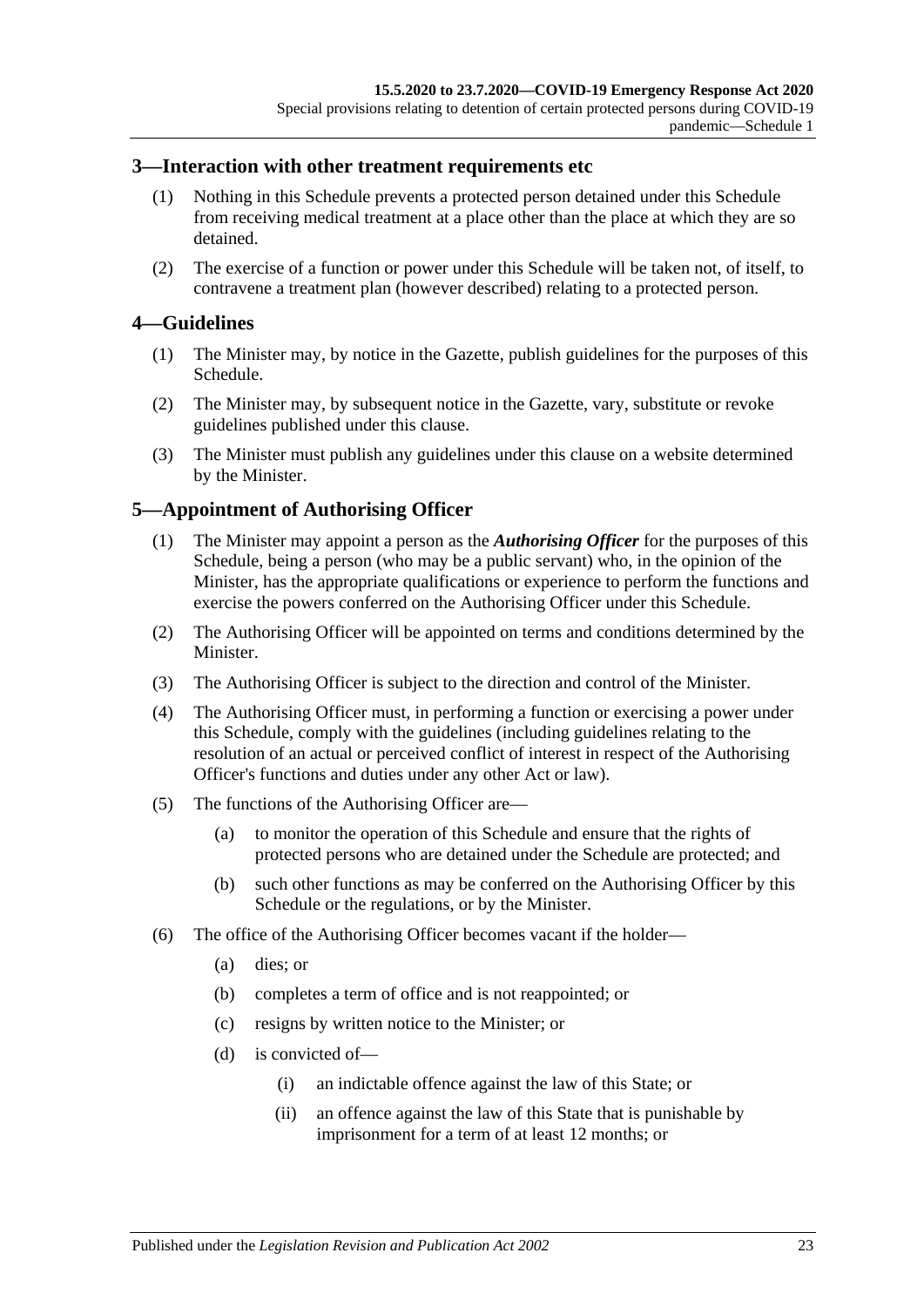- (iii) an offence against the law of another jurisdiction that, if committed in this State, would be an offence of a kind referred to in a preceding paragraph; or
- (e) is sentenced to imprisonment for an offence (whether against a law of this State or another jurisdiction); or
- (f) is removed from office by the Minister under [subclause](#page-23-2) (7).
- <span id="page-23-2"></span>(7) The appointment of the Authorising Officer may be terminated by the Minister on any grounds the Minister thinks fit.

#### <span id="page-23-3"></span><span id="page-23-0"></span>**6—Authorising Officer may give directions**

- (1) The Authorising Officer may, by notice in writing, direct that the detention of a protected person under this Schedule cease forthwith, or on a day specified in the notice.
- (2) The Authorising Officer may, by notice in writing, give such other directions as the Authorising Officer considers appropriate for the purposes of this Schedule (including, to avoid doubt, a direction requiring a specified person or body to take specified steps to give effect to a direction under [subclause](#page-23-3) (1)).
- (3) Before giving a direction under this clause, the Authorising Officer must have regard to the circumstances of the COVID-19 pandemic as they exist at the time (including the need to limit the spread of the COVID-19 virus and to ameliorate the effects of the pandemic in the State).
- (4) A person must not, without reasonable excuse, refuse or fail to comply with a direction of the Authorising Officer.

Maximum penalty:

- (a) in the case of a body corporate—\$75 000;
- (b) in the case of a natural person—\$20 000.

Expiation fee:

- (a) in the case of a body corporate—\$5 000;
- (b) in the case of a natural person—\$2 000.
- <span id="page-23-4"></span>(5) If a body corporate is guilty of an offence against this clause, each director and the manager of the body corporate are guilty of an offence and liable to the same penalty as is prescribed for the principal offence when committed by a natural person unless the director or the manager (as the case may be) proves that they could not by the exercise of due diligence have prevented the commission of the offence.
- (6) A person may be prosecuted and convicted of an offence under [subclause](#page-23-4) (5) whether or not the body corporate has been prosecuted or convicted of the offence committed by the body corporate.

#### <span id="page-23-1"></span>**7—Delegation**

- (1) The Authorising Officer may delegate functions or powers under this Schedule—
	- (a) to the person for the time being holding or acting in a particular office or position; or
	- (b) to any other specified person or body.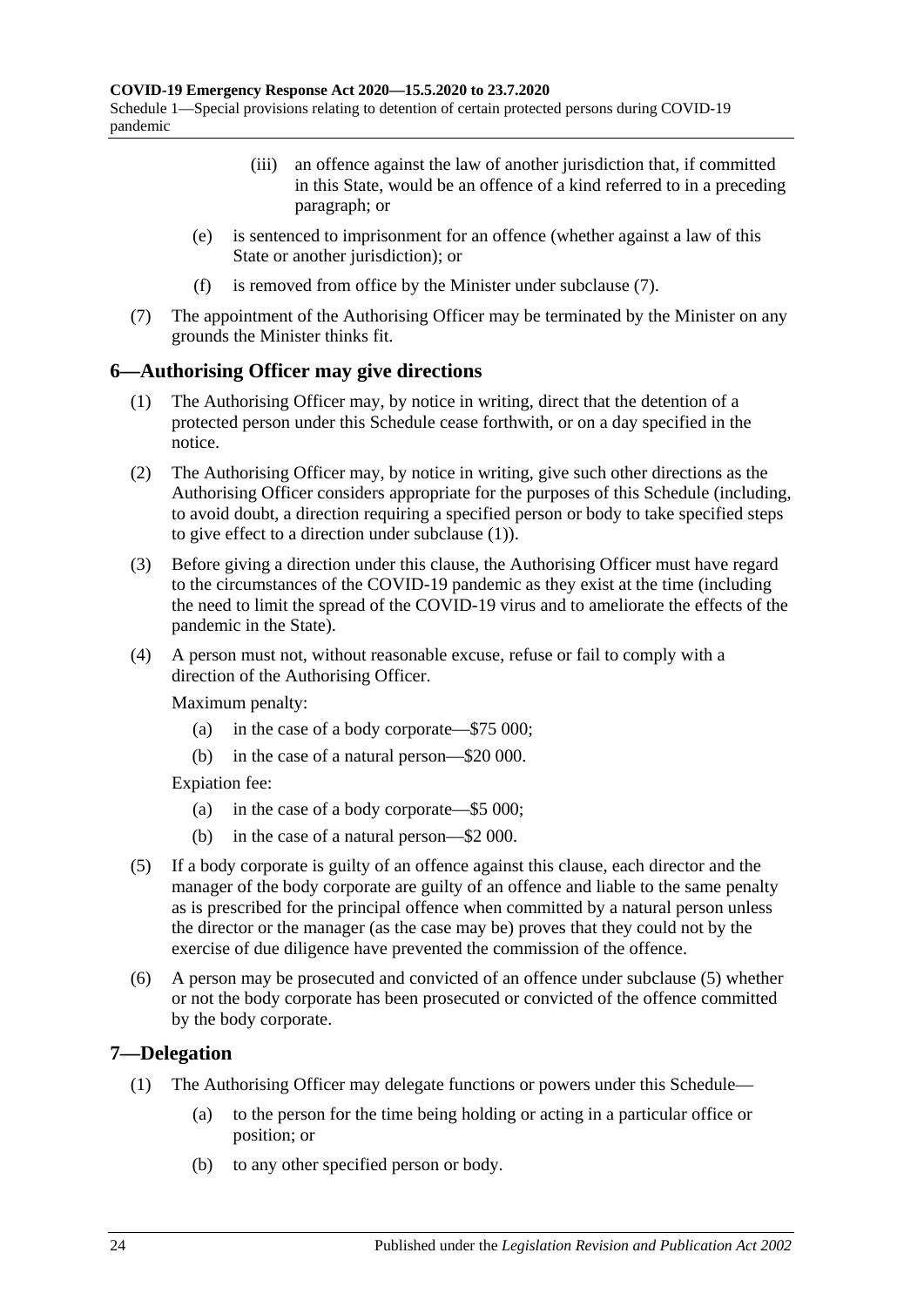- (2) A delegation under this clause—
	- (a) must be by instrument in writing; and
	- (b) may be absolute or conditional; and
	- (c) does not derogate from the power of the Authorising Officer to act in any matter; and
	- (d) is revocable at will by the Authorising Officer.

#### <span id="page-24-0"></span>**8—Authorised officers**

- (1) The following persons are authorised officers for the purposes of this Schedule:
	- (a) police officers;
	- (b) authorised officers under the *[Emergency Management Act](http://www.legislation.sa.gov.au/index.aspx?action=legref&type=act&legtitle=Emergency%20Management%20Act%202004) 2004*;
	- (c) a person, or class of persons, authorised by the Minister for the purposes of this Schedule.
- <span id="page-24-2"></span>(2) An appointment under [subclause](#page-24-2)  $(1)(c)$  may be subject to conditions specified by the Minister.
- (3) An appointment under [subclause](#page-24-2) (1)(c) is, by force of this subclause, revoked on the expiry or repeal of this Schedule.

#### <span id="page-24-1"></span>**9—Powers of authorised officers to detain protected person etc**

- (1) Subject to this Schedule and the regulations, if an authorised officer reasonably believes that a protected person who is detained under this Schedule is unlawfully at large and that taking action under this clause is appropriate for a purpose related to the COVID-19 pandemic, the authorised officer may take 1 or more of the following actions:
	- (a) detain and transport the protected person to—
		- (i) the protected person's usual place of residence; or
		- (ii) a place determined by the authorised officer;
	- (b) direct a person to take specified action to prevent the protected person from being unlawfully at large;
	- (c) remove to a place the authorised officer thinks fit any person who obstructs or threatens to obstruct the exercise of a power under this Schedule;
	- (d) direct, insofar as may be reasonably necessary in the circumstances, any person to assist in the exercise of any power under this clause.
- (2) In exercising a power under this clause, an authorised officer must comply with the guidelines (including, to avoid doubt, in relation to the means by which a protected person may be detained).
- (3) An authorised officer may be assisted by other persons in exercising a power under this clause (and that person must comply with the guidelines).
- (4) Nothing in this clause empowers the placement or detention of a person in—
	- (a) a correctional institution or any other place in which persons charged with or convicted of offences may be detained; or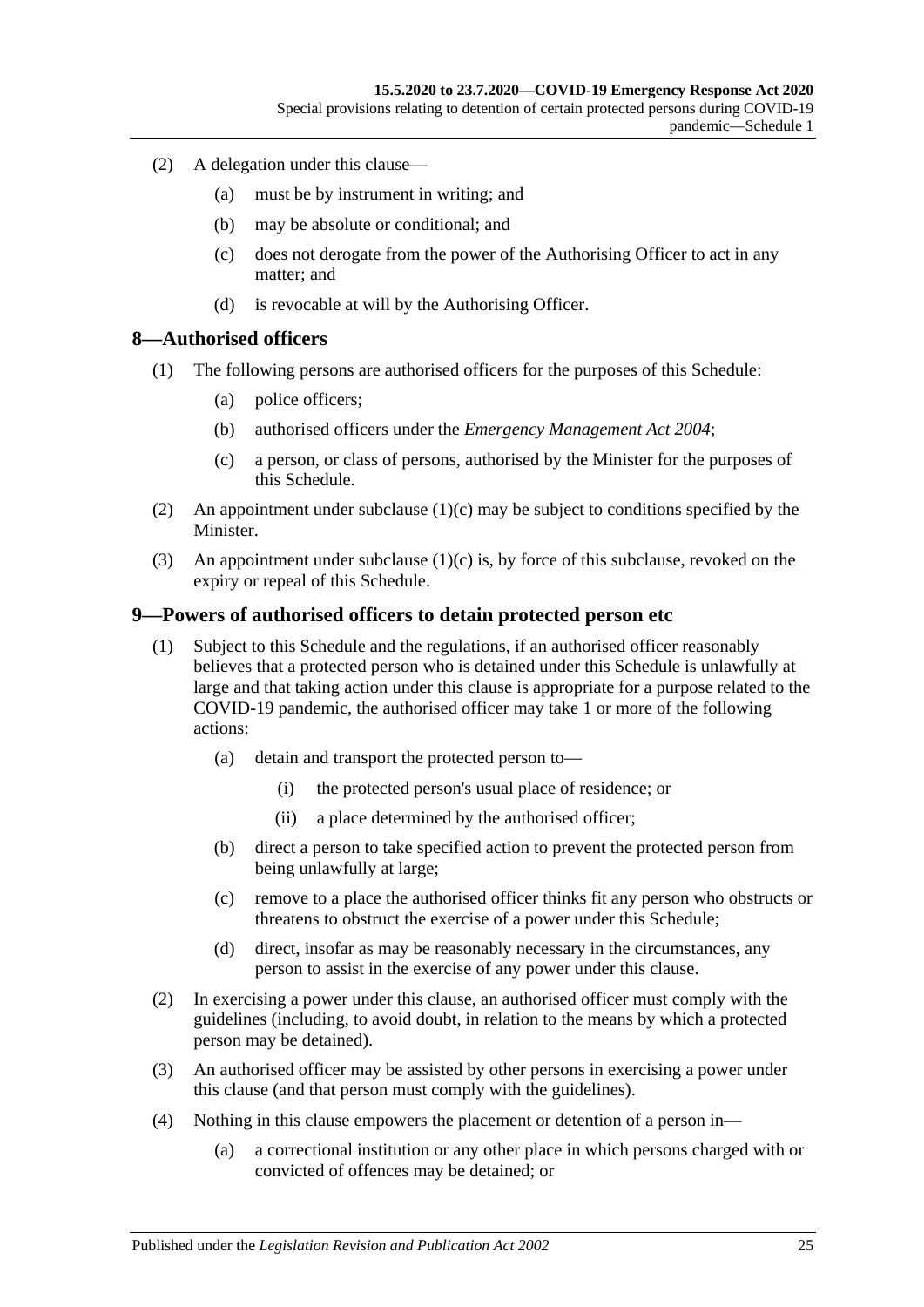Schedule 1—Special provisions relating to detention of certain protected persons during COVID-19 pandemic

> (b) any part of an approved treatment centre under the *[Mental Health Act](http://www.legislation.sa.gov.au/index.aspx?action=legref&type=act&legtitle=Mental%20Health%20Act%202009) 2009* that is set aside for the treatment of persons with a mental illness.

#### <span id="page-25-0"></span>**10—Additional powers of guardians during COVID-19 pandemic**

- (1) Subject to this Schedule, a guardian of a protected person may, if the guardian reasonably believes that the protected person is unlawfully at large and to do so is reasonably necessary for a purpose related to the COVID-19 pandemic, do 1 or more of the following:
	- (a) detain, using only such force as is reasonably necessary for the purpose, the protected person if the protected person is in a place other than the protected person's usual place of residence;
	- (b) take the protected person, or cause the protected person to be taken, using only such force as is reasonably necessary for the purpose, to the protected person's usual place of residence;
	- (c) take such other action as may be authorised by the Tribunal (whether on application under this Schedule, the *[Guardianship and Administration](http://www.legislation.sa.gov.au/index.aspx?action=legref&type=act&legtitle=Guardianship%20and%20Administration%20Act%201993)  Act [1993](http://www.legislation.sa.gov.au/index.aspx?action=legref&type=act&legtitle=Guardianship%20and%20Administration%20Act%201993)* or another Act).
- (2) In exercising a power under this clause, a guardian must comply with the guidelines (including, to avoid doubt, in relation to the means by which a protected person may be detained).
- (3) A guardian may be assisted by other persons in exercising a power under this clause (and that person must comply with the guidelines).

#### <span id="page-25-1"></span>**11—Certain persons at prescribed premises may detain protected persons during COVID-19 pandemic**

- <span id="page-25-3"></span><span id="page-25-2"></span>(1) Subject to this Schedule, a prescribed person in respect of premises at which a protected person usually resides may—
	- (a) with the approval of the guardian of the protected person, or on the authorisation of the Authorising Officer or the Tribunal, take such steps as may be reasonably necessary to detain the protected person at those premises; and
	- (b) take such other action as may be authorised by the Authorising Officer or Tribunal under this Schedule.
- (2) Despite [subclause](#page-25-2) (1), a prescribed person in respect of premises at which a protected person usually resides may detain the protected person at those premises for such period (not exceeding 48 hours) as may be necessary—
	- (a) to contact the guardian of the protected person to obtain approval to detain the protected person; or
	- (b) to apply to the Authorising Officer or Tribunal for authorisation to detain the protected person; or
	- (c) to apply to the Tribunal for advice, direction or approval under [clause](#page-28-1) 18,

and the period for which a protected person can be detained under this subclause ceases on such action occurring.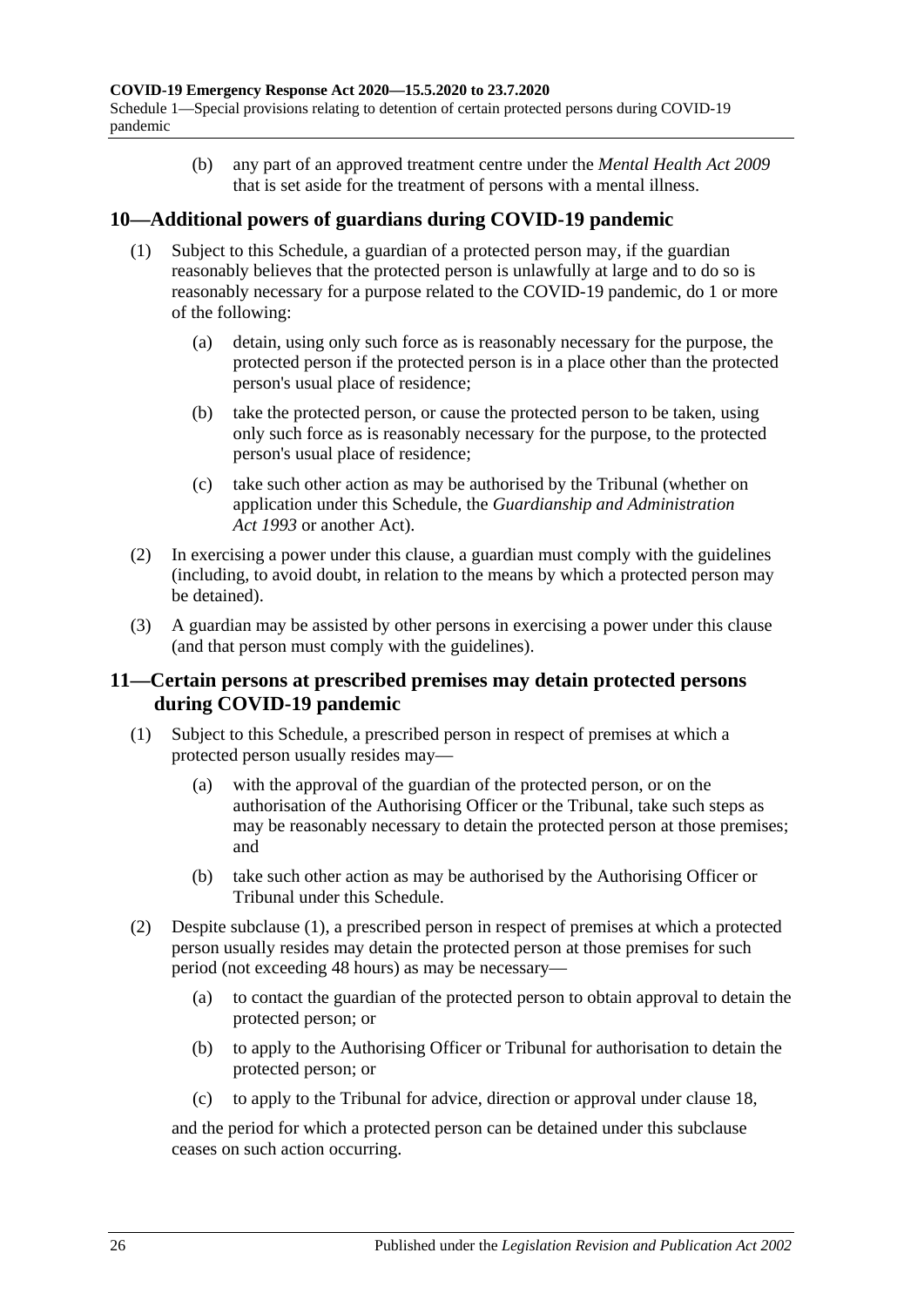- (3) In exercising a power under this clause, a prescribed person must comply with the guidelines (including, to avoid doubt, in relation to the means by which a protected person may be detained).
- (4) A prescribed person may be assisted by other persons in exercising a power under this clause (and that person must comply with the guidelines).
- (5) In this clause—

*prescribed person*, in relation to premises at which a protected person usually resides, means—

- (a) the person in charge of the operation of the premises; or
- (b) any other person prescribed by the regulations for the purposes of this paragraph.

#### <span id="page-26-0"></span>**12—Detention of protected persons where no guardian**

- (1) This clause applies in relation to a protected person who is not under the guardianship of a guardian.
- (2) The Authorising Officer may, on an application under this clause, if satisfied that to do so is appropriate for a purpose related to the COVID-19 pandemic, authorise 1 or more of the following:
	- (a) the detention of a protected person;
	- (b) such other action as the Authorising Officer considers appropriate in the circumstances.
- (3) An authorisation under this clause—
	- (a) must be by written instrument; and
	- (b) may be conditional or unconditional; and
	- (c) may be varied or revoked by the Authorising Officer.
- (4) An authorisation under this clause must not be inconsistent with the guidelines (including, to avoid doubt, in relation to the means by which a protected person may be detained).

#### <span id="page-26-1"></span>**13—Duration of detention period**

- (1) Subject to an order of the Tribunal or a direction of the Authorising Officer to the contrary, the maximum period for which a protected person can be detained under this Schedule is 28 days.
- (2) The period for which a protected person can be detained under this Schedule will be taken to cease—
	- (a) in the case where the Authorising Officer gives a direction under [clause](#page-23-3) 6(1)—forthwith or on the day specified in the notice (as the case requires); or
	- (b) if the guardian of the protected person withdraws their approval in relation to a detention under clause  $11(1)(a)$ —on the day approval is withdrawn; or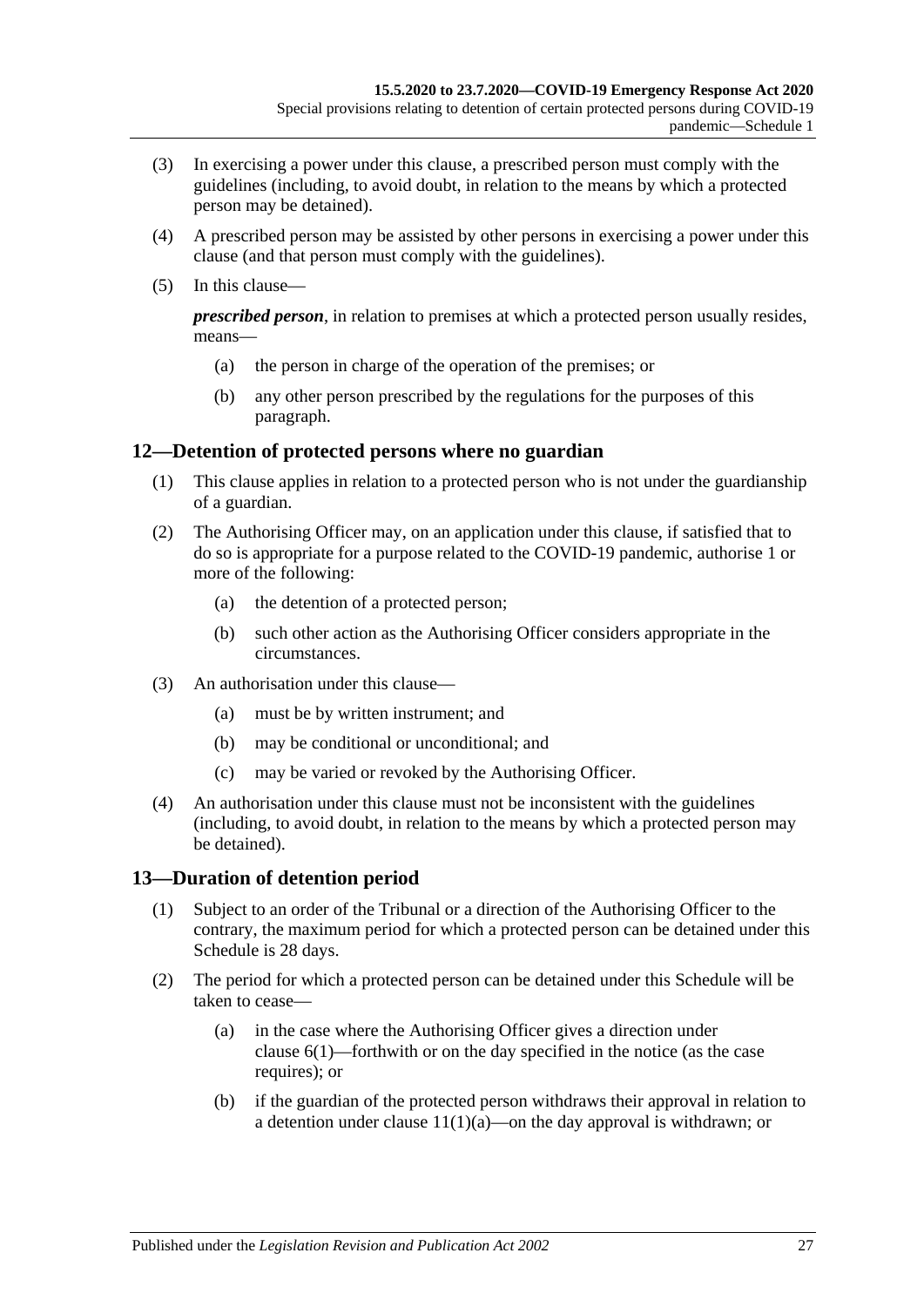- (c) in the case where the Authorising Officer gives a direction under [clause](#page-26-0) 12—28 days after the protected person is detained or such earlier day as may be specified by the Authorising Officer under that clause; or
- (d) in the case where the Authorising Officer orders the period to cease under [clause](#page-27-1) 15 or [16—](#page-27-2)on the day so ordered; or
- (e) in the case where the Tribunal orders the period to cease—on the day so ordered; or
- (f) in any other case—28 days after the protected person is detained.
- (3) Nothing in this Schedule authorises the detention of a protected person after the day on which the period for which a protected person is detained ceases in accordance with this clause.

#### <span id="page-27-3"></span><span id="page-27-0"></span>**14—Extension of detention period and other orders by Tribunal**

- (1) The Tribunal may, on an application under this clause, by order, authorise the period for which a protected person is detained under this Schedule to be extended by a specified period.
- (2) The Tribunal may, in relation to an order under [subclause](#page-27-3) (1), by order, authorise the persons from time to time involved in the care of the protected person during the extended period to use such force as may be reasonably necessary for the purpose of ensuring the proper medical or dental treatment, day-to-day care and wellbeing of the protected person.

## <span id="page-27-1"></span>**15—Periodic review of detention by Authorising Officer**

- (1) The Authorising Officer must review the detention of a protected person under this Schedule if the period for which the protected person may be so detained is extended under [clause](#page-27-0) 14 for a period exceeding 28 days.
- (2) On completion of a review, the Authorising Officer must order the period for which a protected person is detained to cease if the Authorising Officer is not satisfied that there are proper grounds for the detention of the protected person to continue.

## <span id="page-27-2"></span>**16—Review by Authorising Officer on application of aggrieved person**

- (1) A person who is aggrieved by a decision to detain a protected person under this Schedule (not being a decision of the Authorising Officer or the Tribunal) is entitled to a review of the circumstances involved in the detention of the protected person.
- (2) An application for review—
	- (a) must be made in a manner and form determined by the Authorising Officer; and
	- (b) must be made within the period determined by the Authorising Officer.
- (3) The Authorising Officer may conduct a review under this clause in any manner that the Authorising Officer considers appropriate.
- (4) On completion of a review under this clause, the Authorising Officer may confirm, vary or reverse the decision under review (including by ordering the period for which a protected person is detained to cease).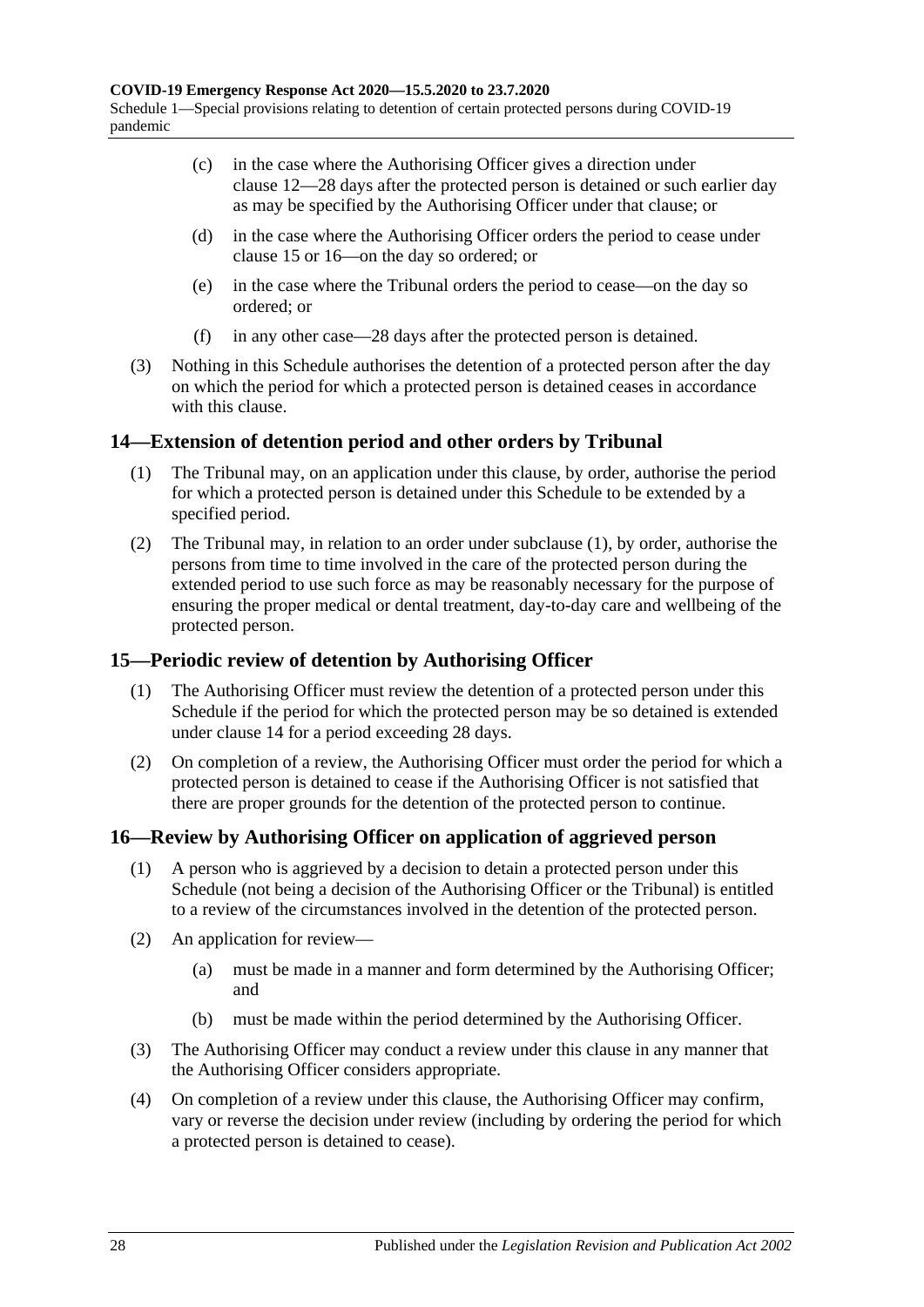(5) The regulations may make further provision in respect of a review under this clause (including, to avoid doubt, by limiting the kinds of decisions that may be the subject of an application for review).

## <span id="page-28-0"></span>**17—Review of decisions by Tribunal**

- <span id="page-28-3"></span>(1) Subject to this clause, the Tribunal is, by force of this clause, conferred with jurisdiction to deal with matters consisting of the review of the following decisions (*reviewable decisions*):
	- (a) a decision of a prescribed person to detain a protected person under [clause](#page-25-1) 11, or a decision of a guardian under that clause to grant approval to detain a protected person;
	- (b) a decision of the Authorising Officer under [clause](#page-26-0) 12;
	- (c) any other decision of a kind prescribed by the regulations.
- (2) However, a decision referred to in [subclause](#page-28-3) (1)(a) will only be taken to be a reviewable decision if a review under [clause](#page-27-2) 16 has been conducted in respect of the decision.
- (3) An application for review of a reviewable decision may be made to the Tribunal by a person or persons prescribed by the regulations for the purposes of this subclause.
- (4) An application must be made within 7 days after the applicant receives notice of the results of the relevant review under [clause](#page-27-2) 16 (or such longer period as the Tribunal may allow).

#### <span id="page-28-1"></span>**18—Tribunal may give advice, direction or approval**

- (1) The Authorising Officer, a guardian or a prescribed person in relation to prescribed premises may apply to the Tribunal for advice or direction—
	- (a) on the exercise of powers under this Schedule; or
	- (b) as to the scope of those powers; or
	- (c) for approval to the taking of any action for which the approval of the Tribunal is required.
- (2) An application under this clause—
	- (a) need not be served on any person; and
	- (b) may be determined by the Tribunal in the absence of any person who may be affected by the Tribunal's decision,

unless the Tribunal directs otherwise.

(3) A direction given by the Tribunal under this clause is binding on the applicant.

#### <span id="page-28-2"></span>**19—Offence to remove protected person from place of detention etc**

A person who, without reasonable excuse, removes a protected person who is being detained in any place under this Schedule from that place, or aids or abets the protected person to leave that place, is guilty of an offence.

Maximum penalty: \$10 000.

Expiation fee: \$1 000.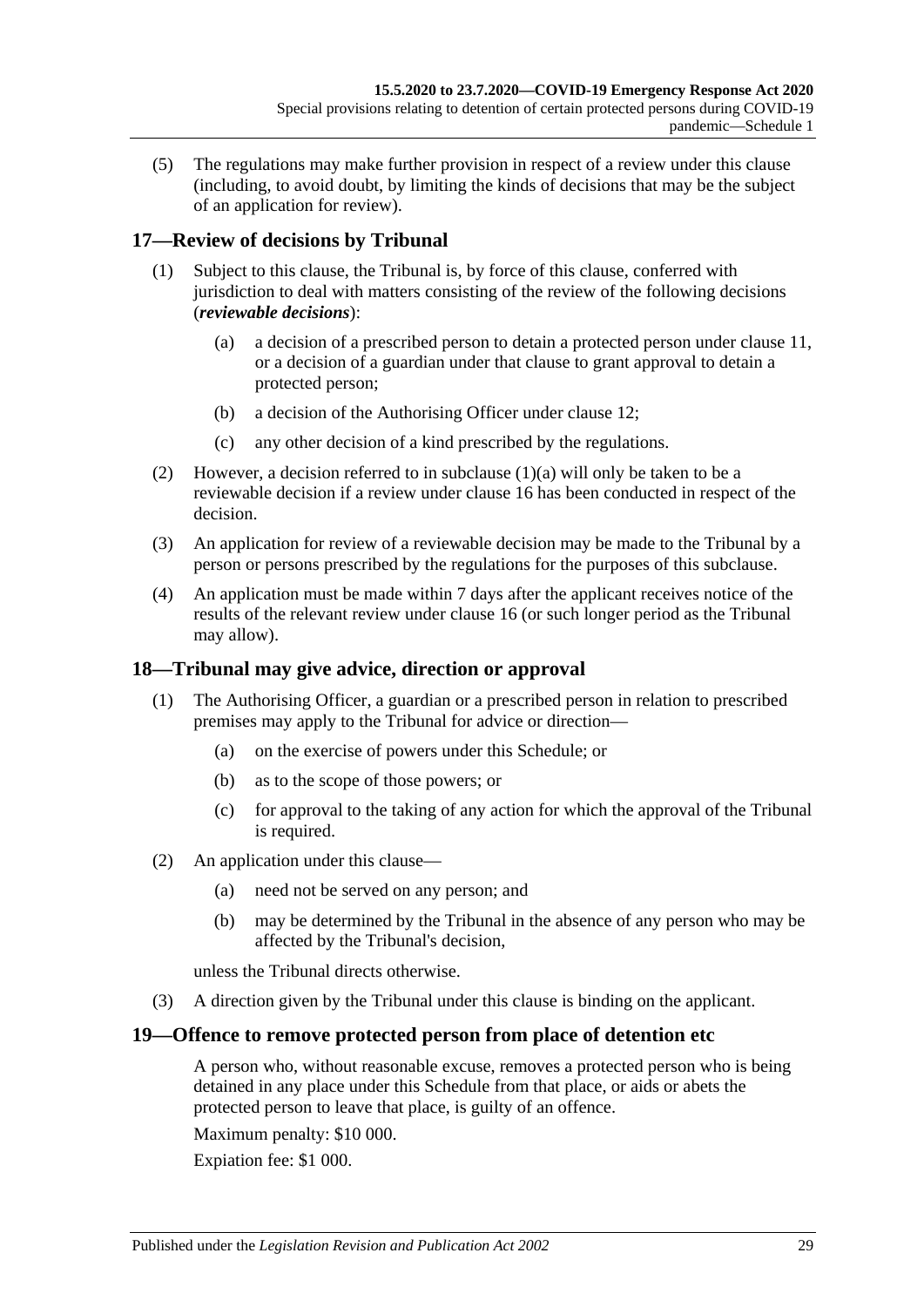## <span id="page-29-0"></span>**Schedule 2—Temporary modification of particular State laws Part AA1—***Aboriginal Lands Parliamentary Standing Committee Act 2003*

### <span id="page-29-1"></span>**AA1—Modification of** *Aboriginal Lands Parliamentary Standing Committee Act 2003*

Part 2 Division 3 of the *[Aboriginal Lands Parliamentary Standing Committee](http://www.legislation.sa.gov.au/index.aspx?action=legref&type=act&legtitle=Aboriginal%20Lands%20Parliamentary%20Standing%20Committee%20Act%202003)  Act [2003](http://www.legislation.sa.gov.au/index.aspx?action=legref&type=act&legtitle=Aboriginal%20Lands%20Parliamentary%20Standing%20Committee%20Act%202003)* applies with the following modification:

After section 12 insert:

#### **12A—Meetings during COVID-19 pandemic**

Despite any other provision of this Act—

- (a) a requirement for the Committee to hold any meeting will be taken to be satisfied if the meeting is held remotely using 1 or more of (including a combination of) the following means of communication:
	- (i) audio visual;
	- (ii) audio; and
- (b) a requirement for members of the Committee to attend or be present at any meeting will be taken to be satisfied if—
	- (i) each participating member is able to communicate contemporaneously with each other participating member when making any deliberation, or taking part in any vote, during the meeting; and
	- (ii) when a witness gives oral evidence to the Committee, the members of the Committee constituting a quorum are able to hear the witness contemporaneously and question the witness within the hearing of each other Committee member constituting the quorum.

## **Part A1—***Bail Act 1985*

#### <span id="page-29-2"></span>**A1—Modification of** *Bail Act 1985*

The *[Bail Act](http://www.legislation.sa.gov.au/index.aspx?action=legref&type=act&legtitle=Bail%20Act%201985) 1985* applies with the following modifications:

(a) section 10A(2), definition of *prescribed applicant*—after paragraph (ca) insert: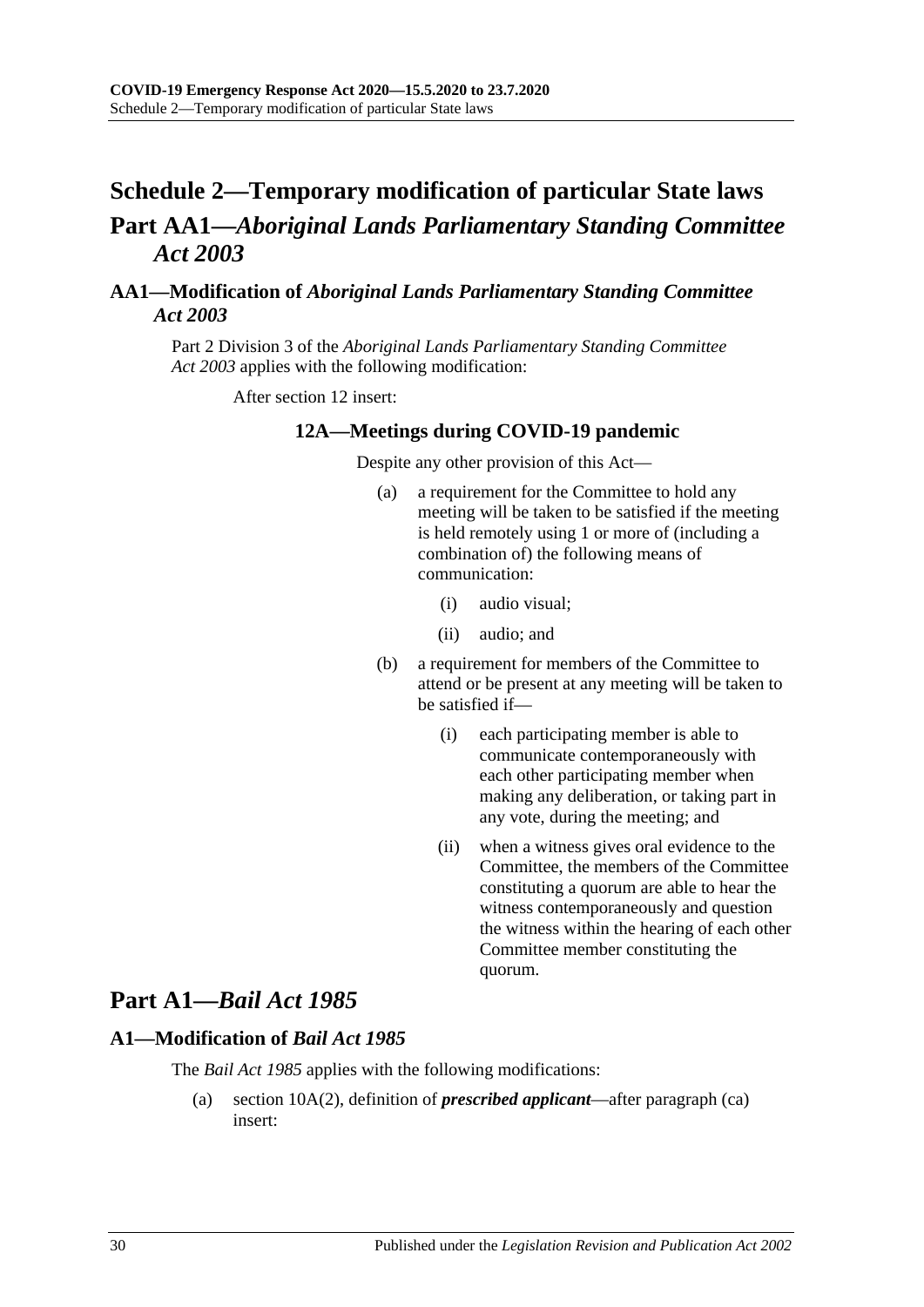- (cb) an applicant taken into custody on a charge of an aggravated offence against the person if the circumstances alleged to aggravate the offence are those set out in section 5AA(1)(ka) of the *[Criminal Law Consolidation](http://www.legislation.sa.gov.au/index.aspx?action=legref&type=act&legtitle=Criminal%20Law%20Consolidation%20Act%201935)  Act [1935](http://www.legislation.sa.gov.au/index.aspx?action=legref&type=act&legtitle=Criminal%20Law%20Consolidation%20Act%201935)*; or
- (b) section 10A(2), definition of *prescribed applicant*, (d)—before subparagraph (i) insert:
	- (ai) section 20AA;
	- (bi) section 20AB;
- (c) section 10A(2), definition of *prescribed applicant*, (d)—after subparagraph (ii) insert:
	- (iia) section 169;
	- (iib) section 170;
	- (iic) section 170A;

## **Part B1—***Development Act 1993*

#### <span id="page-30-0"></span>**B1—Modification of** *Development Act 1993*

The *[Development Act](http://www.legislation.sa.gov.au/index.aspx?action=legref&type=act&legtitle=Development%20Act%201993) 1993* applies with the following modifications:

(a) section 49(6)—delete "two months" and substitute:

15 business days

(b) section 49(7d)—delete "\$4 000 000" and substitute:

\$10 million

## **Part 1—***Emergency Management Act 2004*

#### <span id="page-30-1"></span>**1—Modification of** *Emergency Management Act 2004*

The *[Emergency Management Act](http://www.legislation.sa.gov.au/index.aspx?action=legref&type=act&legtitle=Emergency%20Management%20Act%202004) 2004* applies with the following modifications:

(a) section 17(2)—after "must" insert:

, as soon as practicable,

(b) section 17(3)(b)—after "identity card" insert:

, if one has been issued in accordance with subsection (2) or, if such an identity card has not yet been issued, with such other proof of the person's appointment as an authorised officer as the State Co-ordinator may determine

(c) section 25(2)—after "but subject to" insert:

this section and

- (d) section  $25(2)(a)$ —delete "(using such force as is necessary)"
- (e) section 25(3)—delete subsection (3) and substitute: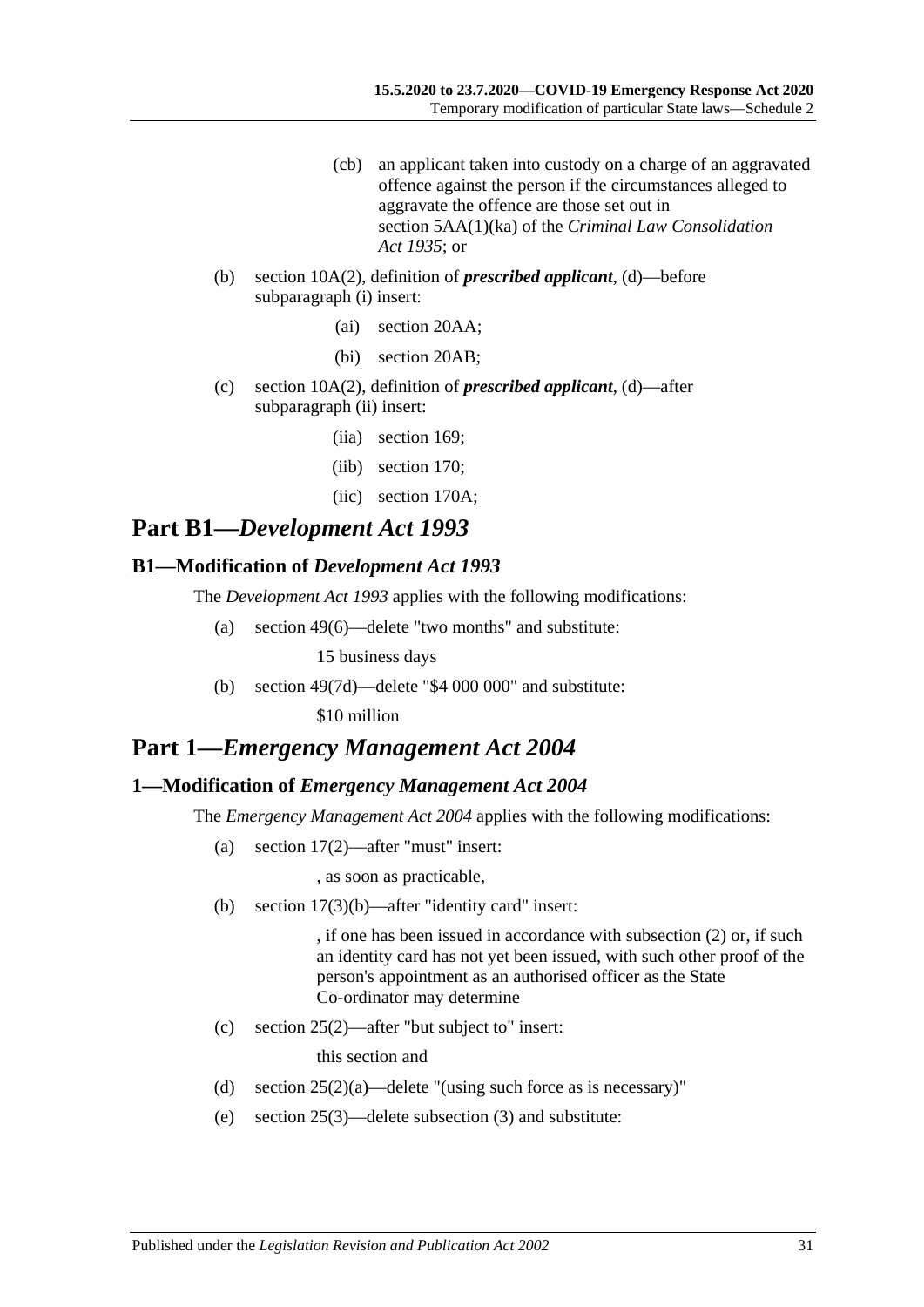- <span id="page-31-0"></span>(3) The State Co-ordinator (or a delegate of the State Co-ordinator) may give a direction or make a requirement under this section that applies to persons generally throughout the State.
- (4) A direction or requirement of a kind referred to in [subsection](#page-31-0) (3) must be published on a website determined by the State Co-ordinator within 24 hours after it is given or made.
- (5) For the avoidance of doubt—
	- (a) the State Co-ordinator or an authorised officer may exercise or discharge a power or function under this section even if to do so would contravene another law of the State; and
	- (b) the State Co-ordinator or an authorised officer may use such force as is reasonably necessary in the exercise or discharge of a power or function under this section or in ensuring compliance with a direction or requirement under this section; and
	- (c) a direction or requirement given or imposed by the State Co-ordinator or an authorised officer under this section may do any of the following:
		- (i) it may apply to a person, or a class of persons, or in respect of any place or during any period;
		- (ii) it may require or allow a person or a class of persons to act in contravention of another law of the State;
		- (iii) it may affect the lawful rights or obligations of any person or class of persons; and
	- (d) a direction or requirement may be issued in the form of a written instrument or in any other form (including, without limitation, orally, by SMS or email).
- (6) If a direction applies to a class of persons or applies in respect of any place or during any period, the State Co-ordinator, or an authorised officer, may exempt (conditionally or unconditionally) any person or class of persons from the direction.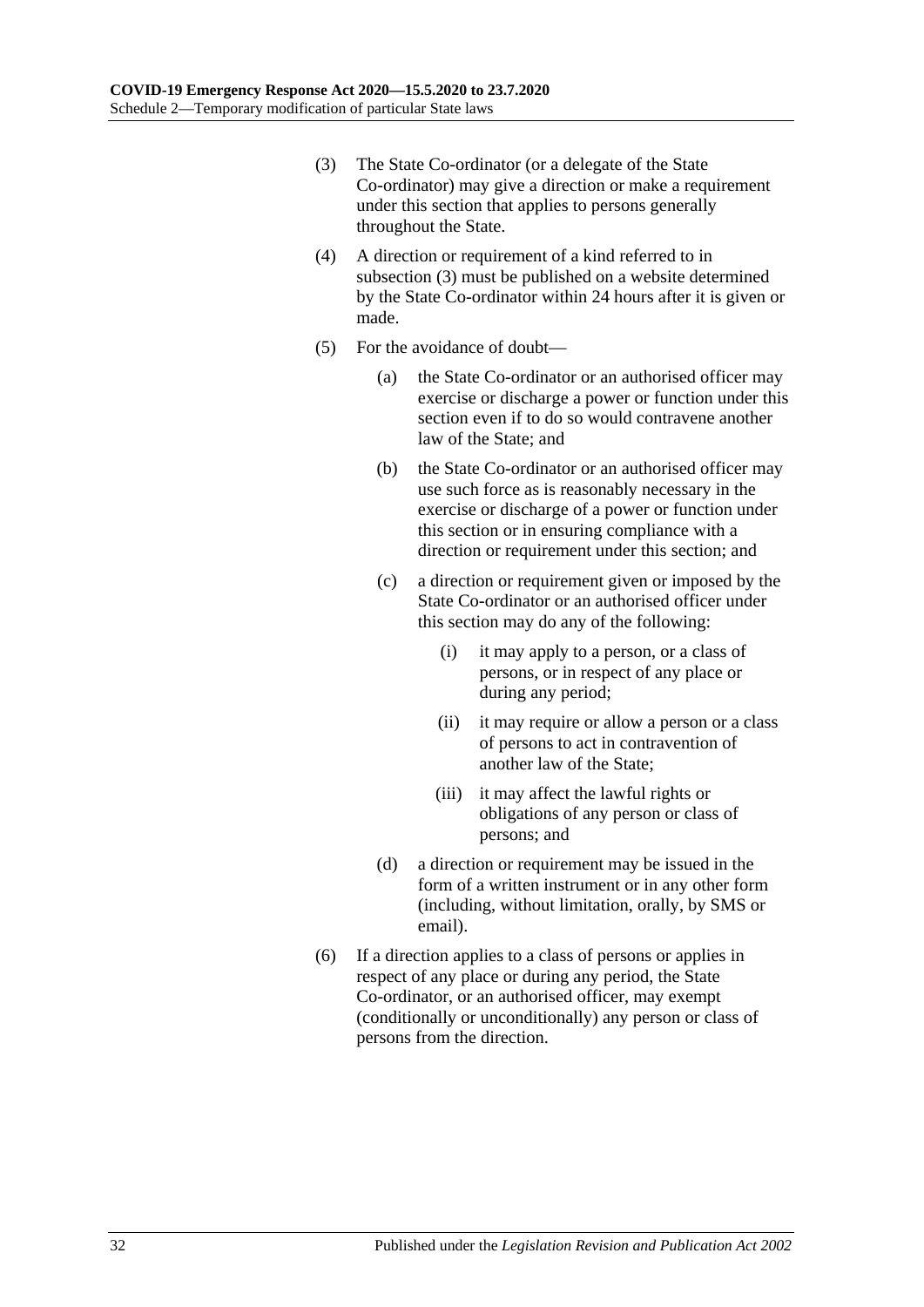- (7) The State Co-ordinator must consider the advice of the Chief Public Health Officer before exercising or discharging a power or function under this section that would (conditionally or unconditionally) authorise authorised officers, or authorised officers of a particular class, to provide, direct, require or allow the provision of health goods or services or a particular class of such goods or services.
- (ea) after section 25 insert:

#### **25A—Removal of children**

- (1) Without derogating from section 25, an authorised officer may, for the purpose of ensuring compliance with any direction under that section, remove a child from any premises, place, vehicle or vessel to a place of residence of the child or to a hospital or quarantine facility, as the authorised officer thinks fit (and may, in doing so, use such force as is reasonably necessary).
- (2) In this section—

*child* means a person under 18 years of age;

*place of residence* includes, in the case of a child who is in the custody, or under the guardianship, of the Chief Executive under the *[Children and Young People \(Safety\)](http://www.legislation.sa.gov.au/index.aspx?action=legref&type=act&legtitle=Children%20and%20Young%20People%20(Safety)%20Act%202017)  Act [2017](http://www.legislation.sa.gov.au/index.aspx?action=legref&type=act&legtitle=Children%20and%20Young%20People%20(Safety)%20Act%202017)*, any place directed by that Chief Executive.

(f) after section 26A insert:

#### **26B—No obligation on persons to maintain secrecy**

No obligation to maintain secrecy or other restriction on the disclosure of information applies to a person who is required to disclose information by a direction or requirement issued under section 25, except an obligation or restriction designed to keep the identity of an informant secret.

- (fa) section 27A(1), definition of *market participant*—after paragraph (c) insert:
	- (d) any person who engages in the transmission or distribution of electricity;
- (fb) section  $27C(2)(b)$ —delete paragraph (b) and substitute:
	- (b) require a market participant to give any directions of a kind that the market participant may lawfully give (which may include, for example, requiring a market participant to give directions to, or to exercise authority over, another person or body, whether or not that other person or body is also a market participant);
- (fc) section 27C—after subsection (2) insert: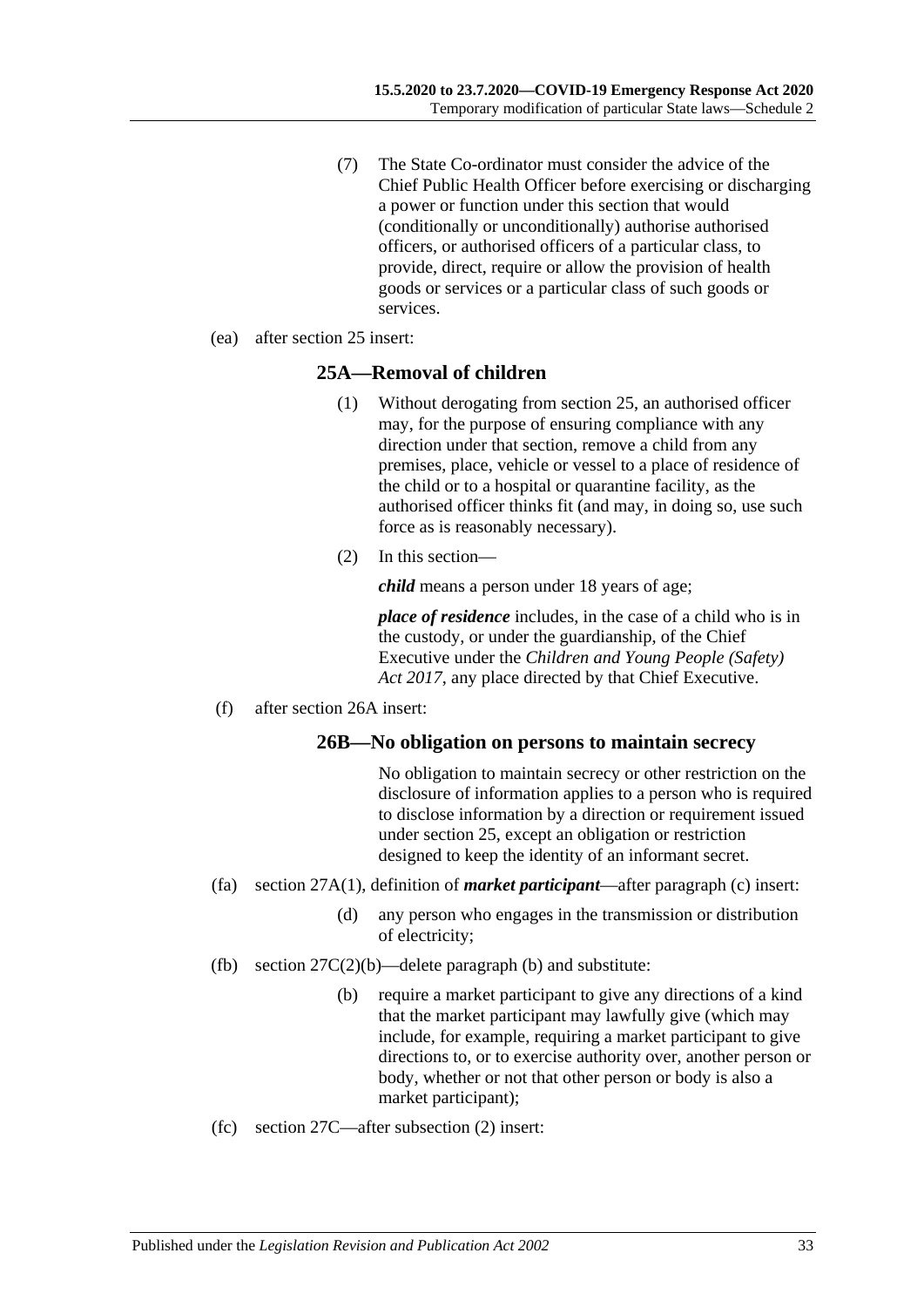- (2a) A direction to a market participant may—
	- (a) require the performance of specific acts or omissions; or
	- (b) require the exercise of specific powers or functions; or
	- (c) require specific outcomes or performance standards.
- (g) section 28(1)—after the penalty provision insert:

Expiation fee:

- (a) in the case of a natural person—\$1 000; or
- (b) in the case of a body corporate—\$5 000.

## **Part 2—***Environment Protection Act 1993*

#### <span id="page-33-0"></span>**2—Modification of** *Environment Protection Act 1993*

Section 71A of the *[Environment Protection Act](http://www.legislation.sa.gov.au/index.aspx?action=legref&type=act&legtitle=Environment%20Protection%20Act%201993) 1993* applies with the following modification:

Section 71A(b)—delete paragraph (b) and substitute:

- (b) in any other case—
	- (i) in cash; or
	- (ii) by way of electronic funds transfer to a bank account or credit card account; or
	- (iii) in a manner prescribed by regulation.

## **Part 2A—***National Electricity (South Australia) Act 1996*

#### <span id="page-33-1"></span>**2A—Modification of** *National Electricity (South Australia) Act 1996*

Part 5 of the *[National Electricity \(South Australia\) Act](http://www.legislation.sa.gov.au/index.aspx?action=legref&type=act&legtitle=National%20Electricity%20(South%20Australia)%20Act%201996) 1996* applies with the following modification:

After section 15A insert:

#### **15B—Regulations varying rules under the National Electricity Law**

- (1) The Governor may, for the purpose of protecting the reliability and security of the South Australian power system, make regulations modifying the operation of the rules under the National Electricity Law (insofar as they apply as part of the law of South Australia).
- (2) Section 21 of the *[COVID-19 Emergency Response Act](http://www.legislation.sa.gov.au/index.aspx?action=legref&type=act&legtitle=COVID-19%20Emergency%20Response%20Act%202020) 2020* applies to a regulation made under this section as if it were a regulation made under that Act.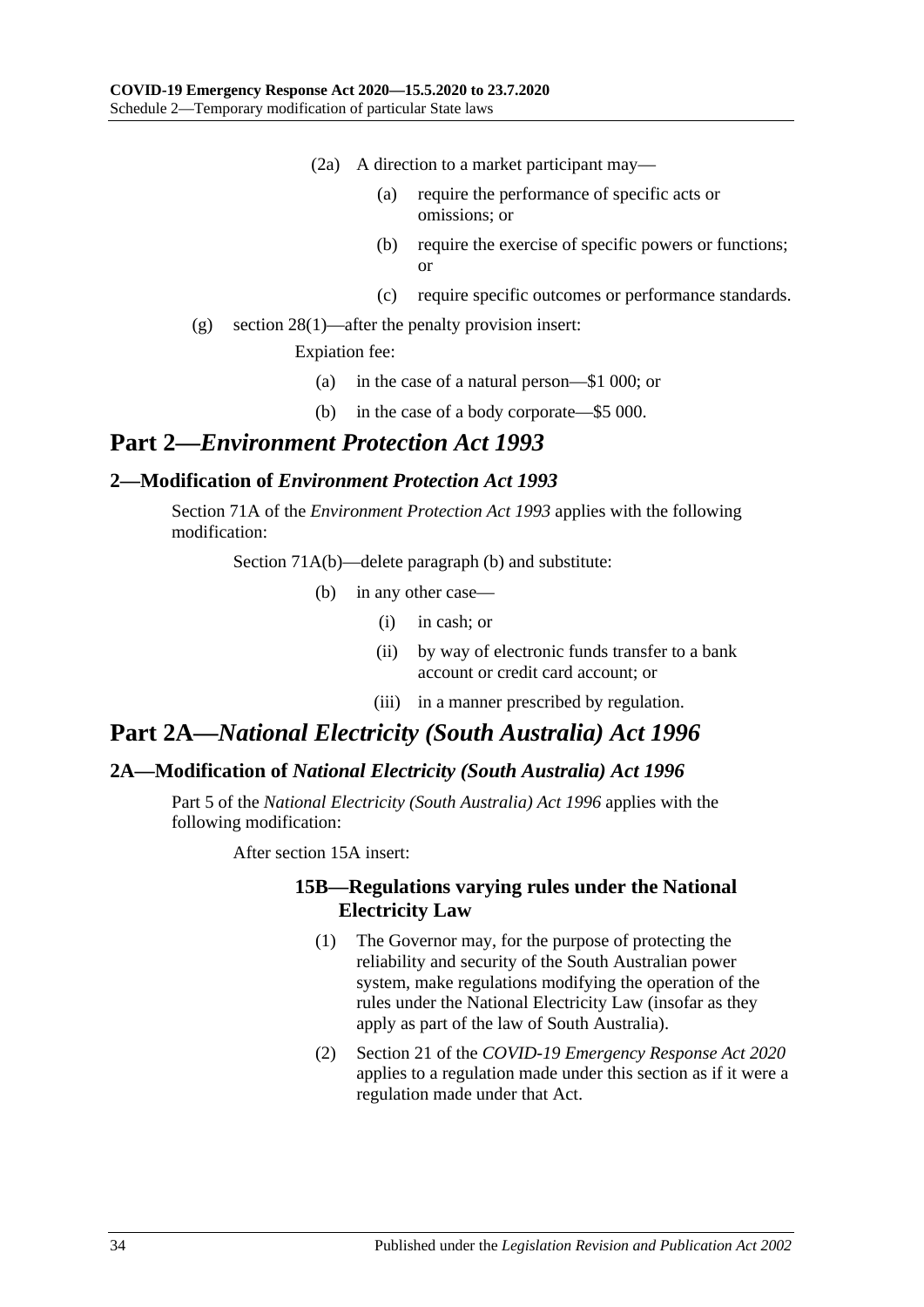## **Part 3—***Parliamentary Committees Act 1991*

#### <span id="page-34-0"></span>**3—Modification of** *Parliamentary Committees Act 1991*

<span id="page-34-1"></span>(a) Part 6 Division 1 of the *[Parliamentary Committees Act](http://www.legislation.sa.gov.au/index.aspx?action=legref&type=act&legtitle=Parliamentary%20Committees%20Act%201991) 1991* applies with the following modification:

After section 16A insert:

#### **16AA—Public works—COVID-19 pandemic**

- (1) Section 16A(2) does not apply to a public work—
	- (a) if the Governor has, by proclamation, on the recommendation of a Minister, declared that section 16A(2) does not apply to the work; or
	- (b) if—
		- (i) a Minister has advised the Public Works Committee that they are satisfied that the public work is a prescribed public work; and
		- (ii) not less than 5 days has elapsed since the Committee completed its inquiry in relation to the public work; and
		- (iii) no final report of the Committee relating to the public work has been presented to its appointing House or published under [subsection](#page-35-0)  $(4)$ .
- (2) A Minister may only make a recommendation to the Governor for the purposes of [subsection](#page-34-1)  $(1)(a)$  if the Minister is satisfied that—
	- (a) the public work is a prescribed public work; and
	- (b) the Public Works Committee has not inquired, or will not be able to inquire, into the work, or has not reported, or will not be able to report, on the work, as required by section 16A(2) within an appropriate timeframe.
- (3) Despite section 16A, a contract may be awarded in relation to a public work that a Minister is satisfied is a prescribed public work without the Public Works Committee having inquired into the work (but nothing in this subsection permits commencement of construction of the public work).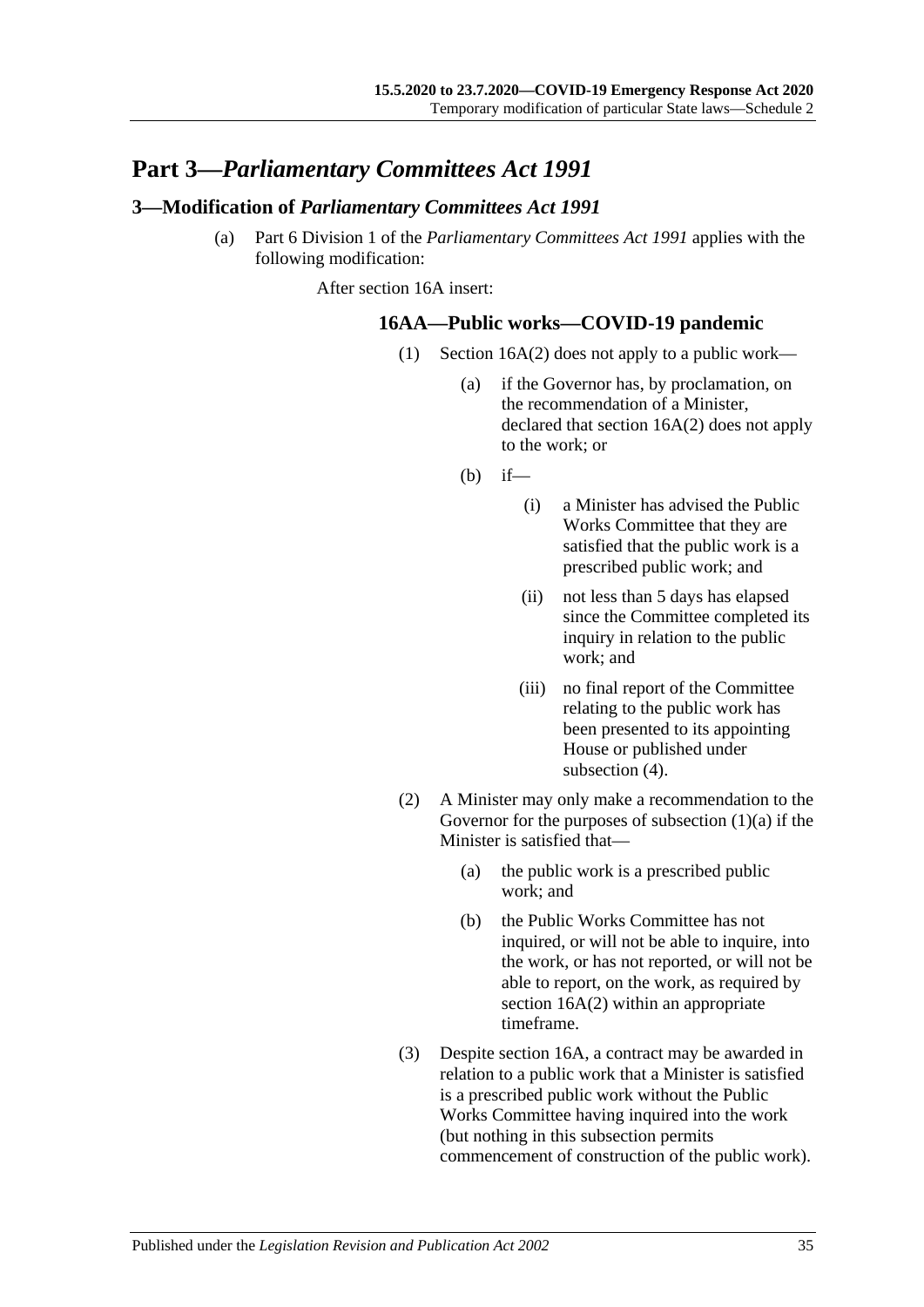- <span id="page-35-0"></span>(4) Section 17(7) does not apply to the Public Works Committee and that Committee may, at any time after it adopts an interim or final report—
	- (a) present the report to the Speaker of the House of Assembly; and
	- (b) the Speaker of the House of Assembly may, after consultation with the Committee, authorise the publication of the report prior to its presentation to the House of Assembly.
- (5) In this section—

*prescribed public work* means a public work that is necessary as a result of circumstances brought about by the COVID-19 pandemic (or as a result of any measures taken to address the COVID-19 pandemic) or to provide economic stimulus during and after the COVID-19 pandemic.

(b) Part 6 Division 2 of the *[Parliamentary Committees Act](http://www.legislation.sa.gov.au/index.aspx?action=legref&type=act&legtitle=Parliamentary%20Committees%20Act%201991) 1991* applies with the following modification:

After section 24 insert:

#### **24A—Meetings during COVID-19 pandemic**

Despite any other provision of this Act—

- (a) a requirement for a committee to hold any meeting will be taken to be satisfied if the meeting is held remotely using 1 or more of (including a combination of) the following means of communication:
	- (i) audio visual;
	- (ii) audio; and
- (b) a requirement for members of a committee to attend or be present at any meeting will be taken to be satisfied if—
	- (i) each participating member is able to communicate contemporaneously with each other participating member when making any deliberation, or taking part in any vote, during the meeting; and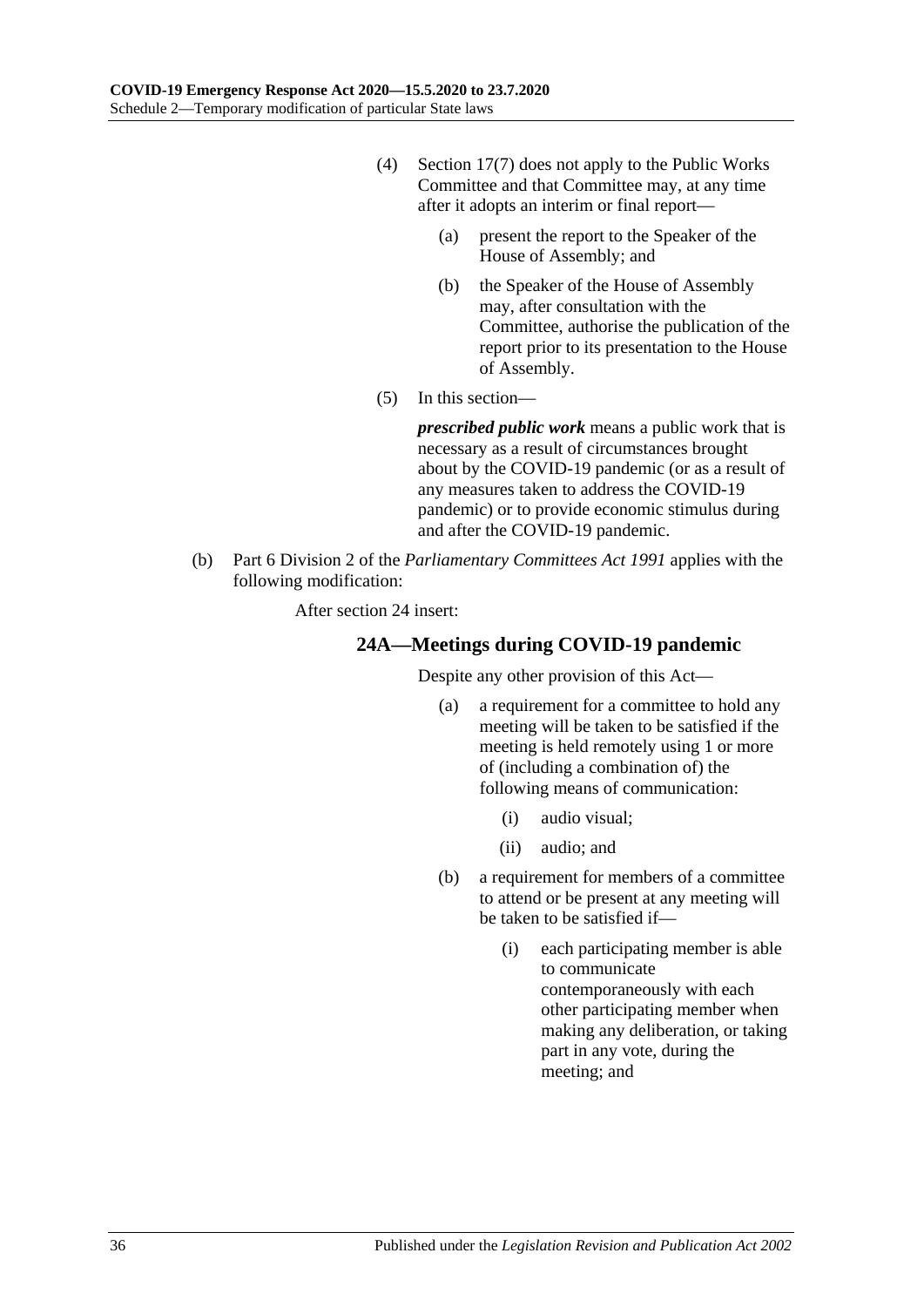(ii) when a witness gives oral evidence to the committee, the members of the committee constituting a quorum are able to hear the witness contemporaneously and question the witness within the hearing of each other committee member constituting the quorum.

## **Part 3A—***Planning, Development and Infrastructure Act 2016*

#### <span id="page-36-0"></span>**3A—Modification of** *Planning, Development and Infrastructure Act 2016*

The *[Planning, Development and Infrastructure Act](http://www.legislation.sa.gov.au/index.aspx?action=legref&type=act&legtitle=Planning%20Development%20and%20Infrastructure%20Act%202016) 2016* applies with the following modification:

Section 131(8)—delete "4 weeks" and substitute:

15 business days

## **Part 4—***Public Finance and Audit Act 1987*

#### <span id="page-36-1"></span>**4—Modification of** *Public Finance and Audit Act 1987*

Section 12 of the *[Public Finance and Audit Act](http://www.legislation.sa.gov.au/index.aspx?action=legref&type=act&legtitle=Public%20Finance%20and%20Audit%20Act%201987) 1987* applies with the following modification:

Section 12(2)(a)—delete "three per cent" and substitute:

ten per cent

## **Part 5—***South Australian Public Health Act 2011*

## <span id="page-36-2"></span>**5—Modification of** *South Australian Public Health Act 2011*

The *[South Australian Public Health Act](http://www.legislation.sa.gov.au/index.aspx?action=legref&type=act&legtitle=South%20Australian%20Public%20Health%20Act%202011) 2011* applies with the following modifications:

- (a) section 66—after subsection (2) insert:
	- (2a) A direction or requirement under subsection (1) or (2) may be issued in the form of a written instrument or in any other form (including, without limitation, orally, by SMS or email).
- (b) section 73(8a)—delete "48" and substitute: 72
- (c) section 74(3a)—delete "48" and substitute: 72
- (d) section 75(3a)—delete "48" and substitute: 72
- (e) section 77(3a)—delete "48" and substitute: 72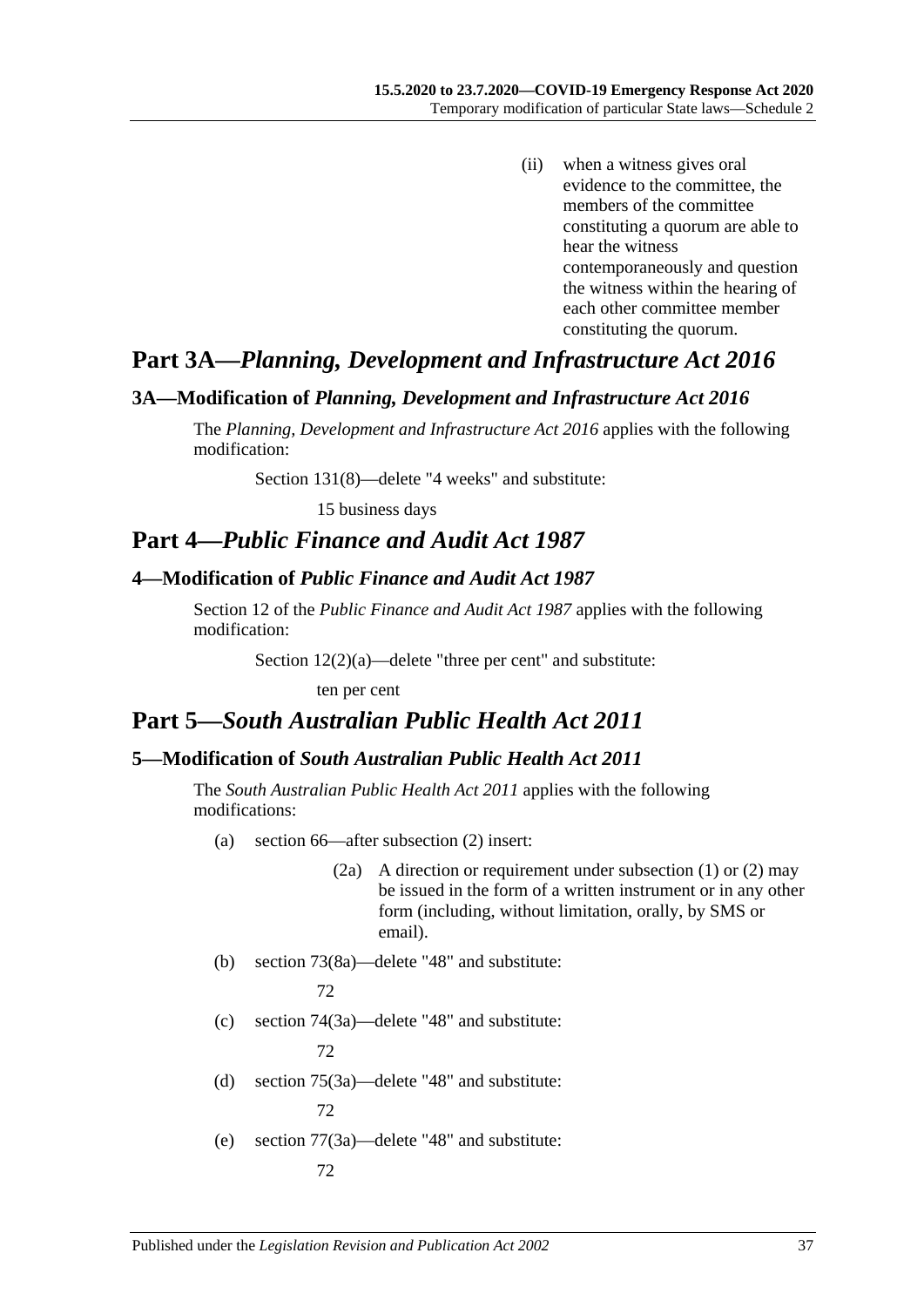- (f) section 77—after subsection (5) insert:
	- (5a) For the purposes of giving effect to an order made under this section in respect of a person, the Chief Public Health Officer or an authorised person may—
		- (a) apprehend and take the person to the place at which the person is to be detained under the order; and
		- (b) restrain the person and otherwise use force in relation to the person as reasonably required in the circumstances; and
		- (c) be assisted by such persons as may be necessary or desirable in the circumstances.
- (g) section  $77(6)(b)(i)$ —delete "48" and substitute:

72

72

- (h) section 77(8a)—delete "48" and substitute:
- (i) section  $77(8b)(a)$ —delete "48" and substitute: 72
- (j) section 77—after subsection (14) insert:
	- (15) In this section—

*authorised person* means—

- (a) a police officer; or
- (b) a person authorised by the Chief Public Health Officer to act as an authorised person under this section.
- (k) section 99(2)—after paragraph (i) insert:
	- (ia) disclosing information in accordance with an authorisation of the Chief Public Health Officer; or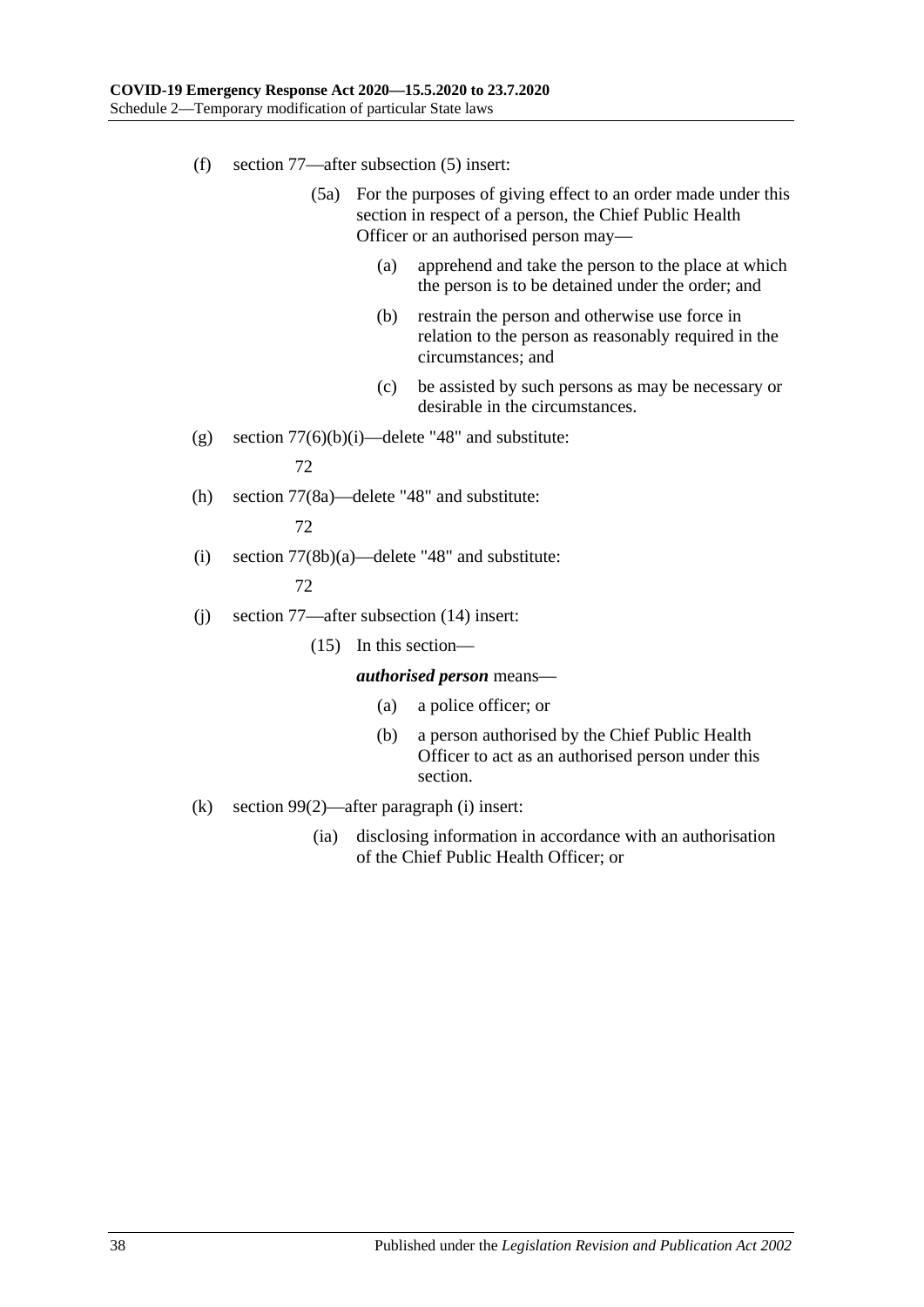## <span id="page-38-0"></span>**Legislative history**

## **Notes**

- Please note—References in the legislation to other legislation or instruments or to titles of bodies or offices are not automatically updated as part of the program for the revision and publication of legislation and therefore may be obsolete.
- Earlier versions of this Act (historical versions) are listed at the end of the legislative history.
- For further information relating to the Act and subordinate legislation made under the Act see the Index of South Australian Statutes or www.legislation.sa.gov.au.

## **Legislation amended by principal Act**

The *COVID-19 Emergency Response Act 2020* amended the following:

*Emergency Management Act 2004 Payroll Tax Act 2009 South Australian Public Health Act 2011*

## **Principal Act and amendments**

New entries appear in bold.

| Year   | N <sub>0</sub> | Title                                                                          | Assent    | Commencement                                                  |
|--------|----------------|--------------------------------------------------------------------------------|-----------|---------------------------------------------------------------|
| 2020   | - 7            | COVID-19 Emergency Response<br>Act 2020                                        | 9.4.2020  | 9.4.2020: s $2(1)$ except ss 7<br>to $9 - 30.3.2020$ : s 2(2) |
| 2020 9 |                | COVID-19 Emergency Response<br>(Bail) Amendment Act 2020                       | 7.5.2020  | 7.5.2020                                                      |
| 2020   | -14            | <b>COVID-19 Emergency Response</b><br>(Further Measures) Amendment<br>Act 2020 | 15.5.2020 | 15.5.2020                                                     |

## **Provisions amended**

New entries appear in bold.

Entries that relate to provisions that have been deleted appear in italics.

| Provision      | How varied                                                     | Commencement |
|----------------|----------------------------------------------------------------|--------------|
| Long title     | amended under Legislation Revision and<br>Publication Act 2002 | 7.5.2020     |
| Pt1            |                                                                |              |
| $s\,6$         |                                                                |              |
| s(6(1))        | amended by $14/2020$ s $3(1)$                                  | 15.5.2020    |
| s(6(2a))       | inserted by $14/2020$ s $3(2)$                                 | 15.5.2020    |
| Pt 2           |                                                                |              |
| s <sub>7</sub> | substituted by $14/2020$ s 4                                   | 15.5.2020    |
| s <sub>8</sub> |                                                                |              |